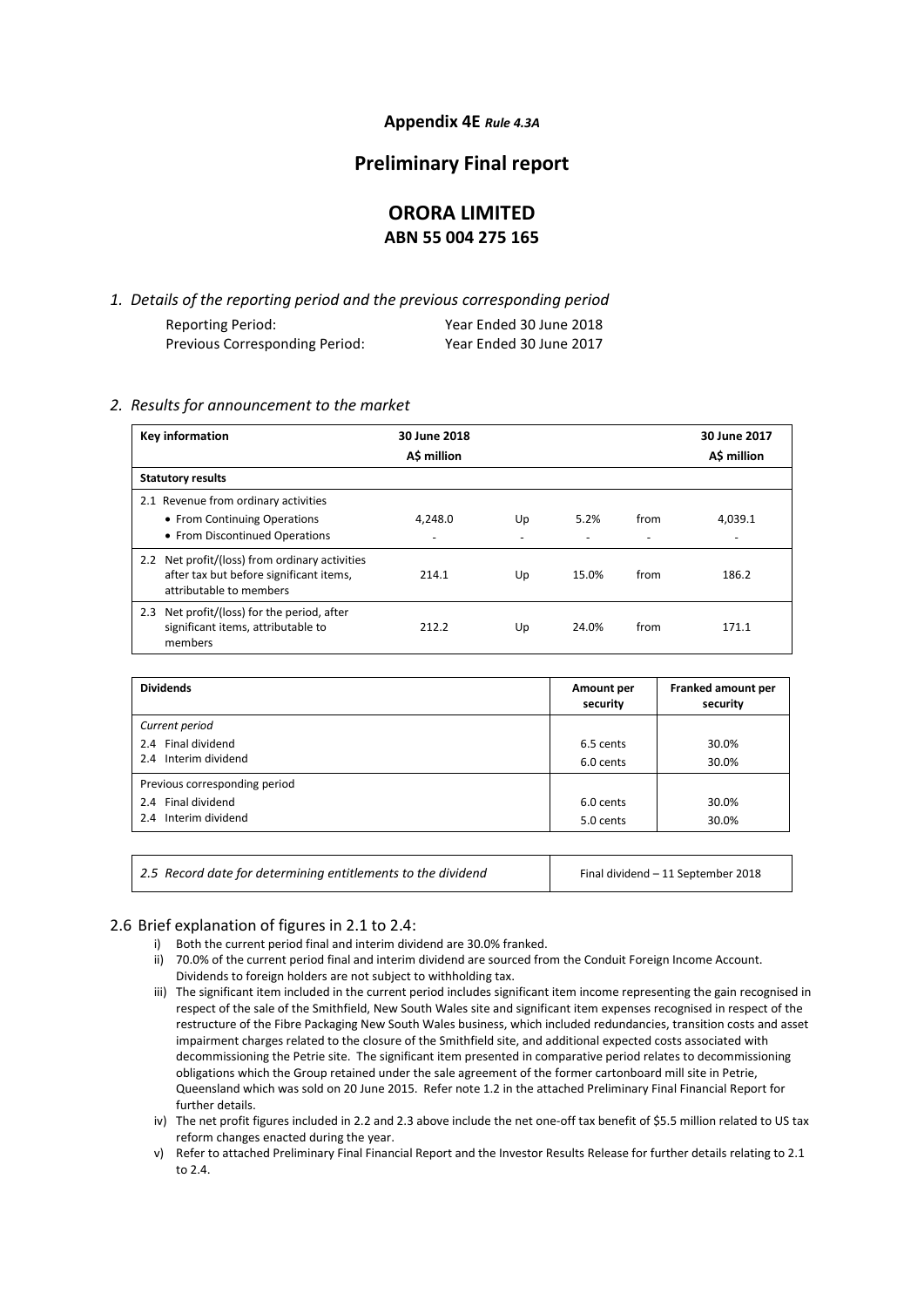## **3. Income Statement and Statement of Comprehensive Income**

Refer to the attached Preliminary Final Financial Report

## **4. Statement of Financial Position**

Refer to the attached Preliminary Final Financial Report

### **5. Statement of Cash Flows**

Refer to the attached Preliminary Final Financial Report

### **6. Statement of Retained Earnings**

Refer to the attached Preliminary Final Financial Report, Note 2.4.3 Retained Earnings

### **7. Details of individual dividends and payment dates**

Refer to the attached Preliminary Final Financial Report, Note 2.2 Dividends

### **8. Details of dividend reinvestment plan**

The Dividend Reinvestment Plan (DRP) is in operation. No discount is available under the DRP in respect of the FY18 final dividend. The issue price for the FY18 final dividend will be calculated based on the arithmetic average of the weighted average market price for the ten ASX trading days from 17 to 28 September 2018, inclusive. The last date for receipt of election notices for the DRP is 12 September 2018. Shares allotted under the DRP rank equally with existing fully paid ordinary shares of Orora Limited.

### **9. Net tangible assets**

|                                                  | Current period | 30 June 2017 |
|--------------------------------------------------|----------------|--------------|
| Net tangible asset backing per ordinary security | \$0.94         | \$0.91       |

### **10. Control gained over entities having a material effect**

Refer to the attached Preliminary Final Financial Report, Note 6.2 Acquisition of Controlled Businesses

### **11. Details of associates and joint venture entities**  Not applicable

### **12. Significant information**

Refer to the attached Investor Results Release

### **13. For foreign entities, which set of accounting standards is used in compiling the report** Not applicable

### **14. Commentary on results for the period**

Refer to the attached Preliminary Final Financial Report, Note 1.3 Earnings per Share and the attached Investor Results Release

### **15 This report is based on accounts which have been audited.**

The audit report, which is unmodified, will be made available with the Company's financial report, which also contains the Directors' Report (including the audited Remuneration Report) and Directors' Declaration. These will all be released to the ASX at the same time as part of the Company's Annual Report which is nearing completion and will be released on approximately 14 September 2018.

Hutobing

............................................................ Ann Stubbings Company Secretary

Dated: 9 August 2018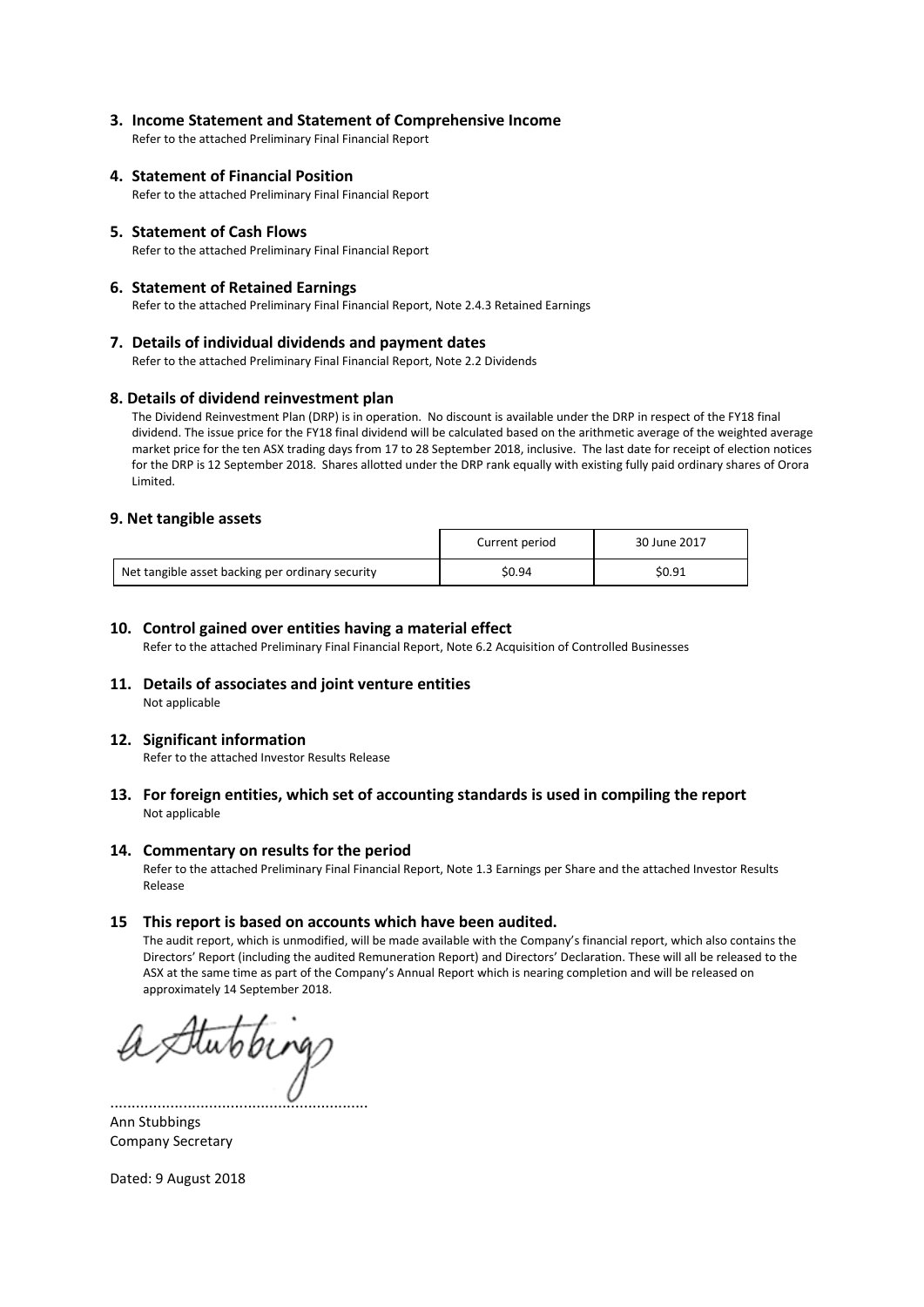# **ORORA LIMITED ABN: 55 004 275 165**

# **ANNUAL FINANCIAL REPORT**

# **FOR THE FINANCIAL YEAR ENDED 30 JUNE 2018**

**9 August 2018**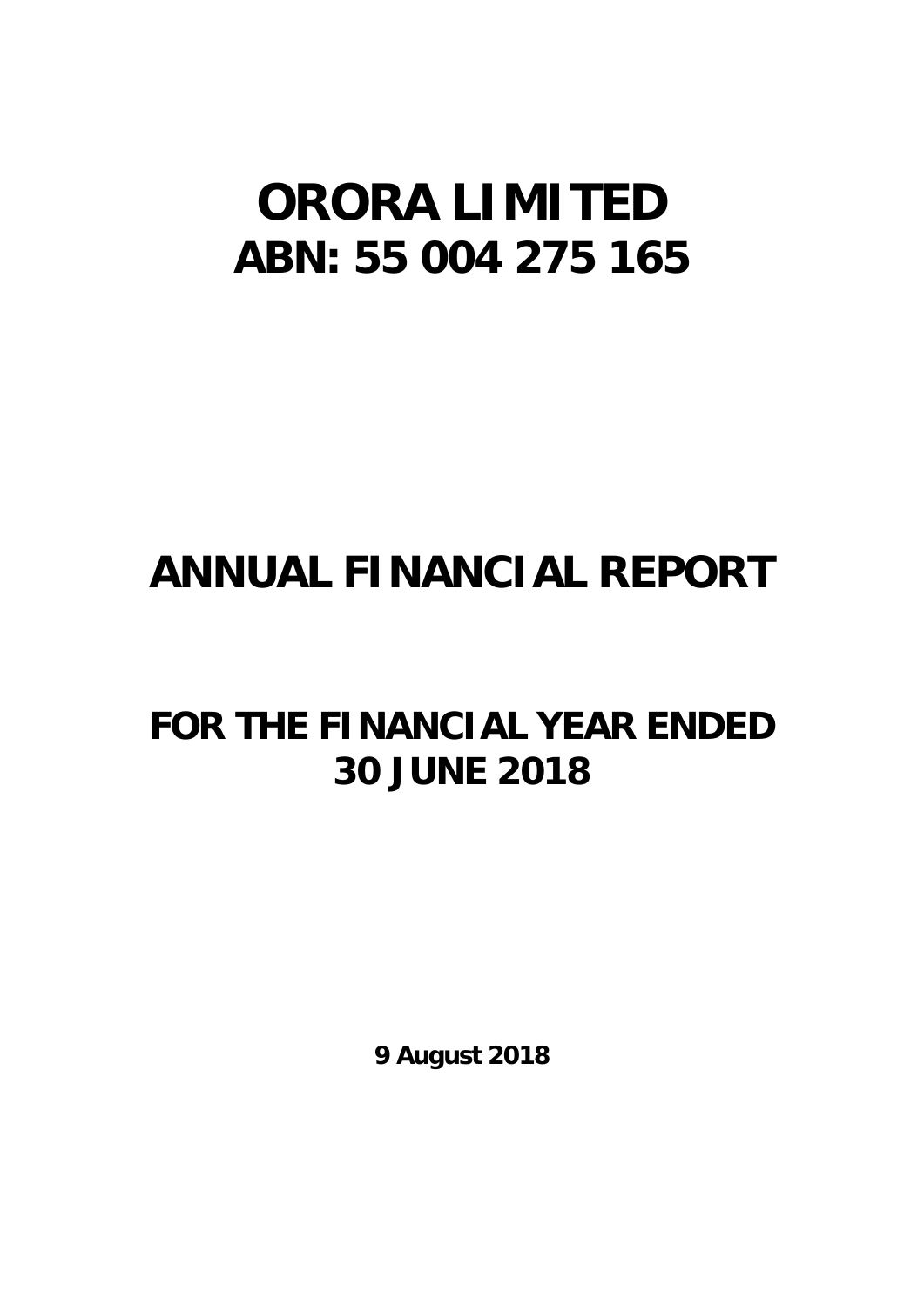## Financial Report

This is the financial report of Orora Limited (the Company) and its subsidiaries (collectively referred to as the Group).

The financial report has been prepared in a style that attempts to make the report less complex and more relevant to shareholders. The note disclosures have been grouped into a number of sections with each section also including details of the accounting policies applied in producing the relevant note, along with details of any key judgements and estimates used.

Notes to the financial statements provide information required by statute, accounting standards or Listing Rules to explain a particular feature of the financial statements. The notes which follow also provide explanation and additional disclosures to assist readers in their understanding and the interpretation of the Annual Report and the financial statements.

#### **Contents**

| Financial                 | <b>Income Statement</b>                         |                                                       |                                              |                                     |                                     |                                                                   | Page 1                                                                   |  |  |  |
|---------------------------|-------------------------------------------------|-------------------------------------------------------|----------------------------------------------|-------------------------------------|-------------------------------------|-------------------------------------------------------------------|--------------------------------------------------------------------------|--|--|--|
| statements                |                                                 | Statement of Comprehensive Income<br>Page 2<br>Page 3 |                                              |                                     |                                     |                                                                   |                                                                          |  |  |  |
|                           | <b>Statement of Financial Position</b>          |                                                       |                                              |                                     |                                     |                                                                   |                                                                          |  |  |  |
|                           | <b>Statement of Changes in Equity</b><br>Page 4 |                                                       |                                              |                                     |                                     |                                                                   |                                                                          |  |  |  |
|                           | <b>Cash Flow Statement</b>                      |                                                       |                                              |                                     |                                     |                                                                   | Page 5                                                                   |  |  |  |
| Notes to the<br>financial | About this report                               |                                                       |                                              |                                     |                                     |                                                                   | Page 6                                                                   |  |  |  |
| statements                | <b>Results for the</b><br>year                  | <b>Capital structure</b><br>and financing             | <b>Assets and liabilities</b>                | Income tax                          | <b>Financial risk</b><br>management | <b>Group structure</b>                                            | Other                                                                    |  |  |  |
|                           | 1.1 Segment<br>results                          | 2.1 Capital<br>management                             | 3.1 Trade and<br>other<br><b>receivables</b> | 4.1 Income tax<br>expense           | 5.1 Market risks                    | 6.1 Principal<br>subsidiary<br>undertakings<br>and<br>investments | 7.1 Share-based<br>compensation                                          |  |  |  |
|                           | 1.2 Significant<br>items                        | 2.2 Dividends                                         | 3.2 Inventories                              | 4.2 Deferred tax<br><b>balances</b> | 5.2 Credit risk                     | 6.2 Prior period<br><b>business</b><br>acquisition                | 7.2 Auditors'<br>remuneration                                            |  |  |  |
|                           | 1.3 Earnings per<br>share (EPS)                 | 2.3 Net debt                                          | 3.3 Trade and<br>other payables              |                                     | 5.3 Liquidity and<br>funding risk   | 6.3 Orora<br><b>Employee</b><br><b>Share Trust</b>                | 7.3 Commitments<br>and contingent<br><b>liabilities</b>                  |  |  |  |
|                           | 1.4 Income                                      | 2.4 Equity                                            | 3.4 Other assets                             |                                     | 5.4 Hedging<br>instruments          |                                                                   | 7.4 Orora Limited                                                        |  |  |  |
|                           | 1.5 Operating costs                             |                                                       | 3.5 Property, plant<br>and equipment         |                                     |                                     |                                                                   | 7.5 Deed of Cross<br>Guarantee                                           |  |  |  |
|                           |                                                 |                                                       | 3.6 Intangible<br>assets                     |                                     |                                     |                                                                   | 7.6 Related party<br>transactions                                        |  |  |  |
|                           |                                                 |                                                       | 3.7 Impairment of<br>non-financial<br>assets |                                     |                                     |                                                                   | 7.7 Key<br>Management<br>Personnel                                       |  |  |  |
|                           |                                                 |                                                       | 3.8 Provisions                               |                                     |                                     |                                                                   | 7.8 New and<br>amended<br>accounting<br>standards and<br>interpretations |  |  |  |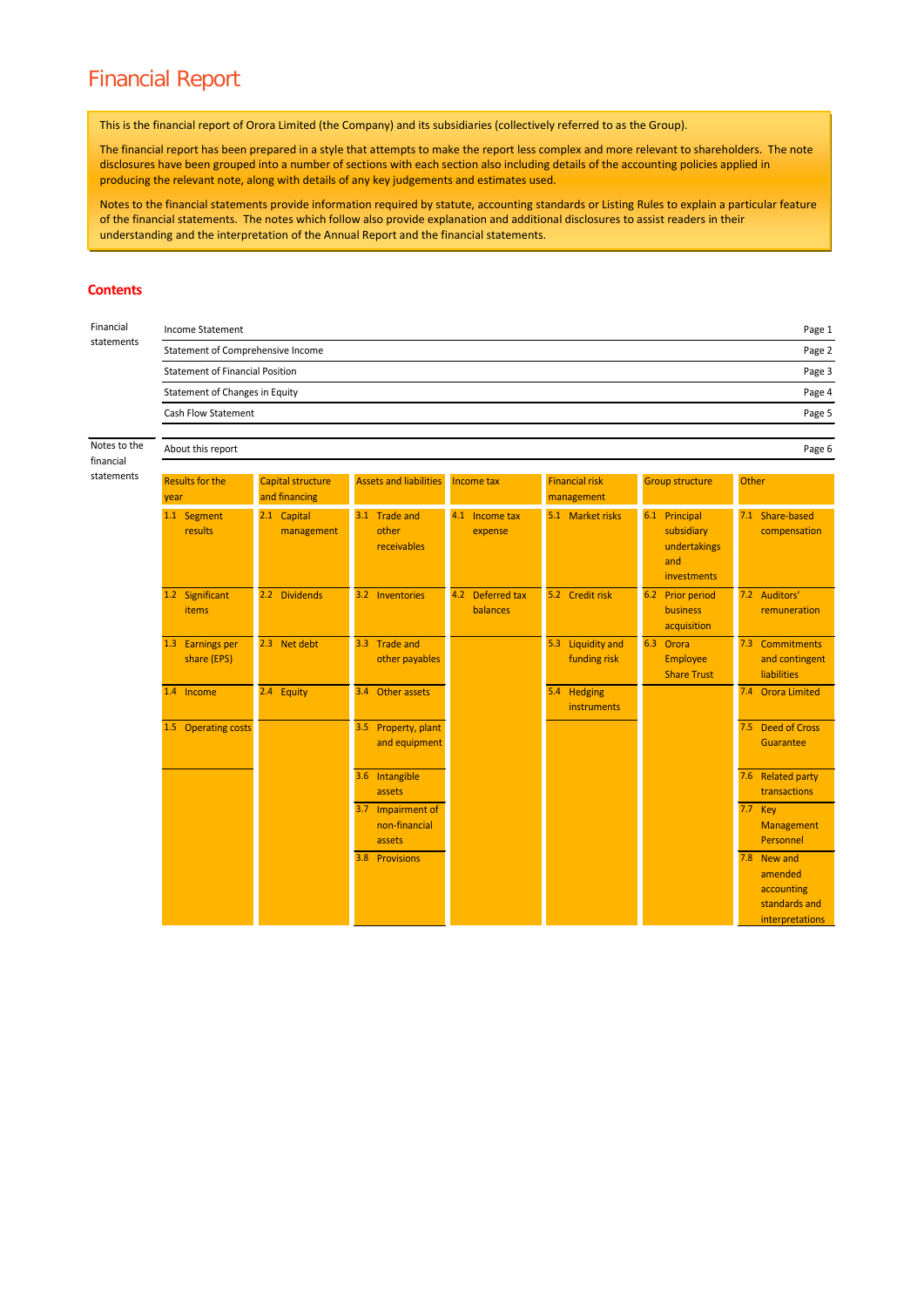## Income Statement

For the financial year ended 30 June 2018

| \$ million                                                                                        | <b>Note</b> | 2018                 | 2017                  |
|---------------------------------------------------------------------------------------------------|-------------|----------------------|-----------------------|
| Sales revenue<br>Cost of sales                                                                    | 1.1         | 4,248.0<br>(3,441.0) | 4,039.1<br>(3, 274.6) |
| <b>Gross profit</b>                                                                               |             | 807.0                | 764.5                 |
| Other income                                                                                      | 1.4         | 46.4                 | 17.1                  |
| Sales and marketing expenses                                                                      |             | (209.9)              | (200.2)               |
| General and administration expenses                                                               |             | (322.8)              | (300.7)               |
| <b>Profit from operations</b>                                                                     | 1.1         | 320.7                | 280.7                 |
|                                                                                                   |             |                      |                       |
| Finance income                                                                                    |             | 0.3                  | 0.2                   |
| Finance expenses                                                                                  |             | (34.8)               | (37.8)                |
| <b>Net finance costs</b>                                                                          |             | (34.5)               | (37.6)                |
| Profit before related income tax expense <sup>(1)</sup>                                           |             | 286.2                | 243.1                 |
|                                                                                                   |             |                      |                       |
| Income tax expense <sup>(2)</sup>                                                                 | 4.1         | (74.0)               | (72.0)                |
| Profit for the financial period attributable to the owners of Orora Limited                       |             | 212.2                | 171.1                 |
|                                                                                                   |             |                      |                       |
|                                                                                                   |             | <b>Cents</b>         | Cents                 |
| Profit per share attributable to the ordinary equity holders of Orora Limited <sup>(1), (2)</sup> |             |                      |                       |
| Basic earnings per share                                                                          | 1.3         | 17.7                 | 14.3                  |
| Diluted earnings per share                                                                        | 1.3         | 17.4                 | 14.1                  |

 $^{(1)}$  Profit for the current period includes an after tax significant item income of \$22.7 million representing the gain recognised in respect of the sale of the Smithfield New South Wales site and an after tax significant item expense of \$24.6 million recognised in respect of the restructure of the fibre Packaging New South Wales businesses,<br>which included redundancies, transition costs and asse decommissioning the Petrie site. Profit for the comparative period includes an after tax significant item expense of \$15.1 million relating to additional decommissioning<br>costs at the Petrie site. Refer note 1.2 for further

 $^{(2)}$  The income tax expense for the period includes a net one-off tax benefit of \$5.5 million related to US tax reform changes enacted during the year.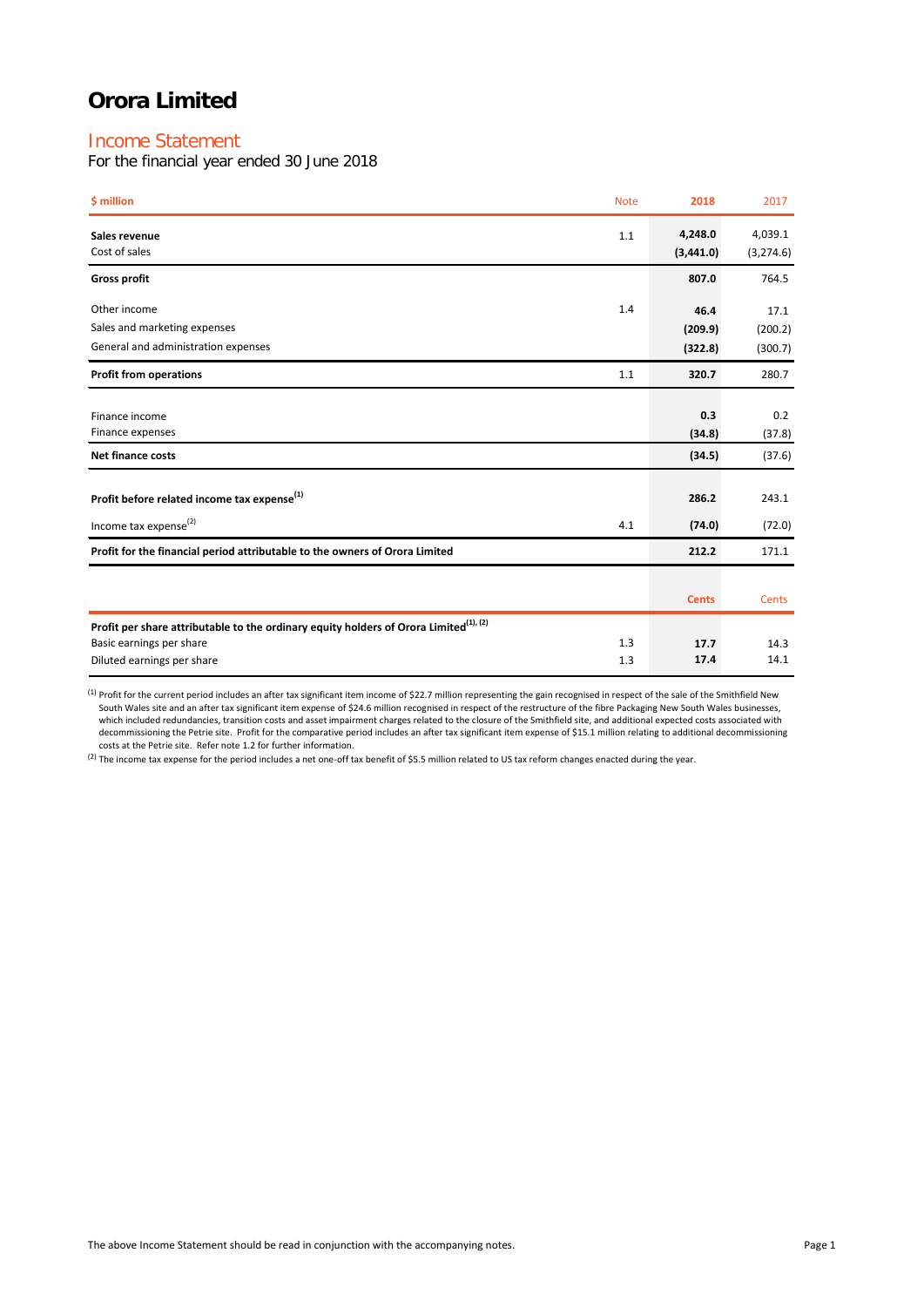## Statement of Comprehensive Income

For the financial year ended 30 June 2018

| \$ million                                                                                      | 2018  | 2017  |
|-------------------------------------------------------------------------------------------------|-------|-------|
| Profit for the financial period                                                                 | 212.2 | 171.1 |
| Other comprehensive income/(expense)                                                            |       |       |
| Items that may be reclassified to profit or loss:                                               |       |       |
| Cash flow hedge reserve                                                                         |       |       |
| Unrealised gains/(losses) on cash flow hedges                                                   | 8.3   | (2.5) |
| Realised losses transferred to profit or loss                                                   | 5.8   | 13.7  |
| Realised loss transferred to non-financial assets                                               | 0.1   | 1.0   |
| Tax effect                                                                                      | (4.4) | (3.7) |
| <b>Exchange fluctuation reserve</b>                                                             |       |       |
| Exchange differences on translation of foreign operations                                       | 0.1   | (3.9) |
| Net investment hedge of foreign operations                                                      | (1.2) | (0.4) |
| Tax effect                                                                                      |       |       |
| Other comprehensive income for the financial period, net of tax                                 | 8.7   | 4.2   |
| Total comprehensive income for the financial period attributable to the owners of Orora Limited | 220.9 | 175.3 |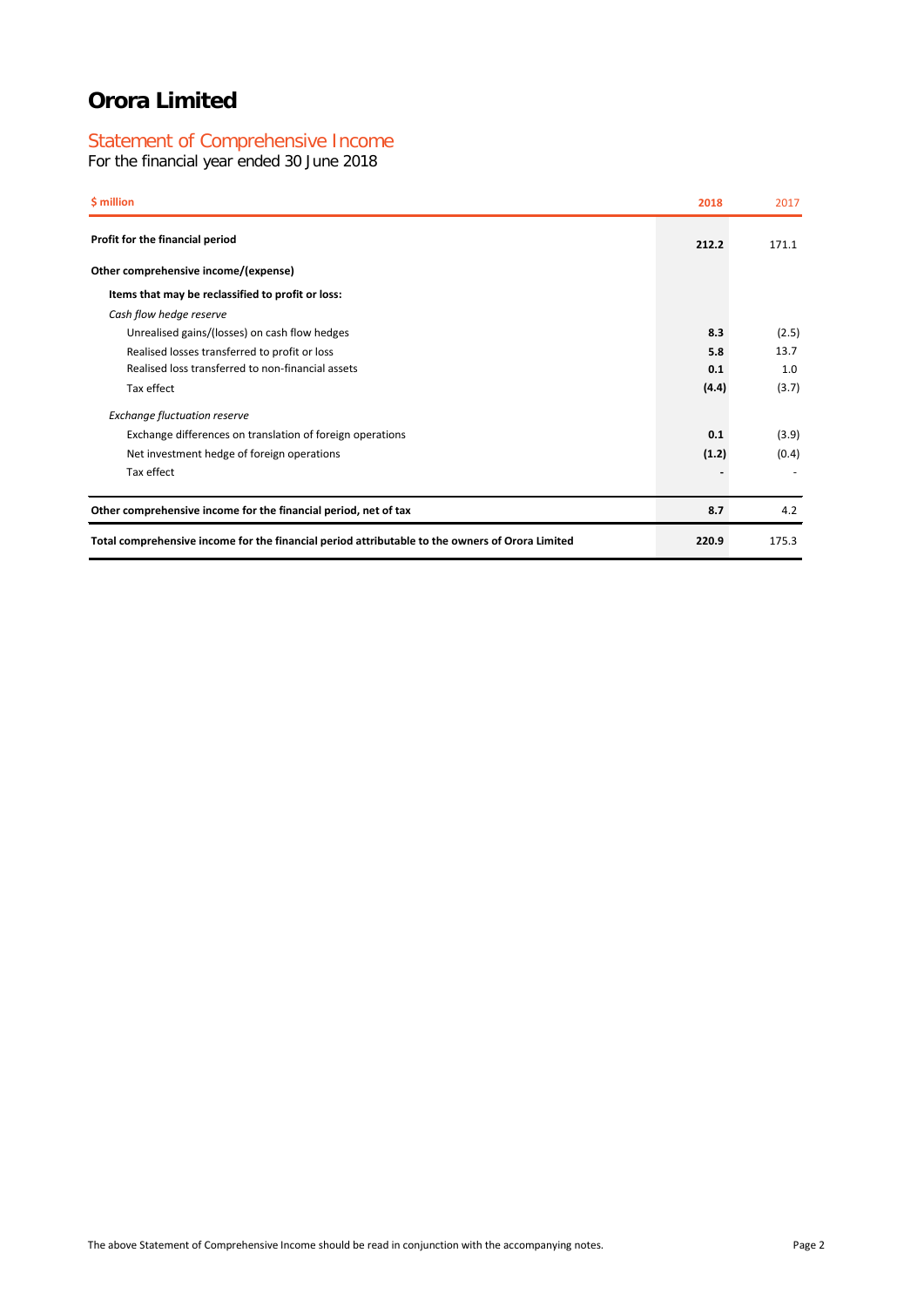## Statement of Financial Position

As at 30 June 2018

| \$ million                           | <b>Note</b> | 2018    | 2017    |
|--------------------------------------|-------------|---------|---------|
| <b>Current assets</b>                |             |         |         |
| Cash and cash equivalents            | 2.3         | 87.6    | 58.5    |
| Trade and other receivables          | 3.1         | 606.1   | 571.6   |
| Inventories                          | 3.2         | 559.1   | 492.6   |
| Derivatives                          | 5.4         | 9.8     | 1.3     |
| Other current assets                 | 3.4         | 55.5    | 46.1    |
| <b>Total current assets</b>          |             | 1,318.1 | 1,170.1 |
| <b>Non-current assets</b>            |             |         |         |
| Property, plant and equipment        | 3.5         | 1,693.7 | 1,648.6 |
| Goodwill and intangible assets       | 3.6         | 494.7   | 446.5   |
| Derivatives                          | 5.4         | 6.3     | 0.2     |
| Other non-current assets             | 3.4         | 104.3   | 97.8    |
| <b>Total non-current assets</b>      |             | 2,299.0 | 2,193.1 |
| <b>Total assets</b>                  |             | 3,617.1 | 3,363.2 |
| <b>Current liabilities</b>           |             |         |         |
| Trade and other payables             | 3.3         | 952.4   | 826.9   |
| Interest-bearing liabilities         | 2.3         | 1.7     | 21.1    |
| Derivatives                          | 5.4         | 3.2     | 7.8     |
| Current tax liabilities              |             | 8.7     | 2.8     |
| Provisions                           | 3.8         | 132.7   | 126.8   |
| <b>Total current liabilities</b>     |             | 1,098.7 | 985.4   |
| <b>Non-current liabilities</b>       |             |         |         |
| Other payables                       |             | 25.4    | 40.5    |
| Interest-bearing liabilities         | 2.3         | 753.4   | 711.4   |
| Derivatives                          | 5.4         |         | 5.8     |
| Deferred tax liabilities             | 4.2         | 83.3    | 49.1    |
| Provisions                           | 3.8         | 25.8    | 24.2    |
| <b>Total non-current liabilities</b> |             | 887.9   | 831.0   |
| <b>Total liabilities</b>             |             | 1,986.6 | 1,816.4 |
| <b>NET ASSETS</b>                    |             | 1,630.5 | 1,546.8 |
|                                      |             |         |         |
| <b>Equity</b>                        |             |         |         |
| Contributed equity                   | 2.4.1       | 499.7   | 508.7   |
| Treasury shares                      | 2.4.1       | (19.8)  | (36.4)  |
| Reserves                             | 2.4.2       | 152.1   | 144.0   |
| Retained earnings                    | 2.4.3       | 998.5   | 930.5   |
| <b>TOTAL EQUITY</b>                  |             | 1,630.5 | 1,546.8 |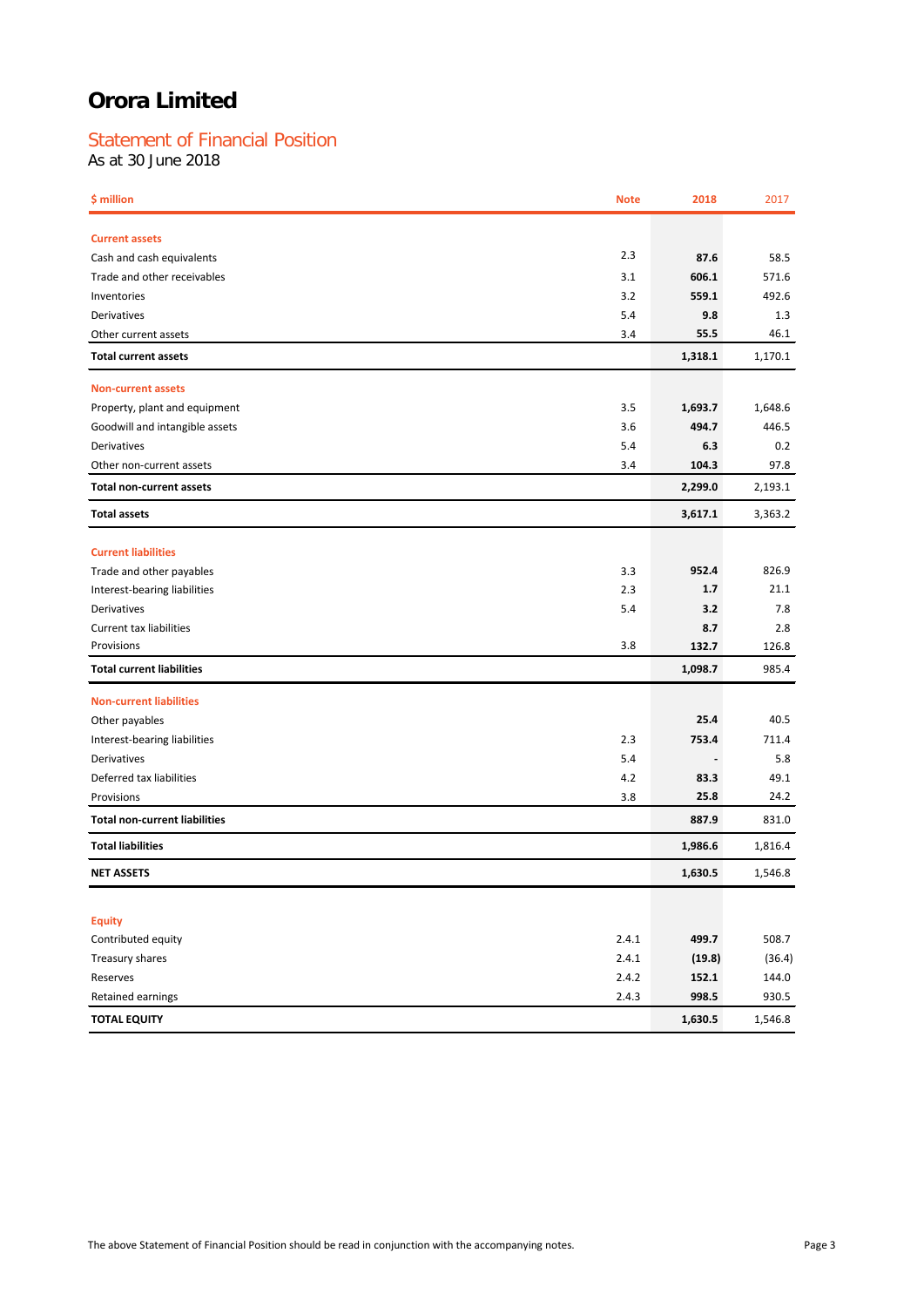## Statement of Changes in Equity

For the financial year ended 30 June 2018

|                                                           |             |                           |                        | <b>Attributable to owners of Orora Limited</b> |                         |                             |                          |              |
|-----------------------------------------------------------|-------------|---------------------------|------------------------|------------------------------------------------|-------------------------|-----------------------------|--------------------------|--------------|
|                                                           |             |                           | <b>Cash flow hedge</b> | <b>Share-based</b>                             |                         | <b>Exchange fluctuation</b> |                          | <b>Total</b> |
| \$ million                                                | <b>Note</b> | <b>Contributed equity</b> | reserve                | payment reserve                                | <b>Demerger reserve</b> | reserve                     | <b>Retained earnings</b> | equity       |
| Balance at 1 July 2016                                    |             | 481.8                     | (15.4)                 | 15.1                                           | 132.9                   | 4.2                         | 879.0                    | 1,497.6      |
| Net profit for the financial period                       | 2.4.3       |                           |                        |                                                |                         |                             | 171.1                    | 171.1        |
| Other comprehensive income/(loss):                        |             |                           |                        |                                                |                         |                             |                          |              |
| Unrealised losses on cash flow hedges                     |             |                           | $(2.5)$ <sup>(1)</sup> |                                                |                         |                             |                          | (2.5)        |
| Realised losses transferred to profit or loss             |             |                           | $13.7^{(1)}$           |                                                |                         |                             |                          | 13.7         |
| Realised losses transferred to non-financial assets       |             |                           | $1.0^{(1)}$            |                                                |                         |                             |                          | 1.0          |
| Exchange differences on translation of foreign operations |             |                           |                        |                                                |                         | (4.3)                       |                          | (4.3)        |
| Deferred tax                                              |             |                           | (3.7)                  |                                                |                         | $\overline{\phantom{a}}$    |                          | (3.7)        |
| Total other comprehensive income/(loss)                   |             | $\overline{\phantom{a}}$  | 8.5                    |                                                | $\sim$                  | (4.3)                       |                          | 4.2          |
| Transactions with owners in their capacity as owners:     |             |                           |                        |                                                |                         |                             |                          |              |
| Proceeds received from employees on exercise of options   | 2.4.1       | 6.2                       |                        |                                                |                         |                             |                          | 6.2          |
| Shares granted on business acquisition transaction        | 2.4.1       | 2.1                       |                        |                                                |                         |                             |                          | 2.1          |
| Purchase of treasury shares                               | 2.4.1       | (23.9)                    |                        |                                                |                         |                             |                          | (23.9)       |
| Dividends paid                                            | 2.2 & 2.4.3 | $\overline{a}$            |                        |                                                |                         |                             | (119.6)                  | (119.6)      |
| Settlement of options and performance rights              | 2.4.1       | 6.1                       |                        | (6.1)                                          |                         |                             |                          |              |
| Share-based payment expense                               | 7.1         |                           |                        | 9.1                                            |                         |                             |                          | 9.1          |
| Balance at 30 June 2017                                   |             | 472.3                     | (6.9)                  | 18.1                                           | 132.9                   | (0.1)                       | 930.5                    | 1,546.8      |
| Net profit for the financial period                       | 2.4.3       |                           |                        |                                                |                         |                             | 212.2                    | 212.2        |
| Other comprehensive income/(loss):                        |             |                           |                        |                                                |                         |                             |                          |              |
| Unrealised gains on cash flow hedges                      |             |                           | $8.3$ <sup>(1)</sup>   |                                                |                         |                             |                          | 8.3          |
| Realised losses transferred to profit or loss             |             |                           | $5.8^{(1)}$            |                                                |                         |                             |                          | 5.8          |
| Realised losses transferred to non-financial assets       |             |                           | $0.1$ <sup>(1)</sup>   |                                                |                         |                             |                          | 0.1          |
| Exchange differences on translation of foreign operations |             |                           |                        |                                                |                         | (1.1)                       |                          | (1.1)        |
| Deferred tax                                              |             |                           | (4.4)                  |                                                |                         | $\overline{\phantom{a}}$    |                          | (4.4)        |
| Total other comprehensive income/(loss)                   |             |                           | 9.8                    |                                                |                         | (1.1)                       |                          | 8.7          |
| Transactions with owners in their capacity as owners:     |             |                           |                        |                                                |                         |                             |                          |              |
| Proceeds received from employees on exercise of options   | 2.4.1       | 6.3                       |                        |                                                |                         |                             |                          | 6.3          |
| Purchase of treasury shares                               | 2.4.1       | (7.7)                     |                        |                                                |                         |                             |                          | (7.7)        |
| Dividends paid                                            | 2.2 & 2.4.3 | $\overline{\phantom{a}}$  |                        |                                                |                         |                             | (144.2)                  | (144.2)      |
| Settlement of options and performance rights              | 2.4.1       | 9.0                       |                        | (9.0)                                          |                         |                             |                          |              |
| Share-based payment expense                               | 7.1         |                           |                        | 8.4                                            |                         |                             |                          | 8.4          |
| Balance at 30 June 2018                                   |             | 479.9                     | 2.9                    | 17.5                                           | 132.9                   | (1.2)                       | 998.5                    | 1.630.5      |

(1) During the 12-months to 30 June 2018 gains relating to the valuation of forward exchange contracts of \$7.9 million (2017: losses of \$2.9 million) and interest rate swap contracts of \$0.4 million (2017: gains of \$0.4 mi addition, losses of \$3.3 million (2017: losses of \$7.3 million) relating to the forward exchange contracts and \$2.5 million (2017: losses \$6.4 million) relating to forward exchange contracts and \$2.5 million (2017: losses exchange contracts (2017: losses of \$1.0 million) and a loss of \$0.5 million in the time value of options (2017: nil) was transferred to non-financial assets. Refer to note 5.4 for further information on these derivative i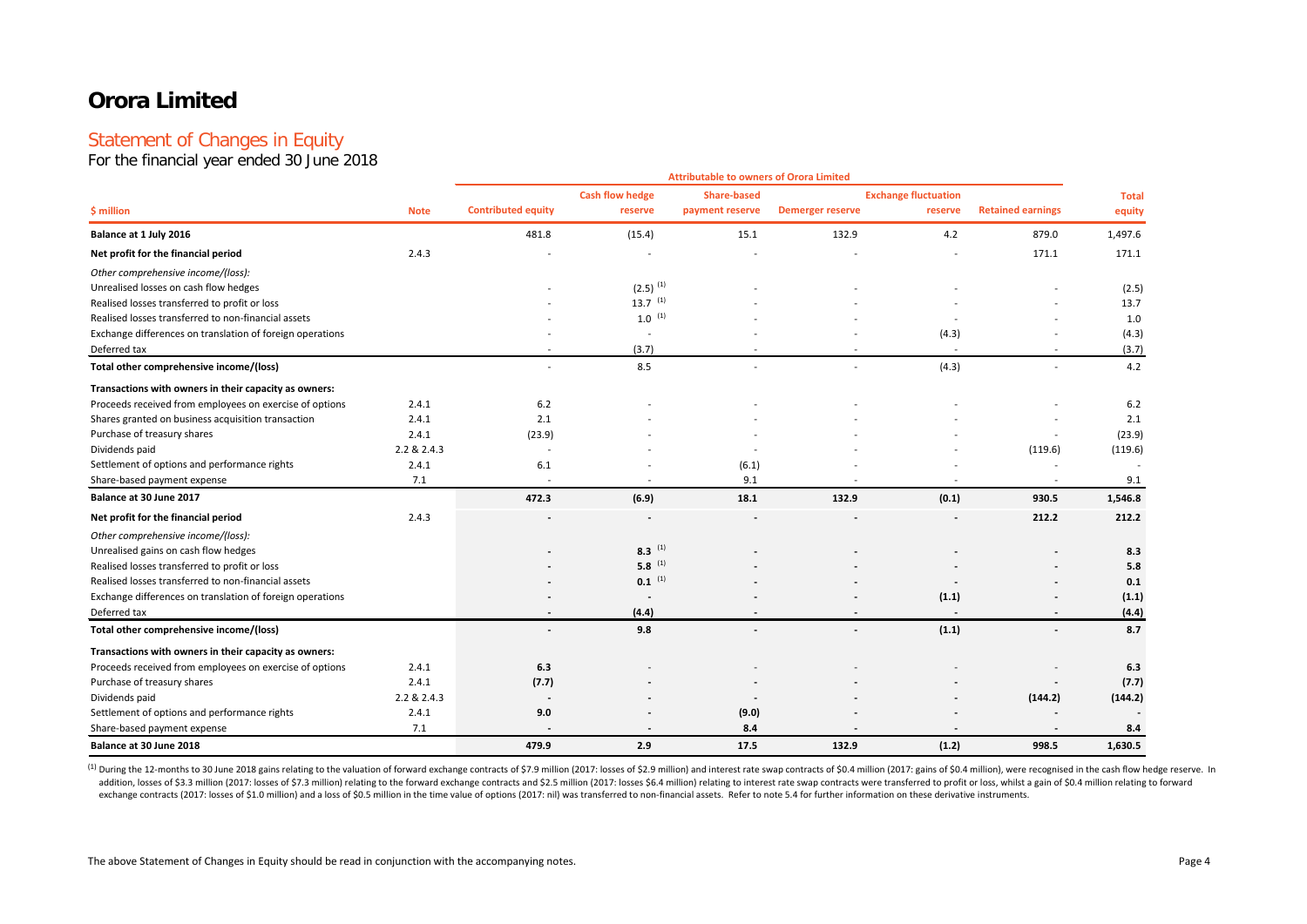## Cash Flow Statement

For the financial year ended 30 June 2018

| \$ million                                                                                                     | <b>Note</b> | 2018      | $2017^{(1)}$ |
|----------------------------------------------------------------------------------------------------------------|-------------|-----------|--------------|
| Cash flows from/(used in) operating activities                                                                 |             |           |              |
| Profit for the financial period                                                                                |             | 212.2     | 171.1        |
| Depreciation                                                                                                   | 1.5         | 113.6     | 108.7        |
| Amortisation of intangible assets                                                                              | 1.5         | 8.3       | 7.4          |
| Net impairment losses on property, plant and equipment, intangibles, receivables and inventory                 |             | 7.7       | 2.9          |
| Net finance costs                                                                                              |             | 34.5      | 37.6         |
| Net gain on disposal of non-current assets                                                                     | 1.4         | (31.6)    | (4.3)        |
| Fair value loss on financial instruments at fair value through income statement                                |             | (2.0)     | 0.1          |
| Share-based payment expense                                                                                    | 1.5         | 8.4       | 9.1          |
| Restructuring and decommissioning expense                                                                      |             | 35.1      | 21.6         |
| Other sundry items                                                                                             |             | 23.9      | 19.8         |
| Income tax expense                                                                                             | 4.1         | 74.0      | 72.0         |
| Operating cash inflow before changes in working capital and provisions                                         |             | 484.1     | 446.0        |
| - (Increase)/Decrease in prepayments and other operating assets                                                |             | (38.2)    | (14.9)       |
| - Increase/(Decrease) in provisions                                                                            |             | (32.8)    | (10.1)       |
| - (Increase)/Decrease in trade and other receivables                                                           |             | (31.6)    | (51.9)       |
| - (Increase)/Decrease in inventories                                                                           |             | (72.5)    | (43.7)       |
| - Increase/(Decrease) in trade and other payables                                                              |             | 94.5      | 109.2        |
|                                                                                                                |             | 403.5     | 434.6        |
| Interest received                                                                                              |             | 0.3       | 0.2          |
| Interest and borrowing costs paid                                                                              |             | (33.2)    | (34.5)       |
| Income tax paid                                                                                                |             | (41.6)    | (49.1)       |
| Net cash inflow from operating activities                                                                      |             | 329.0     | 351.2        |
|                                                                                                                |             |           |              |
| Cash flows from/(used in) investing activities<br>Repayment of loans to associated companies and other persons |             | 0.1       | 0.5          |
| Payments for acquisition of controlled entities and businesses, net of cash acquired                           |             | (15.4)    | (134.9)      |
| Payments for property, plant and equipment and intangible assets                                               | 1.1         | (188.9)   | (157.1)      |
| Proceeds on disposal of non-current assets                                                                     |             | 48.0      | 20.0         |
| Net cash flows used in investing activities                                                                    |             | (156.2)   | (271.5)      |
|                                                                                                                |             |           |              |
| Cash flows used in financing activities                                                                        |             |           |              |
| Proceeds from exercise of employee share options                                                               |             | 6.3       | 6.2          |
| Payments for treasury shares                                                                                   | 2.4.1       | (7.7)     | (23.9)       |
| Proceeds from borrowings                                                                                       |             | 1,670.6   | 1,391.0      |
| Repayment of borrowings                                                                                        |             | (1,664.9) | (1,345.0)    |
| Principal lease repayments                                                                                     |             | (0.7)     | (0.2)        |
| Dividends paid and other equity distributions                                                                  | 2.2         | (144.2)   | (119.6)      |
| Net cash flows used in financing activities                                                                    |             | (140.6)   | (91.5)       |
|                                                                                                                |             |           |              |
| Net increase/(decrease) in cash held                                                                           |             | 32.2      | (11.8)       |
| Cash and cash equivalents at the beginning of the financial period                                             |             | 53.4      | 66.1         |
| Effects of exchange rate changes on cash and cash equivalents                                                  |             | 2.0       | (0.9)        |
| Cash and cash equivalents at the end of the financial period                                                   |             | 87.6      | 53.4         |

#### **Reconciliation of cash and cash equivalents**

Cash assets and cash equivalents 2.3 **87.6** 58.5 Bank overdrafts 2.3 **-** (5.1) For the purpose of the Cash Flow Statement, cash and cash equivalents includes cash on hand and at bank and short-term money market investments, net of outstanding bank overdrafts. Cash and cash equivalents as at the end of the financial year as shown in the Cash Flow Statement is reconciled to the related items in the Statement of Financial Position as follows:

| Bank overdrafts                                              | <u>.</u><br>__ | . |
|--------------------------------------------------------------|----------------|---|
| Cash and cash equivalents at the end of the financial period |                |   |
|                                                              |                |   |

 $^{(1)}$  The presentation of the net cash inflow from operating activities for the comparative period has been restated for consistency with the current period presentation.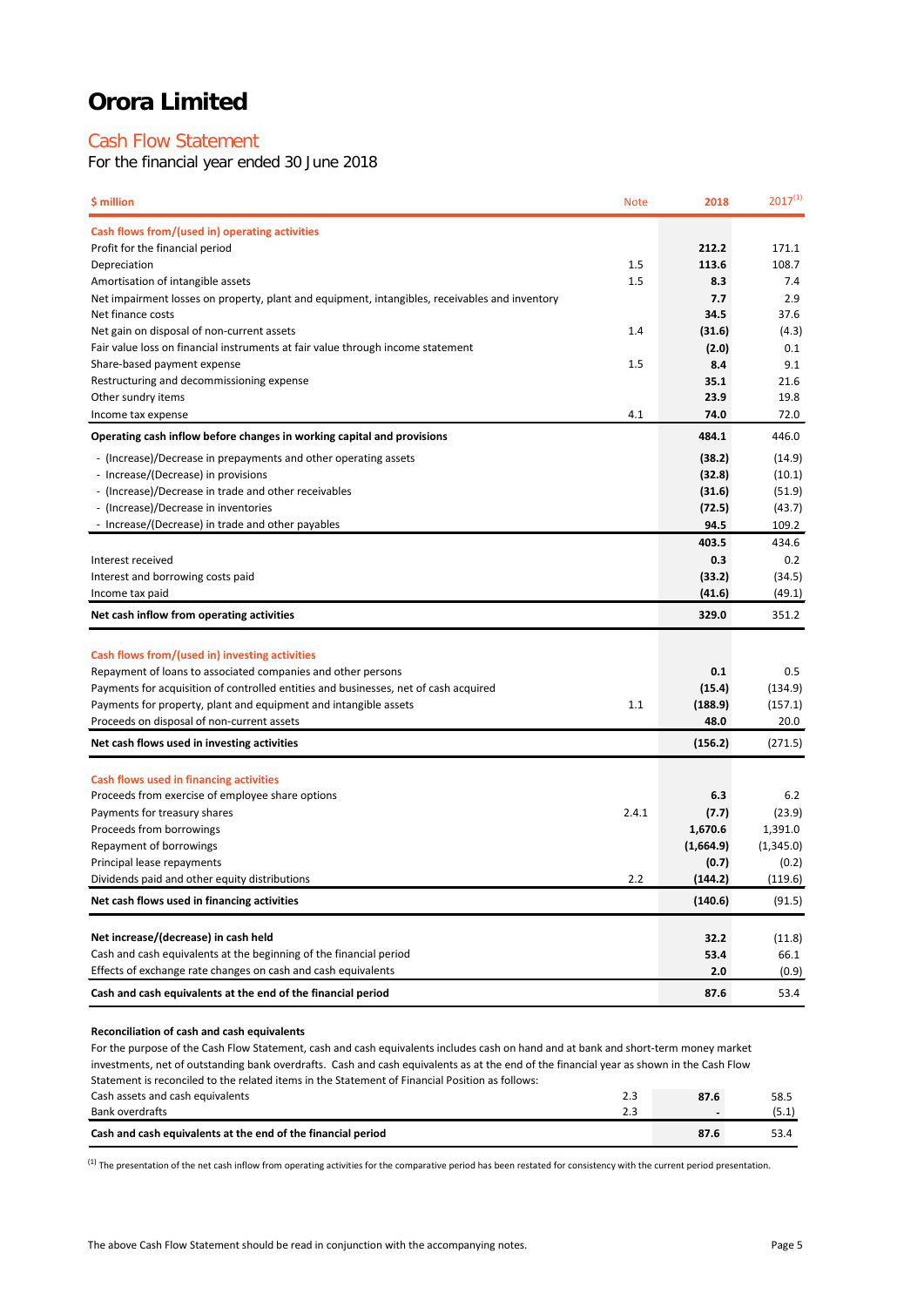## Notes to the financial statements About this report

## About this report

Orora Limited (the Company) is a for-profit entity for the purposes of preparing this financial report and is domiciled in Australia. The Company and its subsidiaries (collectively referred to as the Group) are primarily involved in the manufacture and supply of packaging products and services to grocery, fast moving consumer goods and industrial markets.

This financial report is a general purpose financial report which:

- − has been prepared in accordance with Australian Accounting Standards (AASBs), including Australian Accounting Interpretations adopted by the AASB, and the *Corporations Act 2001*. The financial report of the Group also complies with International Financial Reporting Standards (IFRSs) and Interpretations as issued by the International Accounting Standards Board (IASB);
- has been prepared under the historical cost basis except for financial instruments which have been measured at fair value. Non–derivative financial instruments are measured at fair value through the income statement;
- − is presented in Australian dollars with values rounded to the nearest \$100,000 unless otherwise stated, in accordance with the ASIC Corporations (Rounding in Financial/Directors' Reports) Instrument 2016/191;
- − presents reclassified comparative information where required for consistency with the current period presentation;
- − adopts all new and amended Accounting Standards and Interpretations issued by the AASB that are relevant to the operations of the Group and effective for reporting periods beginning on or after 1 July 2017;
- − does not early adopt any Accounting Standards and Interpretations that have been issued or amended but are not yet effective, with the exception of AASB 9 *Financial Instruments* (December 2014), including consequential amendments to other standards, which was adopted on 1 July 2015; and
- − has applied the Group accounting policies consistently to all periods presented.

This general purpose financial report for the Group for the year ended 30 June 2018 was authorised for issue in accordance with a resolution of the Directors on 9 August 2018. The Directors have the power to amend and reissue the financial report.

## Basis of consolidation

The consolidated financial statements comprise the financial statements of the Company and its controlled entities. Details of the controlled entities (subsidiaries) of the Company are contained in note 6.1.

The financial statements of subsidiaries are included in the consolidated financial statements from the date that the Group obtains control until the date that control ceases. The subsidiary financial statements are prepared for the same reporting period as the parent company, using consistent accounting policies and all balances and transactions between entities included within the Group are eliminated.

The acquisition of subsidiaries is accounted for using the acquisition method of accounting when control is obtained by the Group.

### Foreign currency

Items included in the financial statements of each of the entities included within the Group are measured using the currency of the economic environment in which the entity primarily generates and expends cash (the 'functional currency'). These financial statements are presented in Australian dollars, which is the functional and reporting currency of the Company, Orora Limited.

Transactions in foreign currencies are initially recorded in the functional currency of the entity using the exchange rate prevailing at the date of the transaction. Monetary assets and liabilities denominated in foreign currencies are translated at the rate of exchange ruling at the balance sheet date. Foreign exchange gains and losses arising from the translation of the monetary assets and liabilities, or from the settlement of foreign currency transactions, are recognised in the income statement, except when deferred in equity as qualifying cash flow hedges or net investment hedges. The amounts deferred in equity in respect of cash flow hedges are recognised in the income statement when the hedged item affects profit or loss and for net investment hedges when the investment is disposed of.

As at the reporting date, the assets and liabilities of entities within the Group that have a functional currency different from the presentation currency, are translated into Australian dollars at the rate of exchange at the balance sheet date and the income statements are translated at the average exchange rate for the year. The exchange differences arising on the balance sheet translation are taken directly to a separate component of equity in the Exchange Fluctuation Reserve.

## **Judgements and estimates**

The preparation of the financial statements requires management to exercise judgement in applying the Group's accounting policies. It also requires the use of estimates and assumptions that affect the reported amounts of assets, liabilities, income and expenses.

The areas involving a higher degree of judgement or complexity are set out below and in more detail in the related notes:

| Page |                 |                                        |
|------|-----------------|----------------------------------------|
| 11   | Note 1.4        | Income                                 |
| 19   | <b>Note 3.5</b> | Property, plant and equipment          |
| 20   | Note 3.6        | Intangible assets                      |
| 21   | Note 3.7        | Impairment of non-financial assets     |
| 22   | Note 3.8        | Provisions                             |
| 25   | Note 4          | Income tax                             |
| 32   | Note 5.4        | Hedging instruments                    |
| 35   | Note 6.2        | Prior period business acquisitions     |
| 37   | <b>Note 7.1</b> | Share-based compensation               |
| 40   | Note 7.3        | Commitments and contingent liabilities |

## Other accounting policies

Significant and other accounting policies that summarise the measurement basis used, and are relevant to an understanding of the financial statements, are provided throughout the notes to the financial statements.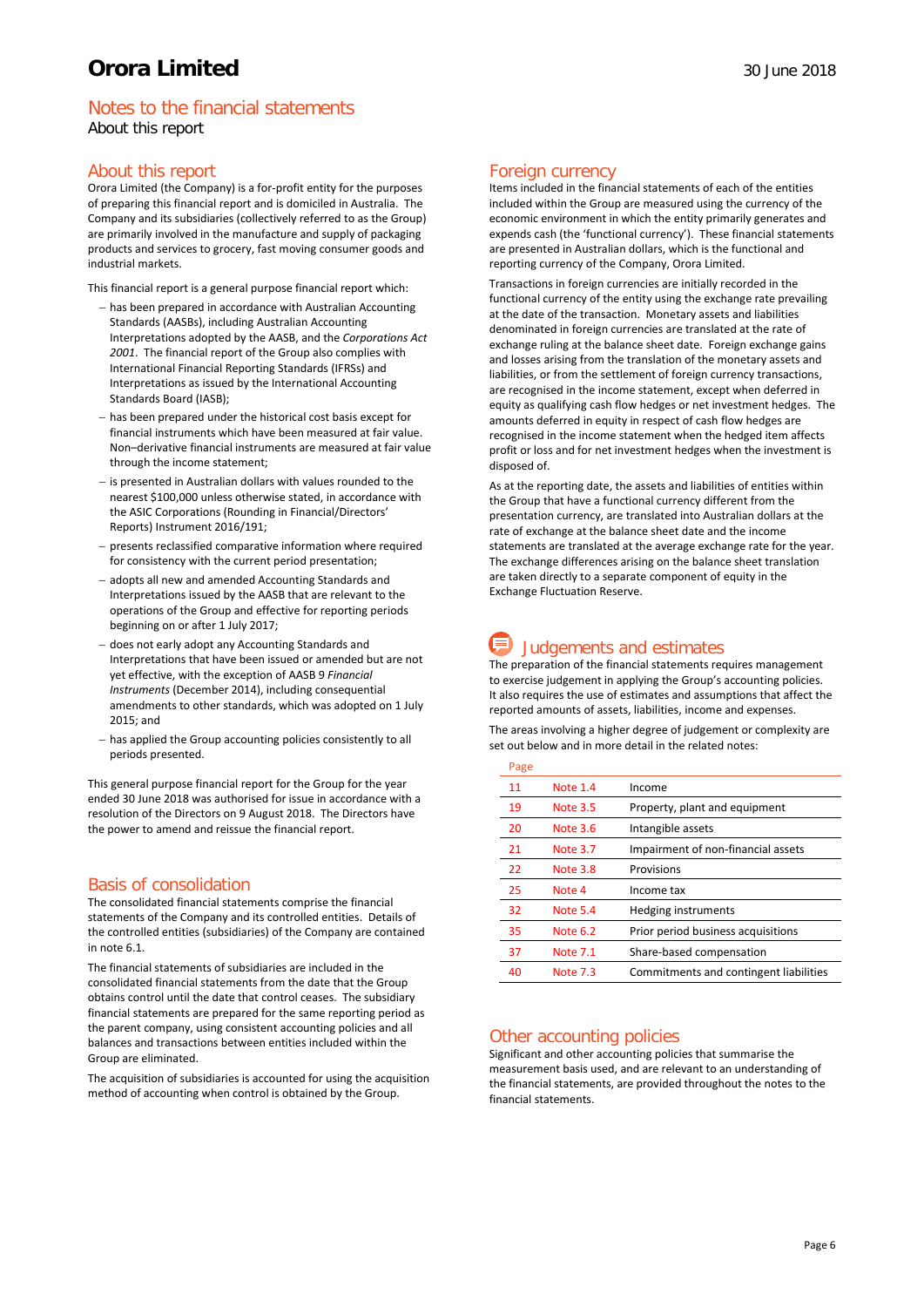## Notes to the financial statements

About this report (continued)

## The notes to the financial statements

The following notes include information which is material and relevant to the operations, financial position and performance of the Group. Information is considered material and relevant due to its size or nature or the information:

- is important for understanding the Group's current period results;
- provides an explanation of significant changes in the Group's business – for example, business acquisitions; or
- it relates to an aspect of the Group's operations that are important to its future performance.
- The notes are organised into the following sections: - *Results for the year* – provides details on the results and
- performance of the Group for the year; - *Capital structure and financing -* outlines how the Group manages its capital structure and related financing activities;
- *Assets and liabilities* provides details of the assets used to generate the Group's trading performance and the liabilities incurred as a result;
- *Income tax* provides information on the Group's tax position and the current and deferred tax charges or credits in the year;
- *Financial risk management* provides information on how the Group manages financial risk exposures associated with holding financial instruments;
- *Group structure* explains the characteristics of and changes within the group structure during the year;
- *Other –* provides additional financial information required by accounting standards and the *Corporates Act 2001,* including details of the Groups employee reward and recognition programs and unrecognised items.

## Current Period Significant Events

### Dividend

During the financial year the Group paid a 30% franked dividend of \$144.2 million being 12.0 cents per ordinary share, representing payment of the FY17 final dividend of 6.0 cents and the FY18 interim dividend of 6.0 cents.

Since 30 June 2018 the Directors have determined a final dividend for FY18 of \$78.0 million, 30% franked, of 6.5 cents per ordinary share. Refer note 2.2 for further details.

#### Sale of Smithfield Site

In August 2017, the Group announced a number of plans in respect of a reorganisation of the Fibre Packaging New South Wales business including the closure of the fibre converting and distribution site in Smithfield along with the Group's commitment to upgrade the plant and machinery of the nearby Revesby facility, into which the operations of the Smithfield site are to be consolidated.

During the period the Smithfield site was closed and transfer of the site's operations into the nearby Revesby facility was completed. In September 2017 the Group reached an agreement to sell the Smithfield site for total consideration of \$45.5 million, which has been received. A significant item gain of \$32.4 million (\$22.7 million after tax), representing the net profit on sale of the Smithfield site, has been recognised and is presented in 'other income'. Refer to note 1.2.

### Asset restoration, restructuring and decommissioning costs

During the year ended 30 June 2018 a significant item expense of \$35.1 million (\$24.6 million after tax) has been recognised in respect of the restructure of the Fibre Packaging New South Wales business, which included redundancies, transition costs and asset impairment charges related to the closure of the Smithfield site, and potential additional costs associated with decommissioning the Petrie site (refer note 1.2). This significant item expense is presented in 'general and administration' expense.

The recognition of the additional decommissioning costs followed the ongoing project review and reassessment of the remediation requirements at the site. The provision as at 30 June 2018 (refer note 3.8) represents management's best estimate in respect of the anticipated costs to complete the remediation, using all currently available information and considering applicable legislative and environmental regulations.

## Taxation - US Tax Reform

On 22 December 2017 the US Government enacted tax reform with a broad range of provisions impacting businesses, including a change in the US federal corporate tax rate from 35% to 21% (not including state taxes) effective from 1 January 2018, the immediate deductibility for certain capital investments and other amendments to business income and deduction items. Accordingly, the tax expense recognised for the twelve months to 30 June 2018 of \$74.0 million (refer note 4.1) includes a one-off net benefit of \$5.5 million arising from the tax reform changes relating to the Group's US operations, mainly reflecting the revaluation of deferred tax liabilities. In FY19, the Group will realise a full year of reduced tax rate impact and the US tax reform will continue to provide ongoing benefits to the Group's US businesses from a cash tax and effective tax rate perspective.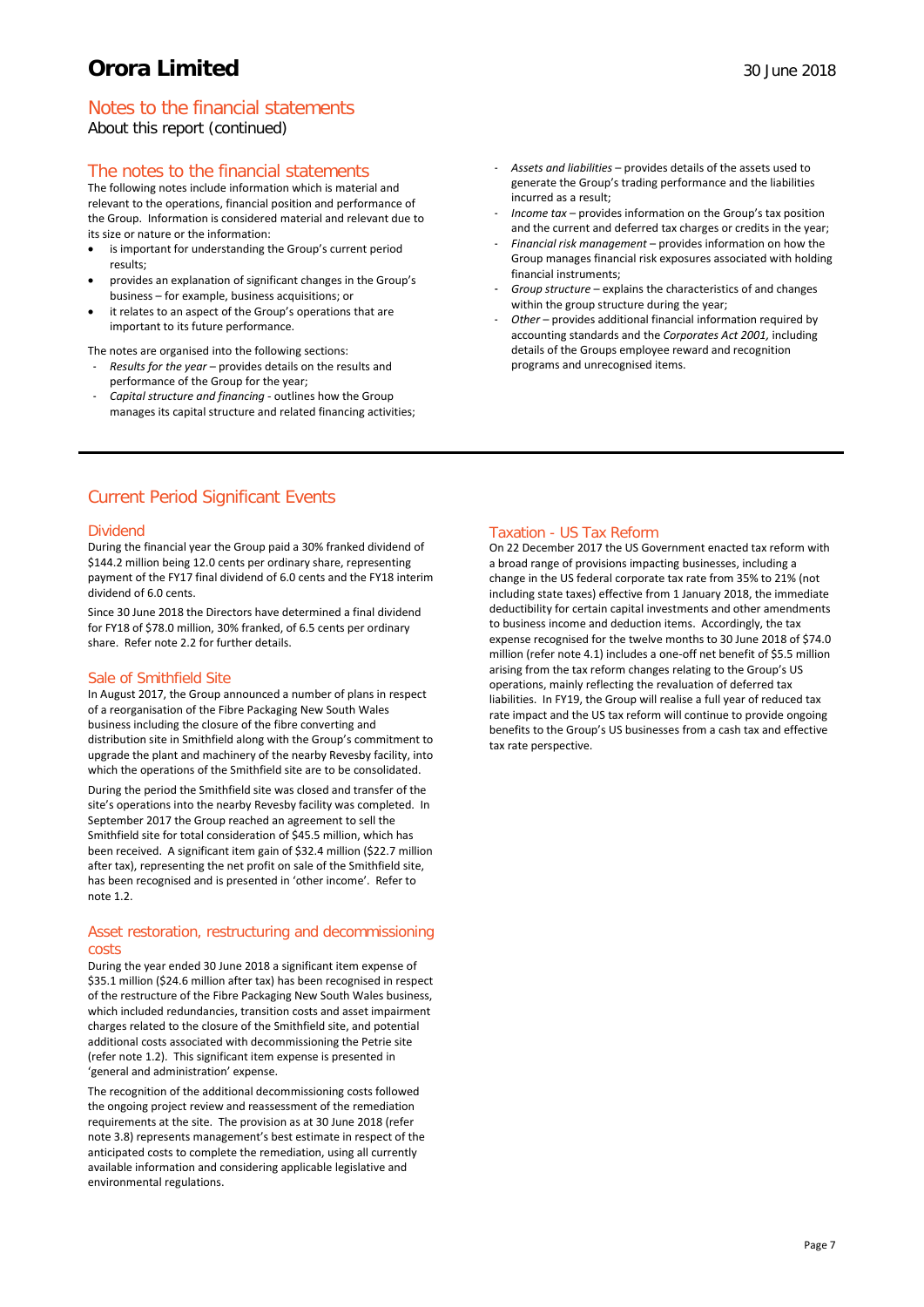## Notes to the financial statements

Section 1: Results for the year

In this section This section focuses on the results and performance of the Group. On the following pages you will find disclosures explaining the Group's results for the year, segmental information, significant items and earnings per share.

> This section also analyses the Group's profit before tax by reference to the activities performed by the Group and an analysis of key operating costs. Earnings before significant items, interest and related income tax expense (EBIT) is a key profit indicator for the Group. This measure reflects the way the business is managed and how the Directors assess the performance of the Group.

### Financial highlights of the Group

- Sales revenue of \$4,248.0 million, up 5.2%
- EBIT, before significant items, of \$323.4 million, up 7.0%
- Earnings per share, before significant items of 17.8 cents, up 14.1%

### 1.1 Segment results

The Group's operating segments are organised and managed according to their geographical location. Each segment represents a strategic business that offers different products and operates in different industries and markets. The Corporate Executive Team (the chief operating decision-makers) monitor the operating results of the businesses separately for the purpose of making decisions about resource allocation and performance assessment.

The following summary describes the operations of each reportable segment.

#### Orora Australasia

This segment focuses on the manufacture of fibre and beverage packaging products within Australia and New Zealand. The products manufactured by this segment include glass bottles, beverage cans, wines closures, corrugated boxes, cartons and sacks, and the manufacture of recycled paper.

#### Orora North America

This segment, predominately located in North America, purchases, warehouses, sells and delivers a wide range of packaging and other related materials. The business also includes integrated corrugated sheet and box manufacturing and equipment sales capabilities and point of purchase retail display solutions and other visual communication services provided by the Orora Visual businesses (refer note 6.2).

#### **Other**

This segment includes the Corporate function of the Group.

| The results of the reportable segments for the year ended 30 June 2018 and 30 June 2017 are set out below: |  |
|------------------------------------------------------------------------------------------------------------|--|
|                                                                                                            |  |

|                                                                                                                                                    |                           | North America <sup>(1)</sup><br><b>Australasia</b><br><b>Other</b> |                           |                           |                         | <b>Total Reported</b> |                           |                           |  |
|----------------------------------------------------------------------------------------------------------------------------------------------------|---------------------------|--------------------------------------------------------------------|---------------------------|---------------------------|-------------------------|-----------------------|---------------------------|---------------------------|--|
| \$ million                                                                                                                                         | 2018                      | 2017                                                               | 2018                      | 2017                      | 2018                    | 2017                  | 2018                      | 2017                      |  |
| Reportable segment revenue<br>Revenue from external customers<br>Inter-segment revenue                                                             | 2,104.8<br>66.4           | 2,001.6<br>43.5                                                    | 2,143.2                   | 2,037.5                   |                         | ٠                     | 4,248.0<br>66.4           | 4,039.1<br>43.5           |  |
| Total reportable segment revenue                                                                                                                   | 2,171.2                   | 2,045.1                                                            | 2,143.2                   | 2,037.5                   |                         |                       | 4,314.4                   | 4,082.6                   |  |
| Reportable segment earnings<br>Earnings before significant items, interest, tax,<br>depreciation and amortisation<br>Depreciation and amortisation | 324.3<br>(92.0)           | 301.9<br>(88.3)                                                    | 146.1<br>(25.1)           | 139.8<br>(22.3)           | (25.1)<br>(4.8)         | (23.3)<br>(5.5)       | 445.3<br>(121.9)          | 418.4<br>(116.1)          |  |
| Earnings before significant items, interest and tax                                                                                                | 232.3                     | 213.6                                                              | 121.0                     | 117.5                     | (29.9)                  | (28.8)                | 323.4                     | 302.3                     |  |
| Significant items before related income tax (refer note 1.2)<br>Earnings before interest and tax                                                   |                           |                                                                    |                           |                           |                         |                       | (2.7)<br>320.7            | (21.6)<br>280.7           |  |
| Capital spend on the acquisition of property, plant and<br>equipment and intangibles                                                               | 139.5                     | 132.4                                                              | 39.5                      | 22.5                      | 9.9                     | 2.2                   | 188.9                     | 157.1                     |  |
| Receivables<br>Inventory<br>Payables                                                                                                               | 278.1<br>403.4<br>(485.6) | 278.7<br>351.2<br>(433.3)                                          | 348.7<br>156.5<br>(382.7) | 309.1<br>141.3<br>(334.2) | 22.5<br>(0.8)<br>(57.4) | 8.9<br>0.1<br>(51.9)  | 649.3<br>559.1<br>(925.7) | 596.7<br>492.6<br>(819.4) |  |
| Working capital<br>Inter-segment working capital                                                                                                   | 195.9<br>27.3             | 196.6<br>12.3                                                      | 122.5<br>(27.3)           | 116.2<br>(12.3)           | (35.7)                  | (42.9)                | 282.7                     | 269.9                     |  |
| Total reportable segment working capital                                                                                                           | 223.2                     | 208.9                                                              | 95.2                      | 103.9                     | (35.7)                  | (42.9)                | 282.7                     | 269.9                     |  |
| Average funds employed <sup>(2)</sup>                                                                                                              | 1,738.2                   | 1,719.6                                                            | 636.0                     | 495.7                     | (63.4)                  | 7.0                   | 2,310.8                   | 2,222.3                   |  |
| Operating free cash flow <sup>(3)</sup>                                                                                                            | 221.6                     | 229.7                                                              | 113.3                     | 110.1                     | (39.6)                  | (9.6)                 | 295.3                     | 330.2                     |  |

 $^{(1)}$  For the period to 30 June 2018 the North America segment includes the full year results of the Register Print Group, Garvey Group and Graphic Tech which were acquired in January and March of 2017 (refer note 6.2).

<sup>(2)</sup>Average funds employed excludes intersegment balances and represents net assets less net debt and assets under construction, at the beginning and end of the reporting period.

<sup>(3)</sup> Operating free cash flow represents the cash flow generated from the Groups operating and investing activities, before interest, tax and dividends. The operating free cash flow of the Australasia segment, for the period to 30 June 2018, includes an inflow of \$45.5 million representing the proceeds received from the sale of the fibre converting and distribution site in Smithfield, New South Wales (refer note 1.2).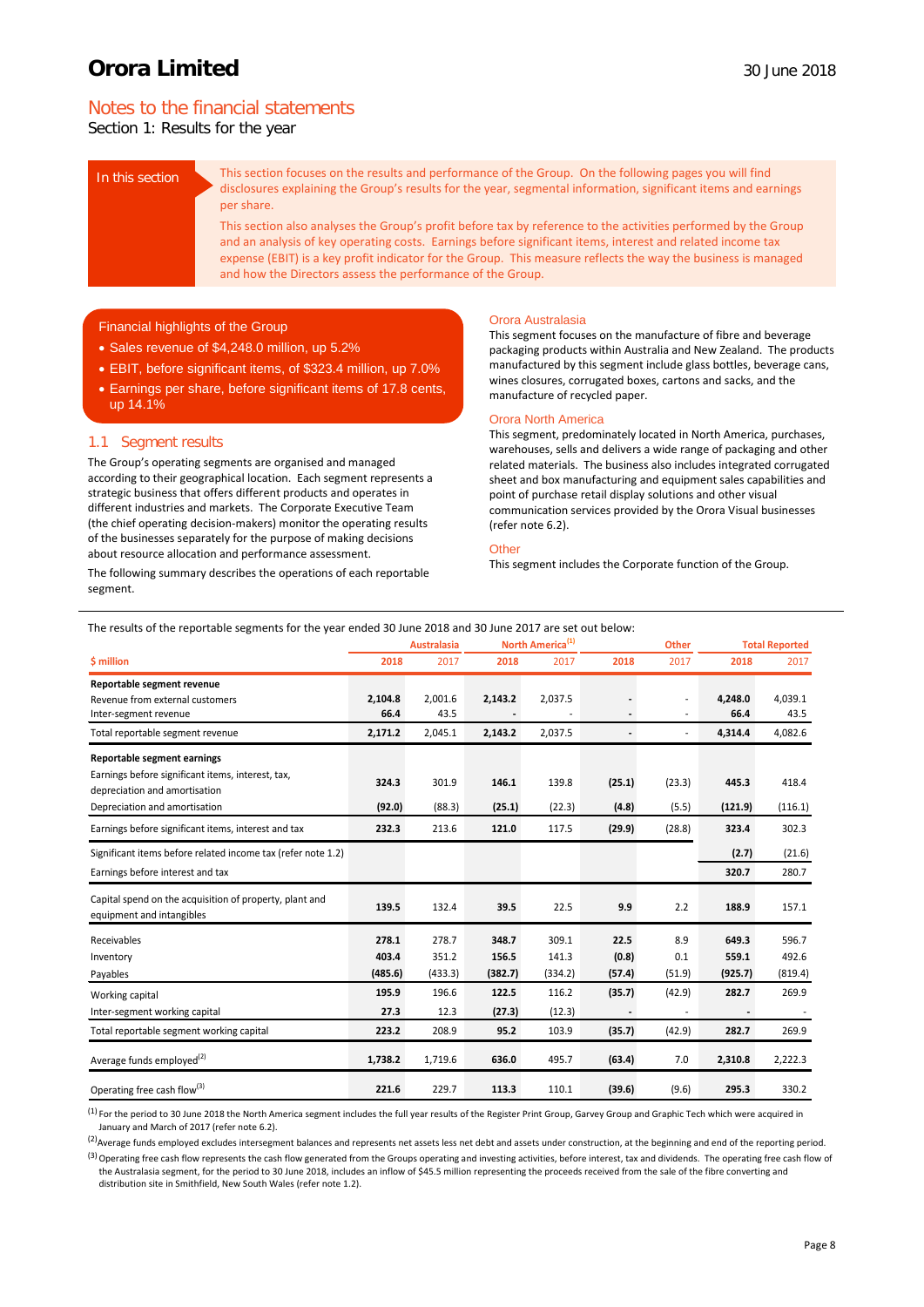## Notes to the financial statements

Section 1: Results for the year (continued)

## 1.1Segment results (continued)

#### Accounting policies

Segment performance is evaluated based on earnings before significant items, interest and related income tax expense (EBIT). This measure excludes the effects of individually significant nonrecurring gains/losses whilst including items directly attributable to the segment as well as those that can be allocated on a reasonable basis.

Interest income and expenditure and other finance costs are not allocated to the segments, as this type of activity is managed at the Group level. Transfer prices between segments are priced on an 'arms-length' basis, in a manner similar to transactions with third parties, and are eliminated on consolidation.

#### Geographical segments

In presenting information on the basis of geographical location both segment revenue and non-current assets are based on the location of the Orora business.



#### **Non-current assets(1)**

**\$m**



(1) Non-current assets exclude deferred tax assets and non-current financial instruments.

### Revenue by product

| \$ million                      | 2018    | 2017    |
|---------------------------------|---------|---------|
| Fibre and paper-based packaging | 2,066.2 | 1,938.5 |
| Beverage packaging              | 736.3   | 697.3   |
| Traded packaging products       | 1.445.5 | 1,403.3 |
| <b>Total sales revenue</b>      | 4,248.0 | 4,039.1 |

No single customer, within an operating segment, generates revenue greater than 10% of the Group's total revenues.

#### Reconciliation of segmental measures

The following segmental measurements reconcile to the financial statements as follows:

#### **Capital spend on the acquisition of property, plant and equipment and intangibles**

| \$ million                                                                     | 2018  | 2017  |
|--------------------------------------------------------------------------------|-------|-------|
| Reported segment capital spend                                                 | 188.9 | 157.1 |
| Movement in capital creditors                                                  | 3.4   | (0.3) |
| Movement in prepaid capital items                                              | 0.1   | (0.4) |
| Capitalised asset restoration costs                                            | (0.6) | (0.8) |
| Other non-cash adjustments                                                     | 2.4   | 4.4   |
| Acquisition of property, plant and equipment<br>and intangibles <sup>(1)</sup> | 194.2 | 160.0 |

 $(1)$  Excludes balances acquired through business combinations. Refer notes 3.5 and 3.6.

### **Operating free cash flow**

| <b>S</b> million                                                                        | 2018   | 2017   |
|-----------------------------------------------------------------------------------------|--------|--------|
| Reported segment operating free cash flow                                               | 295.3  | 330.2  |
| Add back investing cash flow activities included<br>in segment operating free cash flow | 108.2  | 104.4  |
| Less interest and tax paid excluded from<br>segment operating free cash flow            | (74.5) | (83.4) |
| Net cash flows from operating activities                                                | 329.0  | 351.2  |

#### **Working capital**

| <b>S</b> million                                                                                                         | 2018    | 2017    |
|--------------------------------------------------------------------------------------------------------------------------|---------|---------|
| Reported segment working capital<br>Add/(Less) amounts included in working capital<br>for management reporting purposes: | 282.7   | 269.9   |
| Derivatives<br>Add/(Less) amounts excluded from working<br>capital for management reporting purposes:                    | (6.5)   | 6.5     |
| Net capital receivables and payables                                                                                     | (13.9)  | 0.7     |
| Loan receivables and other assets                                                                                        |         | 0.1     |
| Other payables                                                                                                           | (10.1)  | (8.6)   |
|                                                                                                                          | 252.2   | 268.6   |
| Reconciles to the financial statements as follows:                                                                       |         |         |
| Trade receivables (note 3.1)                                                                                             | 606.1   | 571.6   |
| Inventories (note 3.2)                                                                                                   | 559.1   | 492.6   |
| Trade and other payables (note 3.3)                                                                                      | (952.4) | (826.9) |
| Current prepayments (note 3.4)                                                                                           | 39.4    | 31.3    |
|                                                                                                                          | 252.2   | 268.6   |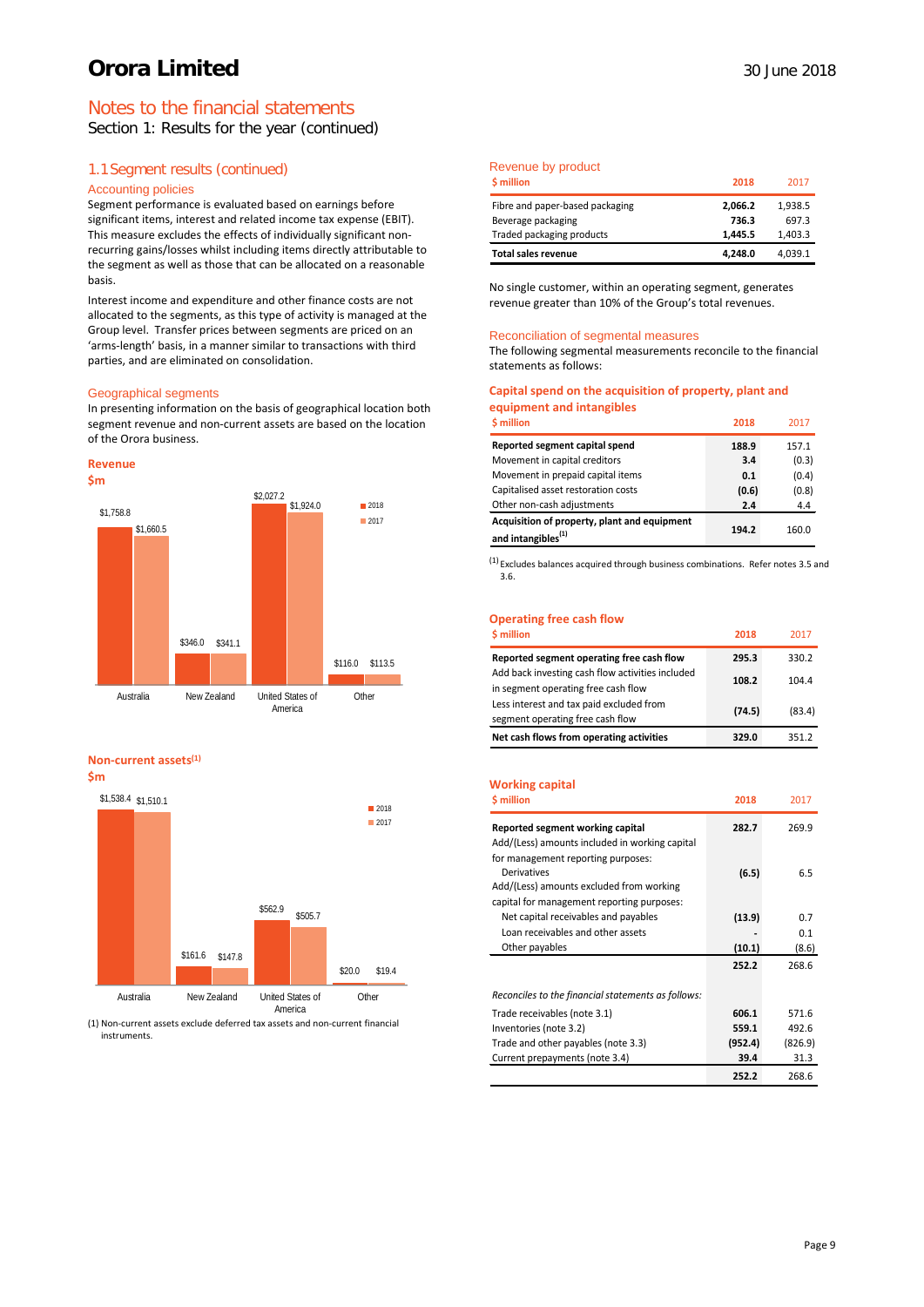## Notes to the financial statements

Section 1: Results for the year (continued)

## 1.2Significant items

Significant items are typically gains or losses arising from events that are not considered part of the core operations of the business.

| \$ million                            | <b>Before tax</b> | Tax (expense)/<br>benefit | Net of tax |
|---------------------------------------|-------------------|---------------------------|------------|
| 2017                                  |                   |                           |            |
| General and administrative expense    |                   |                           |            |
| Petrie decommissioning costs          | (21.6)            | 6.5                       | (15.1)     |
| <b>Total significant item expense</b> | (21.6)            | 6.5                       | (15.1)     |
|                                       |                   |                           |            |
| 2018                                  |                   |                           |            |
| Other income                          |                   |                           |            |
| Profit on sale of Smithfield site     | 32.4              | (9.7)                     | 22.7       |
| <b>Total significant item income</b>  | 32.4              | (9.7)                     | 22.7       |
| General and administrative expense    |                   |                           |            |
| Restructuring and                     |                   |                           |            |
| decommissioning costs                 | (35.1)            | 10.5                      | (24.6)     |
| <b>Total significant item expense</b> | (35.1)            | 10.5                      | (24.6)     |
| <b>Total significant item expense</b> | (2.7)             | 0.8                       | (1.9)      |

#### **Sale of Smithfield**

In August 2017, the Group announced a number of plans in respect of a reorganisation of the Fibre Packaging New South Wales business including the closure of the fibre converting and distribution site in Smithfield along with the Group's commitment to upgrade the plant and machinery of the nearby Revesby facility, into which the operations of the Smithfield site are to be consolidated.

During the period the Smithfield site was closed and transfer of the site's operations into the nearby Revesby facility was completed. In September 2017 the Group reached an agreement to sell the Smithfield site for total consideration of \$45.5 million, which has been received. A significant item gain of \$32.4 million (\$22.7 million after tax), representing the net profit on sale of the Smithfield site, has been recognised and is presented in 'other income'.

#### **Restructuring and decommissioning costs**

During the year ended 30 June 2018 a significant item expense of \$35.1 million (\$24.6 million after tax) has been recognised in respect of the restructure of the Fibre Packaging New South Wales business, which included redundancies, transition costs and asset impairment charges related to the closure of the Smithfield site, and potential additional costs associated with decommissioning the Petrie site. This significant item expense is presented in 'general and administration' expense.

The recognition of the additional decommissioning costs followed the ongoing project review and reassessment of the remediation requirements at the site in respect of the estimated costs to complete. The decommissioning of the Petrie site is a significant exercise, the estimated cost of which remains contingent on final remediation design solutions approved by regulatory authorities. The provision as at 30 June 2018 (refer note 3.8) represents management's best estimates using all currently available information and considering applicable legislative and environmental regulations.

## 1.3Earnings per share (EPS)

Earnings per share (EPS) is the amount of post-tax profit attributable to each share.

**Basic EPS** is calculated on the Group profit for the year attributable to ordinary shareholders of the Company of \$212.2 million (2017: \$171.1 million) divided by the weighted average number of shares on issue during the reporting period, excluding ordinary shares purchased by the Company and held as Treasury Shares, being 1,200.2 million (2017: 1,194.0 million).

**Diluted EPS** reflects any commitments made by the Group to issue shares in the future and so it includes the effect of the potential conversion of share options and rights granted to employees. To calculate the impact it is assumed that all share options and rights are exercised and new shares are issued.

Basic and Diluted EPS, before significant items, is presented below in order to show the business performance of the Group in a consistent manner and reflect how the business is managed and measured on a day-to-day basis.

#### Calculation of EPS

Calculation of basic and diluted earnings per share has been based on the following profit attributable to ordinary shareholders and weighted average number of ordinary shares outstanding.

#### **EPS attributable to the ordinary equity holders of Orora Limited**

| million                                                                                                                | 2018             | 2017              |
|------------------------------------------------------------------------------------------------------------------------|------------------|-------------------|
| Profit for the financial period<br>Add back significant items (refer note 1.2)                                         | \$212.2<br>\$1.9 | \$171.1<br>\$15.1 |
| Profit for the financial period, before significant<br>items                                                           | \$214.1          | \$186.2           |
| Weighted average number of ordinary shares for<br>basic earnings per share<br>Dilution due to share options and rights | 1,200.2<br>16.4  | 1,194.0<br>19.6   |
| Weighted average number of ordinary shares for<br>diluted earnings per share                                           | 1,216.6          | 1,213.6           |
| Basic earnings per share                                                                                               | 17.7c            | 14.3c             |
| Diluted earnings per share                                                                                             | 17.4c            | 14.1c             |
| Basic earnings per share, before significant items                                                                     | 17.8c            | 15.6c             |
| Diluted earnings per share, before significant items                                                                   | 17.6c            | 15.3c             |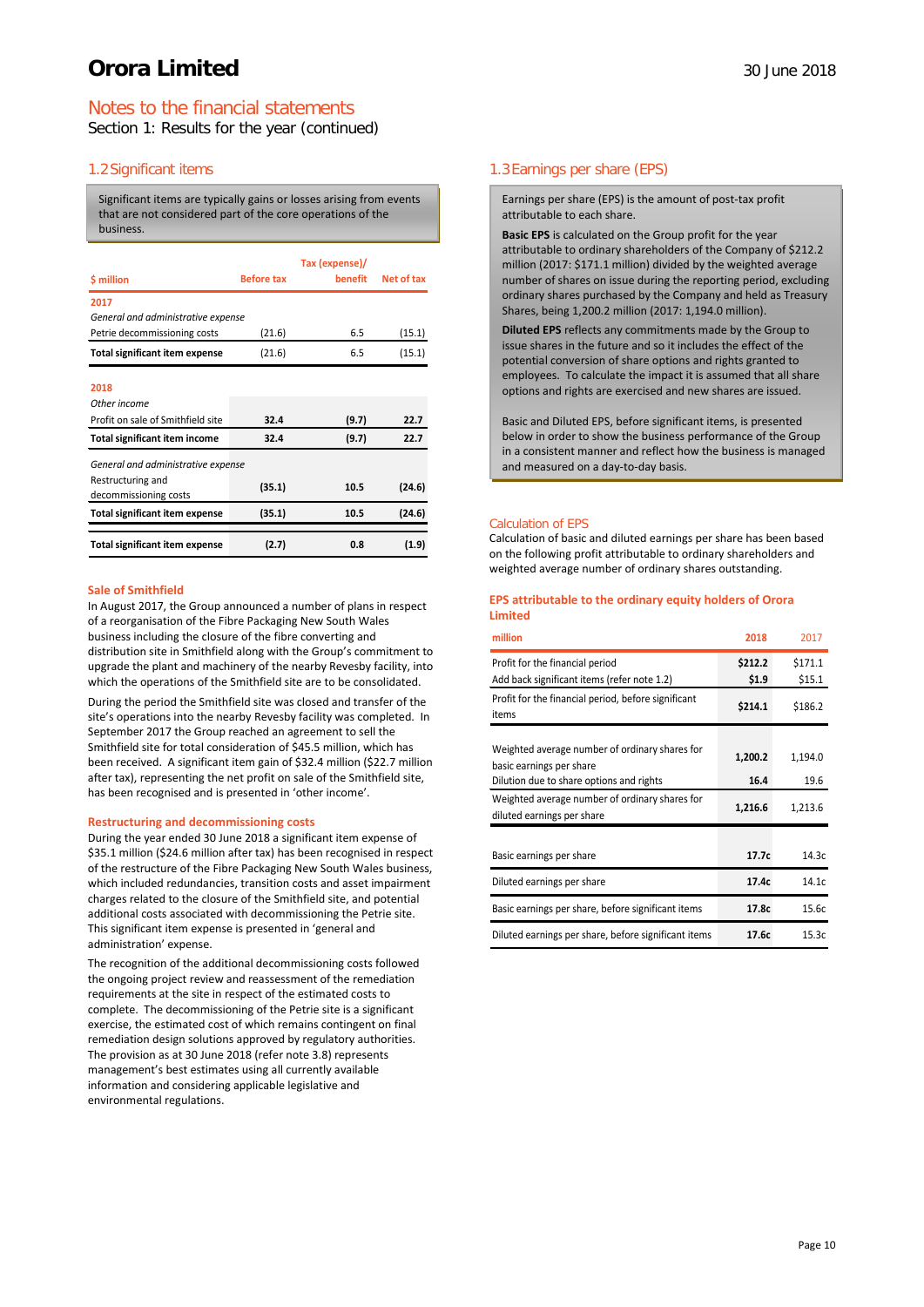## Notes to the financial statements

Section 1: Results for the year (continued)

### 1.4Income

| \$ million                                                                       | 2018               | 2017              |
|----------------------------------------------------------------------------------|--------------------|-------------------|
| Revenue from sale of goods                                                       | 4.248.0            | 4.039.1           |
| Net gain on disposal of property, plant and equipment<br>Service income<br>Other | 31.6<br>6.6<br>8.2 | 4.3<br>7.2<br>5.6 |
| <b>Total other income</b>                                                        | 46.4               | 17.1              |

### Judgements and estimates

Revenue is measured at the fair value of the consideration received or receivable. Selecting the appropriate timing and amount of revenue recognised requires some judgement.

#### **Sale of goods**

Revenue is recognised when the risks and rewards of ownership have transferred to the customer and it can be reliably measured. Risk and rewards are considered passed to the customer at the time of delivery of the goods. Revenue from the sale of products is measured at fair value of the consideration received or receivable, net of returns allowances and discounts. No revenue is recognised if:

- there is a risk of return of goods;
- there is continuing managerial involvement with the goods;
- there are significant uncertainties regarding recovery of the consideration due; or
- the costs incurred or to be incurred cannot be measured reliably.

#### **Rendering of services**

With respect to services rendered, revenue is recognised in the period in which the services are rendered. For fixed-price contracts revenue is recognised depending on the stage of completion of the service to be provided.

#### 1.5Operating costs

| Employee benefit expense                  |       |       |
|-------------------------------------------|-------|-------|
| \$ million                                | 2018  | 2017  |
| Wages and salaries                        | 760.3 | 711.6 |
| Workers' compensation and other on-costs  | 53.2  | 52.7  |
| Superannuation costs - accumulation funds | 27.1  | 26.8  |
| Other employment benefits expense         | 4.4   | 7.8   |
| Share-based payments expense              |       |       |
| - Options                                 | 1.9   | 1.7   |
| - Performance rights and other plans      | 6.5   | 7.4   |
| Total employee benefits expense           | 853.4 | 808.0 |

The Group's accounting policy for liabilities associated with employee benefits is contained in note 3.8, whilst the policy for share-based payments is set out in note 7.1.

#### Depreciation and amortisation

Depreciation in the year was \$113.6 million (2017: \$108.7 million) whilst the amortisation charge was \$8.3 million (2017: \$7.4 million). Refer to notes 3.5 and 3.6 for the Group's accounting policy and details on depreciation and amortisation.

#### Operating leases

The Group leases motor vehicles, plant and equipment and property which are classified as operating leases. The leases generally provide the Group with a right of renewal at which time all terms are renegotiated. Payments made under operating leases are recognised in the income statement on a straight-line basis over the term of the lease, while any material lease incentive is recognised as an integral part of the total lease expense, over the term of the lease.

The lease rental payments expensed during the year was \$81.8 million (2017: \$79.5 million). There were no contingent rental payments (2017: nil).

Refer to note 7.3 for future operating lease commitments.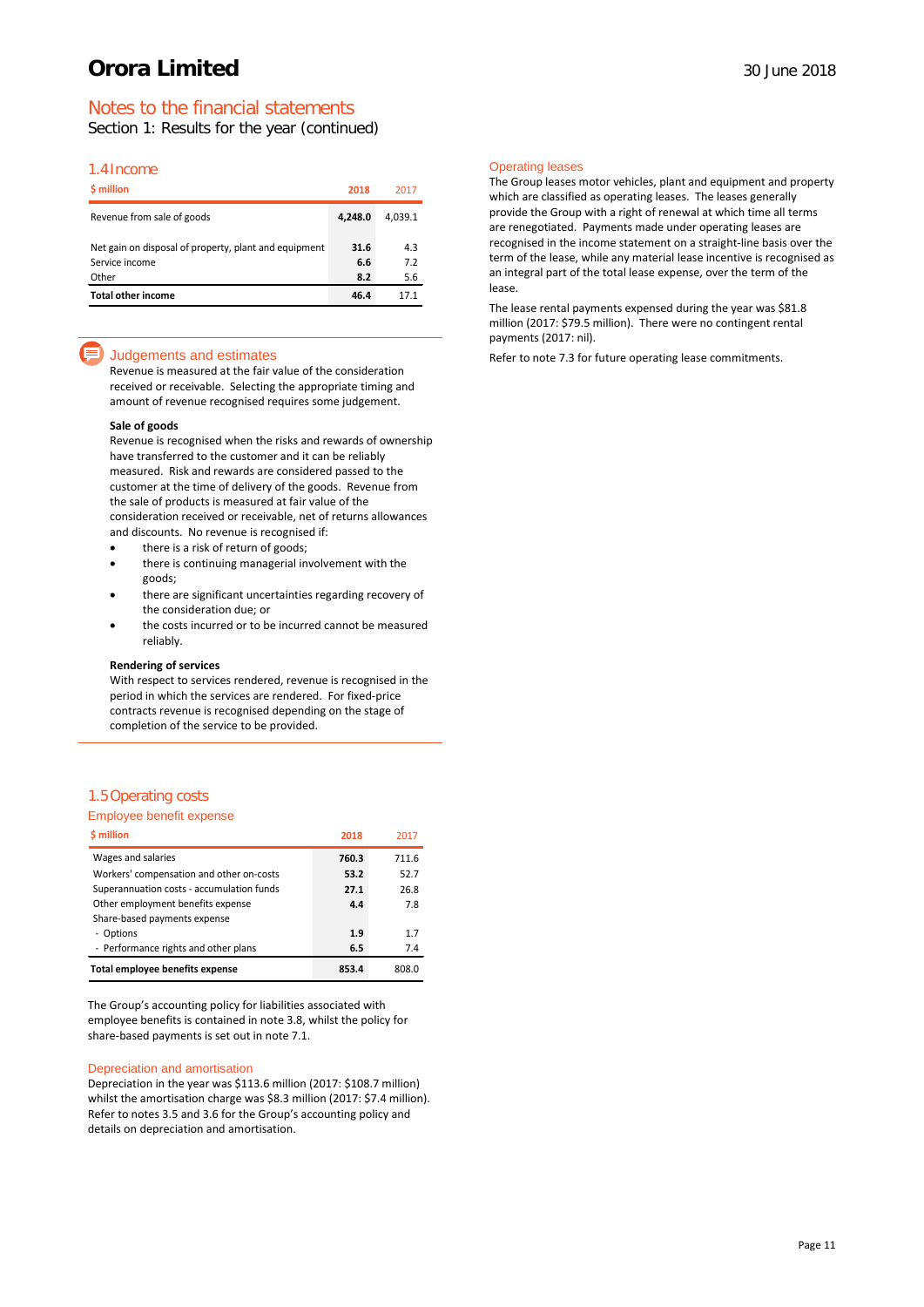## Notes to the financial statements

## Section 2: Capital structure and financing

| In this section | This section outlines how the Group manages its capital structure and related financing including its balance sheet<br>liquidity and access to capital markets.                                                                                                                                                                                                                                                                                                                                                                                                                                                                                                            |
|-----------------|----------------------------------------------------------------------------------------------------------------------------------------------------------------------------------------------------------------------------------------------------------------------------------------------------------------------------------------------------------------------------------------------------------------------------------------------------------------------------------------------------------------------------------------------------------------------------------------------------------------------------------------------------------------------------|
|                 | The Directors determine the appropriate capital structure of the Group, specifically, how much is raised from<br>shareholders (equity) and how much is borrowed from financial institutions (debt) in order to finance the Group's<br>activities both now and in the future. Maintaining capital discipline and balance sheet efficiency remains<br>important to the Group, as seen through the issuance of the US Private Placement notes and other refinancing<br>activities. Any potential courses of action in respect of the Group's structure, take into account the Group's<br>liquidity needs, flexibility to invest in the business and impact on credit ratings. |
|                 | The Directors consider the Group's capital structure and dividend policy at least twice a year ahead of announcing<br>results and do so in the context of its ability to continue as a going concern, to execute the strategy and to invest in<br>opportunities to grow the business and enhance shareholder value.                                                                                                                                                                                                                                                                                                                                                        |

#### 2.1Capital management

Capital is defined as the combination of shareholders' equity, reserves and net debt. The key objective of the Group when managing its capital is to safeguard its ability to continue as a going concern, so that the Group can continue to provide returns for shareholders and benefits for other stakeholders, and maintain an optimal capital and funding structure.

The aim of the Group's capital management framework is to maintain an investment grade credit profile, and the requisite financial metrics, to secure access to alternate funding sources with a spread of maturity dates and sufficient undrawn committed facility capacity and optimise, over the long term and to the extent practicable, the weighted average cost of capital to reduce the cost of capital to the Group while maintaining financial flexibility.

The Group uses a range of financial metrics to monitor the efficiency of its capital structure, including on-balance sheet gearing and leverage ratios, and to ensure that its capital structure provides sufficient financial strength to allow it to secure access to debt finance at reasonable cost. At 30 June 2018 the Group's on-balance sheet gearing and leverage ratios were 29.0% (2017: 30.3%) and 1.5 times (2017: 1.6 times), respectively.

| \$ million                         | <b>Note</b> | 2018    | 2017    |
|------------------------------------|-------------|---------|---------|
| Net debt                           |             |         |         |
| Total interest-bearing liabilities | 2.3         | 755.1   | 732.5   |
| Less: Cash and cash equivalents    | 2.3         | (87.6)  | (58.5)  |
|                                    |             | 667.5   | 674.0   |
| <b>Equity and reserves</b>         |             |         |         |
| Contributed equity                 | 2.4.1       | 499.7   | 508.7   |
| Treasury shares                    | 2.4.1       | (19.8)  | (36.4)  |
| Reserves                           | 2.4.2       | 152.1   | 144.0   |
| <b>Retained earnings</b>           | 2.4.3       | 998.5   | 930.5   |
|                                    |             | 1,630.5 | 1,546.8 |
| <b>Net Capital</b>                 |             | 2,298.0 | 2,220.8 |

In order to optimise the capital structure, the Group may:

• adjust the amount of ordinary dividends paid to shareholders;

- maintain a dividend investment plan;
- raise or return capital to shareholders; and
- repay debt or raise debt for working capital and capital expenditure requirements, or to facilitate acquisitions in line with the strategic objectives and operating plans of the Group.

### 2.2Dividends

|                                                                                           | <b>Cents per</b><br>share | <b>Total</b><br>\$ million |
|-------------------------------------------------------------------------------------------|---------------------------|----------------------------|
| Declared and paid during the period                                                       |                           |                            |
| For the year ended 30 June 2018                                                           |                           |                            |
| Final dividend for 2017 (30% franked)                                                     | 6.0                       | 72.1                       |
| Interim dividend for 2018 (30% franked)                                                   | 6.0                       | 72.1                       |
|                                                                                           |                           | 144.2                      |
| For the year ended 30 June 2017                                                           |                           |                            |
| Final dividend for 2016 (30% franked)                                                     | 5.0                       | 60.0                       |
| Interim dividend for 2017 (30% franked)                                                   | 5.0                       | 59.6                       |
|                                                                                           |                           | 119.6                      |
| Proposed and unrecognised at period end <sup>(1)</sup><br>For the year ended 30 June 2018 |                           |                            |
| Final dividend for 2018 (30% franked)                                                     | 6.5                       | 78.0                       |
| For the year ended 30 June 2017                                                           |                           |                            |
| Final dividend for 2017 (30% franked)                                                     | 6.0                       | 71.6                       |

 $(1)$  Estimated final dividend payable, subject to variations in the number of shares up to record date.

#### **Shareholder distributions – cents per share**

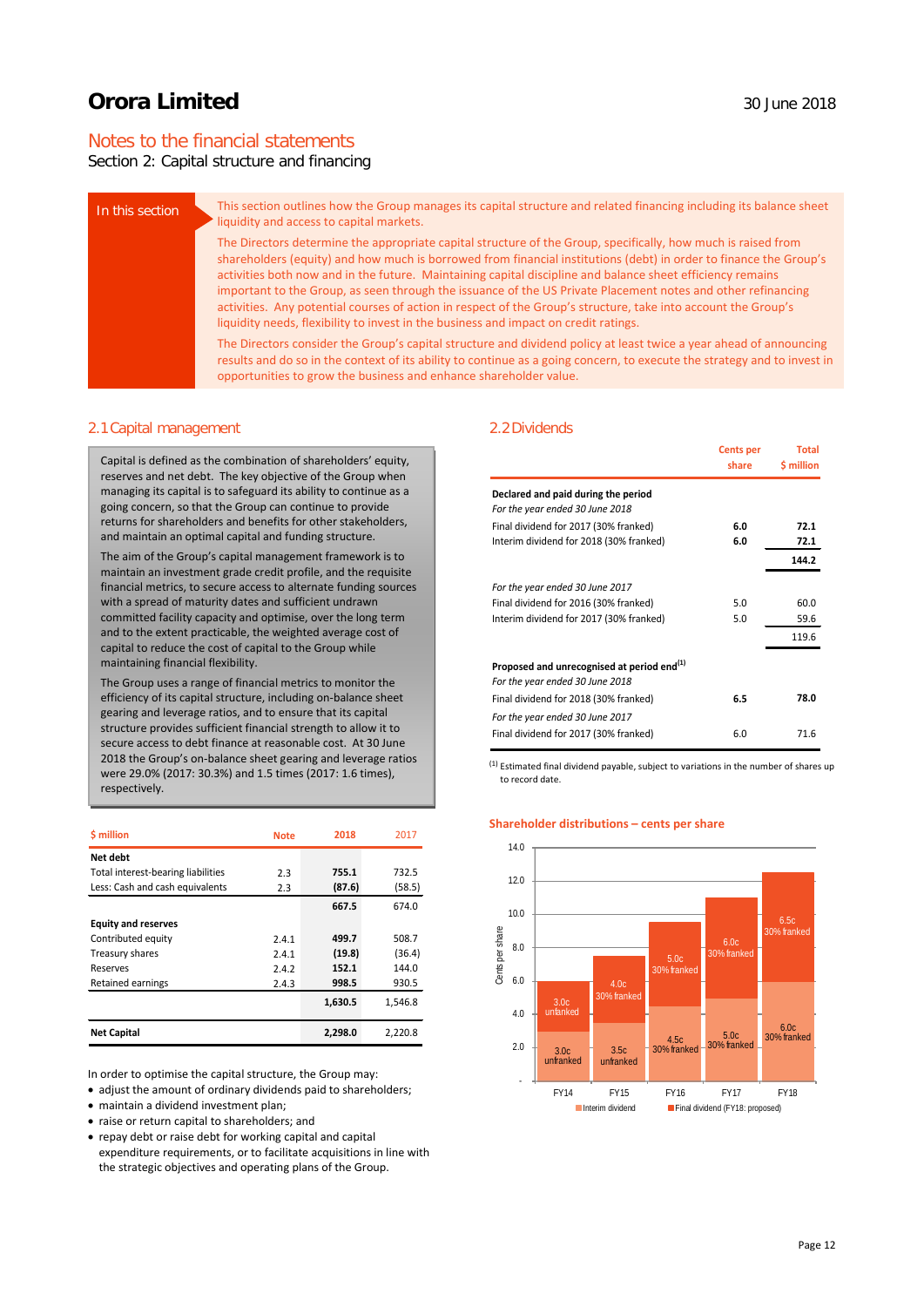## Notes to the financial statements

Section 2: Capital structure and financing (continued)

### 2.2Dividends (continued)

#### Dividend reinvestment plan

The Group operates a dividend reinvestment plan which allows eligible shareholders to elect to invest dividends in ordinary shares. All holders of Orora Limited ordinary shares with Australian or New Zealand addresses registered with the share registry are eligible to participate in the plan. The allocation price for shares is based on the average of the daily volume weighted average price of Orora Limited ordinary shares sold on the Australian Securities Exchange, calculated with reference to a period of not less than ten consecutive trading days as determined by the Directors.

#### Franking Account

Franking credits are available to shareholders of the Company at the 30.0% (2017: 30.0%) corporate tax rate. Both the interim and proposed final dividend for 2018 are 30.0% franked (2017: 30.0% franked). The balance of the franking credits available as at 30 June 2018 is \$1.7 million (2017: \$2.4 million). It is estimated that this will reduce by \$10.0 million (2017: \$9.3 million) after payment of the estimated final dividend on 15 October 2018. The Company is of the opinion that sufficient franking credits will arise from tax instalments expected to be paid in the year ending 30 June 2019.

#### Conduit Foreign Income Account

For Australian tax purposes non-resident shareholder dividends will not be subject to Australian withholding tax to the extent that they are franked or sourced from the Company's Conduit Foreign Income Account. For the 2018 dividends, 70.0% of the dividend is sourced from the Company's Conduit Foreign Income account (2017: 70.0%). As a result 100.0% of the 2018 dividends paid to a non-resident will not be subject to Australian withholding tax. The balance of the conduit foreign income account as at 30 June 2018 is \$79.6 million (2017: \$88.9 million), it is estimated that this will reduce by \$55.0 million (2017: \$50.4 million) after payment of the estimated final dividend on 15 October 2018.

### 2.3Net debt

In addition to the US Private Placement of notes of USD250.0 million, of which USD100.0 million matures in July 2023 and USD150 million in July 2025, the Group had access to the following facilities as at  $30 \text{ lune } 2018$ 

- a \$400.0 million revolving multicurrency facility through a syndicate of domestic and international financial institutions maturing in December 2019,
- a USD200.0 million five year USD revolving facility, through a syndicate of domestic and international financial institutions, maturing in April 2021, and
- two bilateral agreements for \$50.0 million, each with separate domestic institutions, were extended in April 2018, maturing in September 2020.

These facilities are unsecured. During both the current and comparative reporting period Orora Limited has complied with the financial covenants of its borrowing facilities.

| \$ million                                  | 2018  | 2017  |
|---------------------------------------------|-------|-------|
| Cash on hand and at bank                    | 86.9  | 39.7  |
| Deposits at call                            | 0.7   | 18.8  |
| Total cash and cash equivalents             | 87.6  | 58.5  |
| <b>Bank overdrafts</b>                      |       | 5.1   |
| Lease liabilities due within one year       | 1.7   | 1.0   |
| Bank loans due within one year              |       | 15.0  |
| <b>Current interest-bearing liabilities</b> | 1.7   | 21.1  |
| Lease liabilities due after one year        |       | 1.4   |
| Bank loans due after one year               | 415.3 | 387.0 |
| US Private Placement due after one year     | 338.1 | 323.0 |
| Non current interest-bearing liabilities    | 753.4 | 711.4 |
| <b>Total debt</b>                           | 755.1 | 732.5 |
| Net debt                                    | 667.5 | 674.0 |

#### Accounting policies

**Cash and cash equivalents**

Cash and cash equivalents include, cash at bank and on hand and short-term money market investments with an original maturity of three months or less and are classified as financial assets held at amortised cost.

Cash at bank earns interest at floating rates based on daily bank deposits. Short-term deposits are made for varying periods, depending on the immediate cash requirements of the Group, and earn interest at the respective short-term deposit rates.

The carrying value of cash and cash equivalents is considered to approximate fair value due to the assets liquid nature.

#### **Bank loans**

All loans and borrowings are initially recognised at the fair value of the consideration received, less directly attributable transaction costs. Subsequent to initial recognition, interest-bearing liabilities are measured at amortised cost using the effective interest rate method.

Interest-bearing liabilities are derecognised when the obligation specified in the contract is discharged, cancelled or expires. The difference between the carrying amount of a financial liability that has been extinguished or transferred to another party and the consideration paid is recognised in profit or loss.

Interest-bearing liabilities are classified as current liabilities, except for those liabilities where the Group has an unconditional right to defer settlement for at least 12 months after the reporting period which are classified as non-current liabilities.

The US Private Placement notes have a carrying value of \$338.3 million (excluding borrowing costs) while the fair value of the notes is \$339.7 million. For all other borrowings, the fair values are not materially different to their carrying amount since the interest payable on those borrowings is either close to current market rates or the borrowings are of a short-term nature.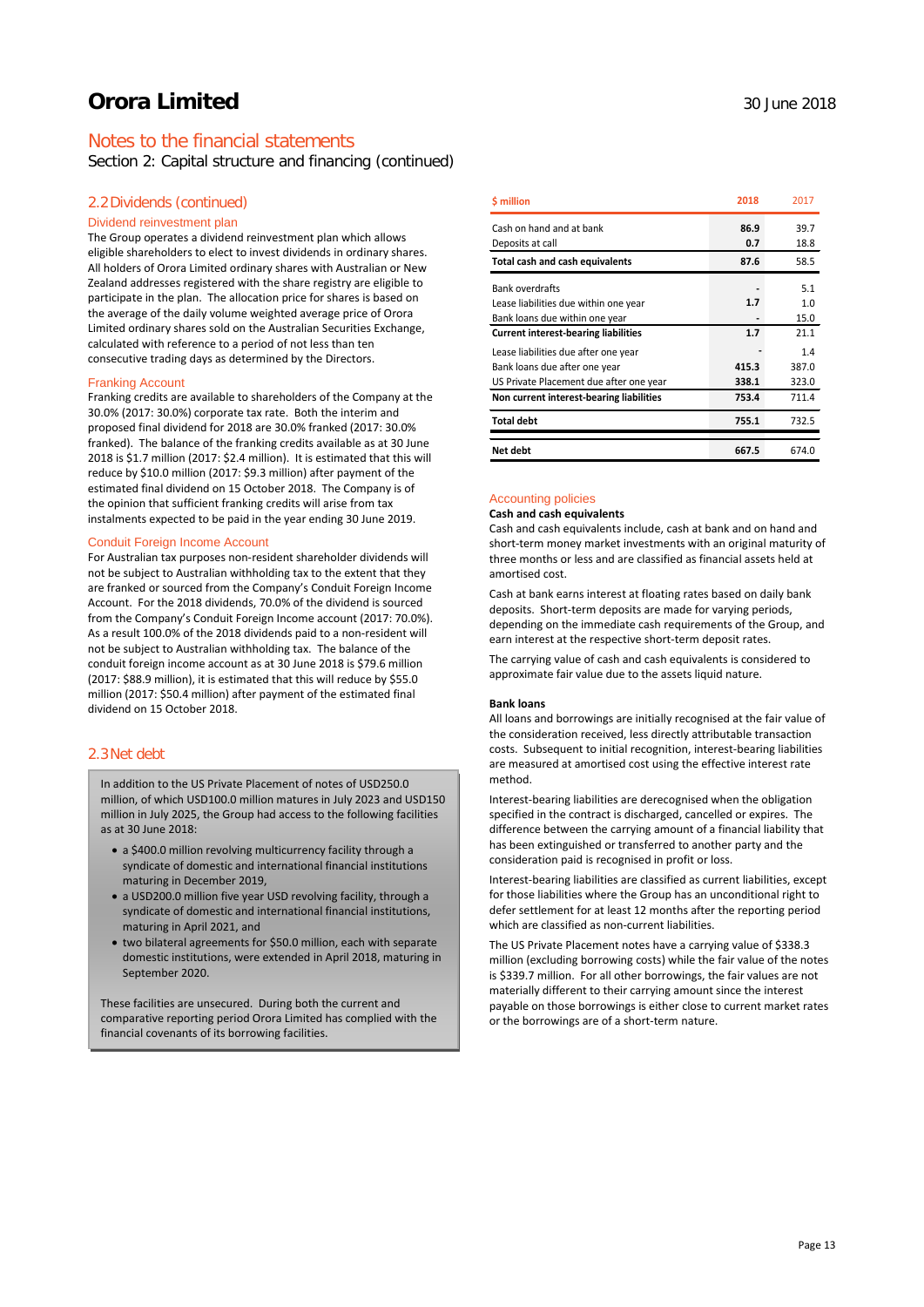## Notes to the financial statements

Section 2: Capital structure and financing (continued)

## 2.3Net debt (continued)

## 2.3.1 Net debt reconciliation

The following table illustrates the cash and non-cash movements of net debt:

|                                               | <b>Assets</b>            | <b>Liabilities from financing activities</b> |                              |                   |                   |              |
|-----------------------------------------------|--------------------------|----------------------------------------------|------------------------------|-------------------|-------------------|--------------|
|                                               | <b>Cash and cash</b>     | <b>Bank</b>                                  |                              |                   | <b>US Private</b> |              |
| \$ million                                    | equivalents              |                                              | overdrafts Lease liabilities | <b>Bank loans</b> | <b>Placement</b>  | <b>Total</b> |
| Net debt at 1 July 2016                       | 66.1                     | ۰                                            |                              | (361.9)           | (333.8)           | (629.6)      |
| Cash flows                                    | (6.7)                    | (5.1)                                        | 0.2                          | (46.1)            |                   | (57.7)       |
| <b>Business acquisitions</b>                  |                          | ۰                                            | (2.9)                        |                   |                   | (2.9)        |
| Other non-cash movements                      |                          | ۰                                            |                              | 0.8               | (0.3)             | 0.5          |
| Effect of movements in foreign exchange rates | (0.9)                    | ۰                                            | 0.3                          | 5.2               | 11.1              | 15.7         |
| Net debt at 30 June 2017                      | 58.5                     | (5.1)                                        | (2.4)                        | (402.0)           | (323.0)           | (674.0)      |
| Cash flows                                    | 27.1                     | 5.1                                          | 0.7                          | (5.7)             |                   | 27.2         |
| Other non-cash movements                      | $\overline{\phantom{a}}$ | $\overline{\phantom{0}}$                     | $\overline{\phantom{a}}$     | 0.3               | (1.3)             | (1.0)        |
| Effect of movements in foreign exchange rates | 2.0                      |                                              |                              | (7.9)             | (13.8)            | (19.7)       |
| Net debt at 30 June 2018                      | 87.6                     | $\overline{a}$                               | (1.7)                        | (415.3)           | (338.1)           | (667.5)      |

#### 2.3.2 Interest-bearing liabilities

The Group's interest-bearing liabilities represent borrowings from financial institutions. The maturity profile of the Group's borrowings drawn down, excluding the impact of capitalised borrowing costs, as at 30 June 2018 is illustrated in the following chart:

### **Maturity profile of drawn debt by facility**



#### **Loans due after one year**

At 30 June 2018 bank loans due after one year include:

- \$200.0 million and USD20.0 million drawn under a \$400.0 million committed global syndicated multicurrency facility maturing in December 2019 (2017: \$200.0 million and USD20.0 million drawn under a \$400.0 million committed global syndicated multicurrency facility maturing in December 2019);
- USD125.0 million drawn under a USD200.0 million committed syndicated facility maturing in April 2021 (2017: USD125.0 million drawn under a USD200.0 million committed syndicated facility maturing in April 2021); and
- \$20.0 million drawn under a \$50.0 million committed AUD bilateral facility maturing in September 2020 (2017: \$15.0 million drawn under a \$50.0 million committed AUD bilateral facility maturing in April 2018).

The amounts have been drawn under Australian and US dollars and bear interest at the applicable BBSY and LIBOR rate plus an applicable credit margin.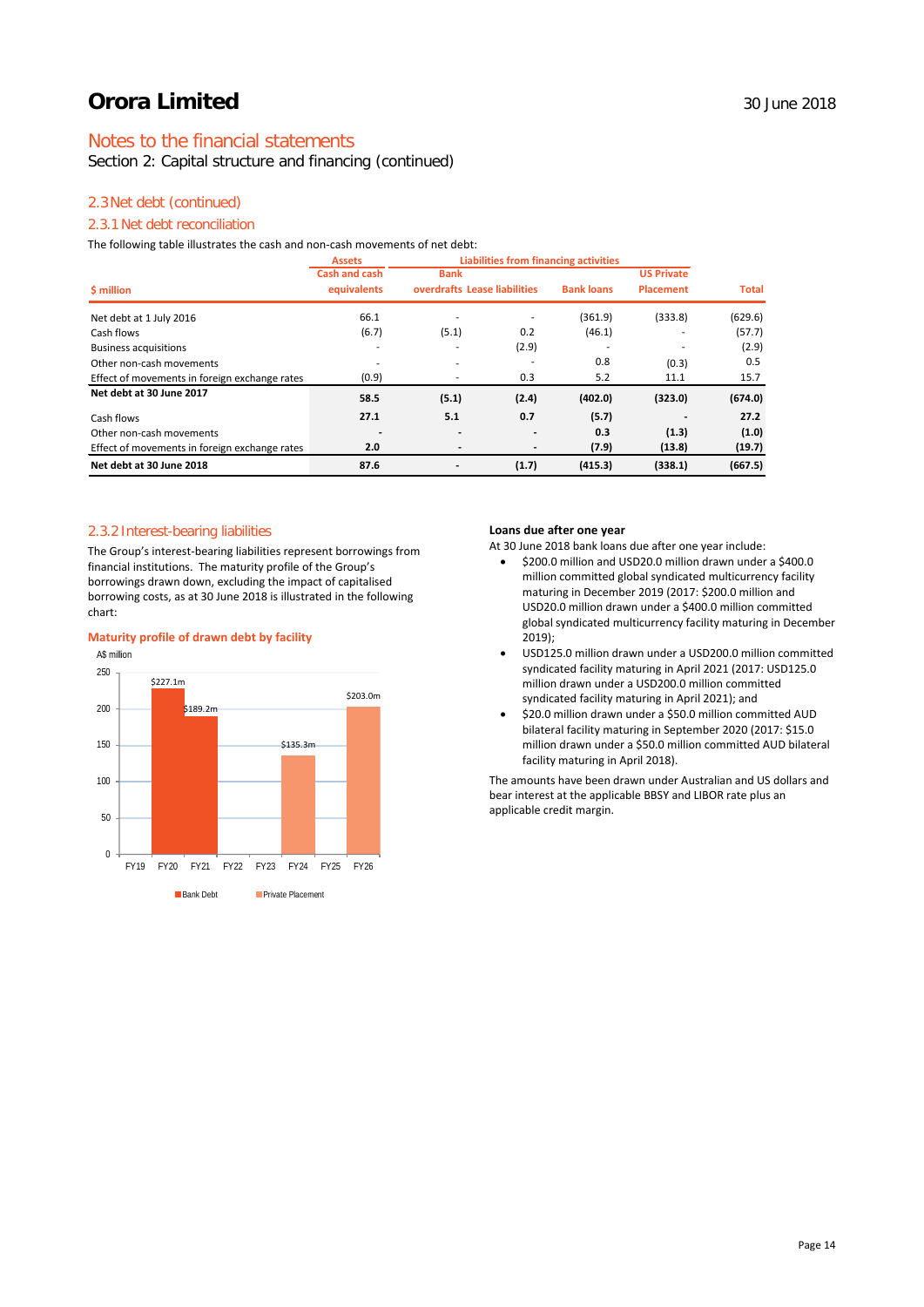## Notes to the financial statements

Section 2: Capital structure and financing (continued)

### 2.4Equity

This section explains material movements in shareholders' equity that are not explained elsewhere in the financial statements. The movements in equity and the balance at 30 June 2018 are presented in the statement of changes in equity.

### 2.4.1 Contributed equity

|                                                                                      | <b>Ordinary shares</b> |            | <b>Treasury shares</b>       |            |
|--------------------------------------------------------------------------------------|------------------------|------------|------------------------------|------------|
|                                                                                      | No. '000               | \$ million | No. '000                     | \$ million |
| At 1 July 2016                                                                       | 1,206,685              | 513.1      | (15, 180)                    | (31.3)     |
| Acquisition of shares by the Orora Employee Share Trust (note 6.3)                   |                        |            | (8, 269)                     | (23.9)     |
| Restriction lifted on shares issued under the CEO Grant (note 7.1)                   |                        | 0.6        |                              |            |
| Treasury shares used to satisfy issue of CEO Grant                                   |                        | (0.7)      | 290                          | 0.7        |
| Exercise of vested grants under Employee Share Plans                                 | 8,432                  | 11.7       |                              |            |
| Treasury shares used to satisfy exercise of vested grants under Employee Share Plans | (8, 432)               | (16.7)     | 8,432                        | 16.7       |
| Treasury shares used to satisfy shares granted in business acquisition transation    |                        | 0.7        | 863                          | 1.4        |
| At 30 June 2017                                                                      | 1,206,685              | 508.7      | (13, 864)                    | (36.4)     |
| Acquisition of shares by the Orora Employee Share Trust (note 6.3)                   |                        |            | (2,350)                      | (7.7)      |
| Restriction lifted on shares issued under the CEO Grant (note 7.1)                   |                        | 0.6        | $\qquad \qquad \blacksquare$ |            |
| Cancellation of CEO Grant                                                            |                        | 0.5        | (291)                        | (0.5)      |
| Exercise of vested grants under Employee Share Plans                                 | 9,738                  | 14.7       |                              |            |
| Treasury shares used to satisfy exercise of vested grants under Employee Share Plans | (9,738)                | (24.8)     | 9,738                        | 24.8       |
| At 30 June 2018                                                                      | 1,206,685              | 499.7      | (6, 767)                     | (19.8)     |

#### Ordinary shares

Ordinary shares are classified as equity. The Company does not have authorised capital or par value in respect of its issued shares. All issued shares are fully paid, all shares rank equally with regard to the Company's residual assets. Ordinary shares entitle the holder to participate in dividends, as declared from time to time, and are entitled to one vote per share at meetings of the Company. Incremental costs directly attributable to the issue of new shares or the exercise of options are recognised as a deduction from equity, net of any related income tax benefit effects.

#### Treasury shares

Where the Orora Employee Share Trust purchases equity instruments in the Company that have been identified as treasury shares, the consideration paid, including any directly attributable costs is deducted from equity, net of any related income tax effects. When the treasury shares are subsequently sold or reissued, any consideration received, net of any directly attributable costs and the related income tax effects, is recognised as an increase in equity, and the resulting surplus or deficit on the transaction is presented in retained earnings. Refer to note 6.3 for further information on the Orora Employee Share Trust.

### 2.4.2 Reserves

| \$ million                          | 2018  | 2017  |
|-------------------------------------|-------|-------|
| Cash flow hedge reserve             | 2.9   | (6.9) |
| Share-based payment reserve         | 17.5  | 18.1  |
| Demerger reserve                    | 132.9 | 132.9 |
| <b>Exchange fluctuation reserve</b> | (1.2) | (0.1) |
| <b>Total reserves</b>               | 152.1 | 144.0 |

Details of movements in each of the reserves is presented in the statement of changes in equity.

## Accounting policies

### **Cash flow hedge reserve**

The cash flow hedge reserve comprises the effective portion of the cumulative net change in the fair value of cash flow hedging instruments related to hedged transactions that have not yet occurred and the cumulative change in fair value arising from the time value of options related to future forecast transactions. Refer to note 5.4 for more information on hedging instruments.

#### **Share-based payment reserve**

The share-based payment reserve is used to recognise the fair value of options and rights recognised as an expense. The Company provides benefits to employees of the Group in the form of sharebased payments, whereby employees render services in exchange for options or rights over shares. Refer to note 7.1 for further details of the Groups share-based payment plans.

The fair value of options and rights granted is recognised as an employee benefit expense in the income statement with a corresponding increase in the share-based payments reserve in equity and is spread over the vesting period during which the employees become unconditionally entitled to the option or right. Upon exercise of the options or rights, the balance of the sharebased payments reserve, relating to the option or right, is transferred to share capital.

#### **Demerger reserve**

The demerger reserve represents the difference between the consideration paid by Orora under an internal corporate restructure and the assets and liabilities acquired, which were recognised at their carrying value under a common control transaction.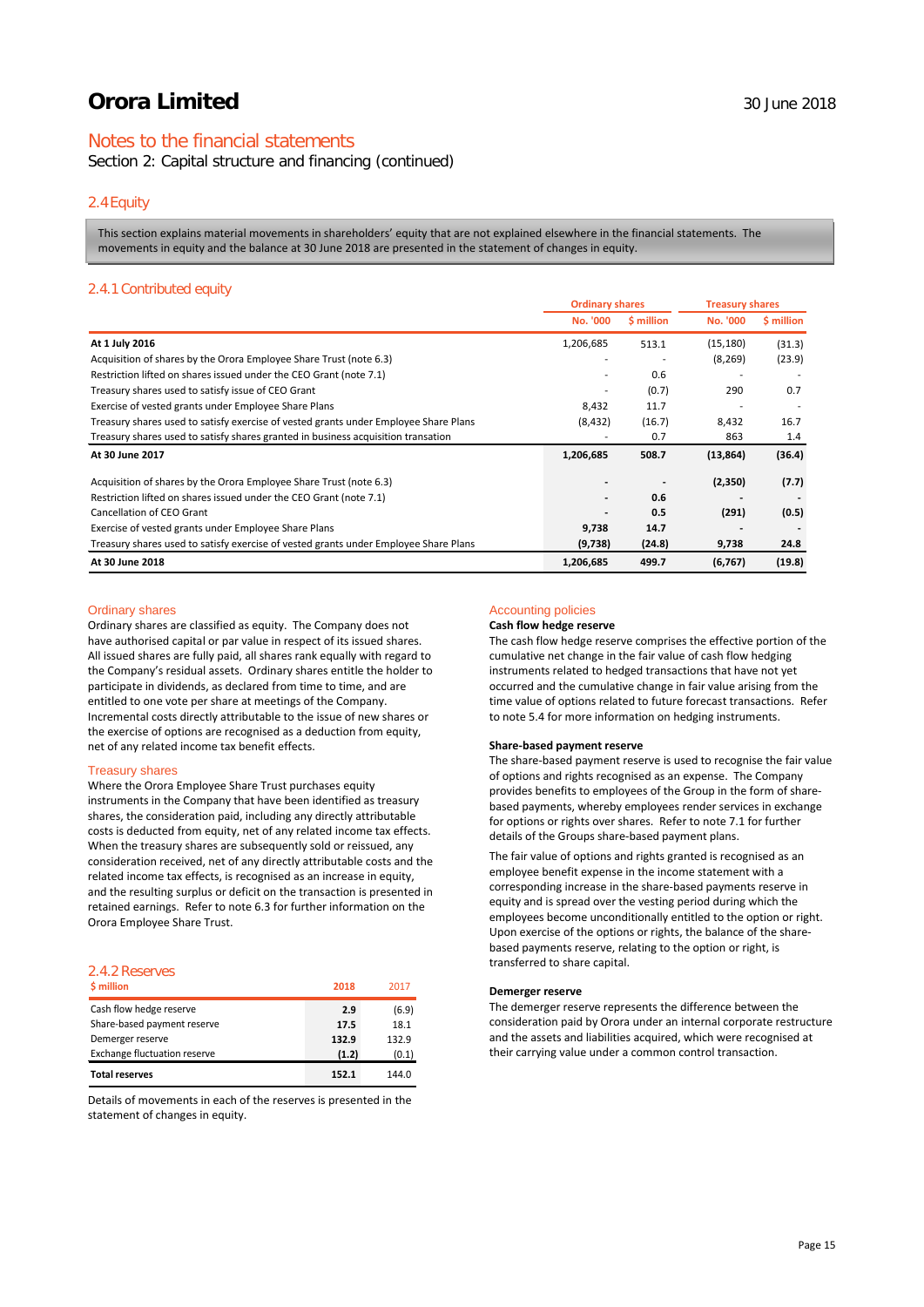## Notes to the financial statements

Section 2: Capital structure and financing (continued)

## 2.4Equity (continued)

## 2.4.2 Reserves (continued)

### **Exchange fluctuation reserve**

For controlled entities with a functional currency, that is not Australian dollars, their assets and liabilities are translated at the closing exchange rate at reporting date while income and expenses are translated at year to date average exchange rates.

On consolidation all exchange differences arising from translation are recognised in other comprehensive income and accumulated in the exchange fluctuation reserve. When a foreign operation is disposed of, the amount within the reserve related to that entity is transferred to the income statement as an adjustment to the profit or loss on disposal.

#### 2.4.3 Retained earnings

Retained earnings comprises profit for the year attributable to owners of the Company and other items recognised directly in equity as presented on the statement of changes in equity.

| <b>S</b> million                                          | 2018    | 2017    |
|-----------------------------------------------------------|---------|---------|
| Retained earnings at the beginning of the period          | 930.5   | 879.0   |
| Net profit attributable to the owners of Orora<br>Limited | 212.2   | 171.1   |
|                                                           | 1,142.7 | 1,050.1 |
| Ordinary dividends:                                       |         |         |
| - Interim paid (refer note 2.2) $(1)$                     | (72.1)  | (59.6)  |
| - Final paid (refer note 2.2) $(2)$                       | (72.1)  | (60.0)  |
|                                                           | (144.2) | (119.6) |
| Retained earnings at the end of the period                | 998.5   | 930.5   |

 $<sup>(1)</sup>$  2018 Interim dividend paid on 16 April 2018 (2017: 2017 Interim dividend paid on</sup> 10 April 2017).

(2) 2017 Final dividend paid on 16 October 2017 (2017: 2016 Final dividend paid on 17 October 2016).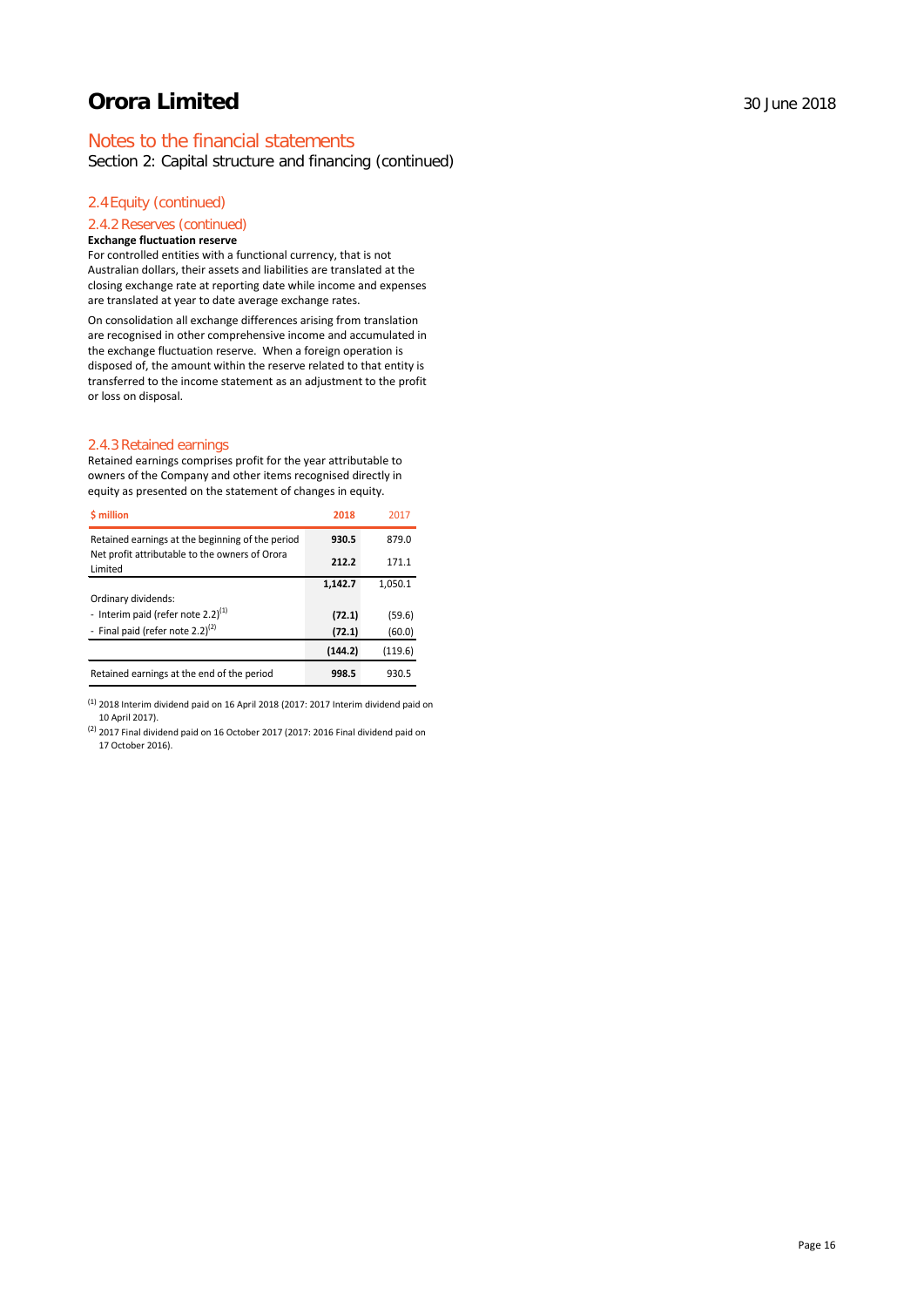## Notes to the financial statements

Section 3: Assets and liabilities

| In this section | This section details the assets used to generate the Group's trading performance and the liabilities incurred as<br>a result. On the following pages there are notes covering working capital, other assets, non-current assets and<br>provisions.                                                                             |
|-----------------|--------------------------------------------------------------------------------------------------------------------------------------------------------------------------------------------------------------------------------------------------------------------------------------------------------------------------------|
|                 | Liabilities relating to the Group's financing activities are set out in Section 2, whilst the assets and liabilities<br>recognised in respect of derivative instruments, used to hedge financial risks, are contained in Section 5.<br>Information pertaining to deferred tax assets and liabilities is provided in Section 4. |

### 3.1Trade and other receivables

| \$ million                                | 2018  | 2017  |
|-------------------------------------------|-------|-------|
| Trade receivables                         | 563.8 | 527.8 |
| Less loss allowance provision             | (8.4) | (4.3) |
|                                           | 555.4 | 523.5 |
| Other receivables <sup>(1)</sup>          | 50.7  | 48.1  |
| Total current trade and other receivables | 606.1 | 571.6 |

 $<sup>(1)</sup>$  These amounts generally arise from transactions outside the usual operating</sup> activities of the Group. Interest may be charged at commercial rates where the terms of repayment exceed six months. Collateral is not normally obtained.

#### Accounting policies

Trade receivables and other receivables are all classified as financial assets held at amortised cost.

#### **Trade receivables**

Trade receivables are initially recognised at fair value and subsequently at amortised cost using the effective interest rate method, less a loss allowance provision. The carrying value of trade and other receivables, less impairment provisions, is considered to approximate fair value, due to the short-term nature of the receivables.

#### **Impairment of trade receivables**

The collectability of trade and other receivables is reviewed on an ongoing basis. Individual debts which are known to be uncollectable are written off when identified.

The Group recognises an impairment provision based upon anticipated lifetime losses of trade receivables. The anticipated losses are determined with reference to historical loss experience and is regularly reviewed and updated.

The amount of the impairment loss is recognised in the income statement within 'general and administration' expense.

#### Credit risks related to receivables

In assessing an appropriate provision for impairments of receivables consideration is given to historical experience of bad debts, the ageing of receivables, knowledge of debtor insolvency or other credit risk and individual account assessment.

Customer credit risk is managed by each business group in accordance with the procedures and controls set out in the Group's credit risk management policy. Credit limits are established for all customers based on external and internal credit rating criteria and letters of credit or other forms of credit insurance cover are obtained where appropriate. In monitoring customer credit risk, customers are grouped according to their credit characteristics, including whether they are an individual or a legal entity, whether they are a wholesale, retail or end-user customer, their geographic location, industry and existence of previous financial difficulties.

For some trade receivables the Group may also obtain security in the form of guarantees, deeds of undertaking or letters of credit which can be called upon if the counterparty is in default under the terms of the agreement. The Group does not otherwise require collateral in respect of trade and other receivables.

The following tables sets out the ageing of trade receivables, according to their due date:

|                             |                              | <b>Loss allowance</b><br>provision |       | <b>Gross carrying</b><br>amount |
|-----------------------------|------------------------------|------------------------------------|-------|---------------------------------|
| <b>S</b> million            | 2018                         | 2017                               | 2018  | 2017                            |
| Not past due                | $\qquad \qquad \blacksquare$ | ۰                                  | 488.2 | 394.5                           |
| Past due 0-30 days          | $\qquad \qquad \blacksquare$ | ۰                                  | 34.9  | 95.4                            |
| Past due 31-120 days        | 0.8                          | 2.4                                | 31.1  | 33.0                            |
| More than 121 days past due | 7.6                          | 1.9                                | 9.6   | 4.9                             |
|                             | 8.4                          | 4.3                                | 563.8 | 527.8                           |

The Group has recognised a net loss of \$6.2 million (2017: \$1.4 million) in respect of the trade receivables written off in the financial year. The loss has been included in 'general and administration' expense in the income statement.

### 3.2Inventories

| <b>S</b> million                                | 2018  | 2017  |
|-------------------------------------------------|-------|-------|
| At cost                                         |       |       |
| Raw materials and stores                        | 239.6 | 178.6 |
| Work in progress                                | 20.0  | 17.5  |
| Finished goods                                  | 273.1 | 272.7 |
| Total inventory carried at cost                 | 532.7 | 468.8 |
| At net realisable value                         |       |       |
| Raw materials and stores                        | 7.8   | 7.6   |
| Work in progress                                | 0.9   | 0.1   |
| Finished goods                                  | 17.7  | 16.1  |
| Total inventory carried at net realisable value | 26.4  | 23.8  |
| <b>Total inventories</b>                        | 559.1 | 492.6 |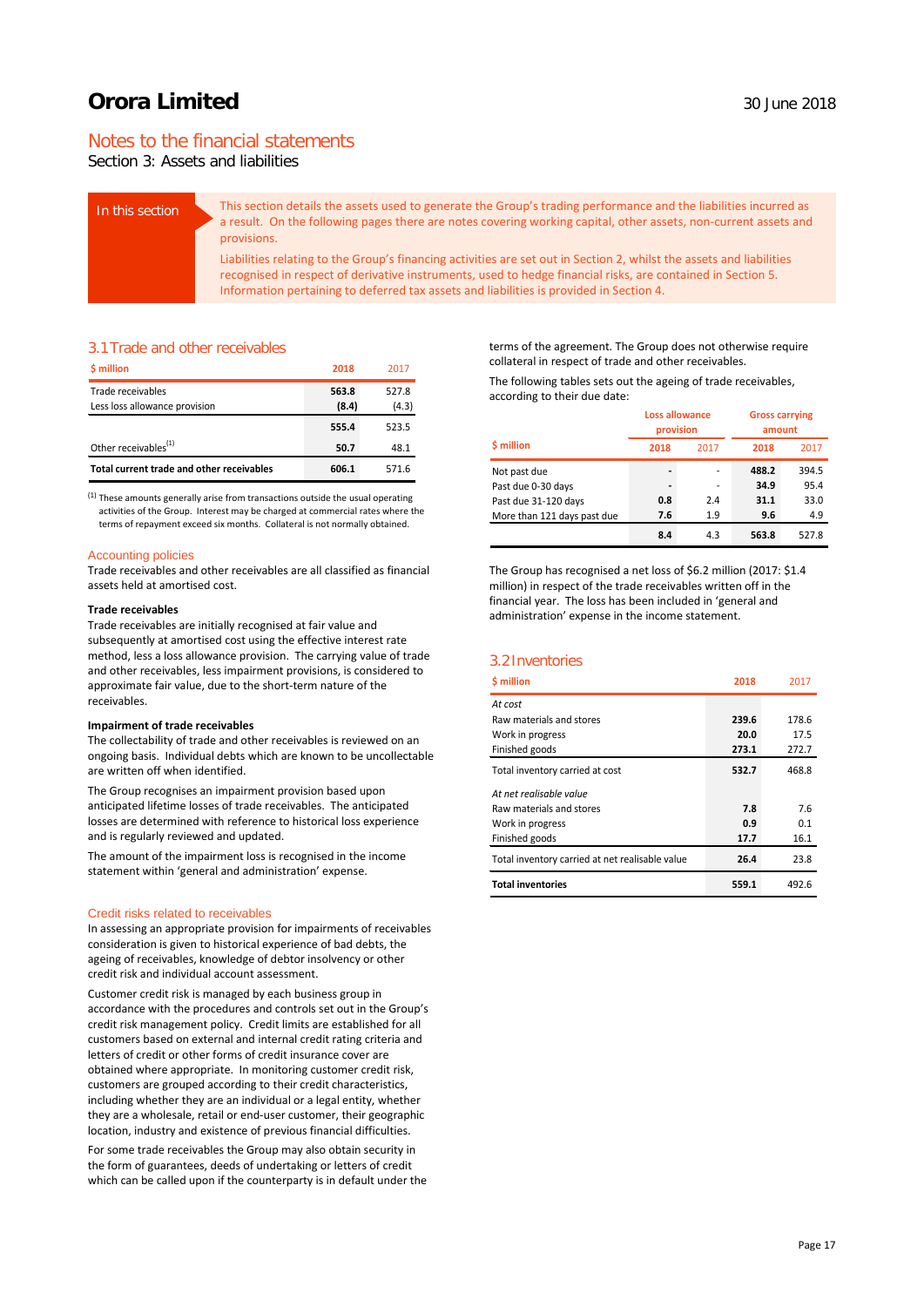## Notes to the financial statements

Section 3: Assets and liabilities (continued)

## 3.2Inventories (continued)

### Accounting policies

Inventories are valued at the lower of cost and net realisable value. Net realisable value is the estimated selling price in the ordinary course of business, less the estimated costs of completion and selling expenses.

Costs incurred in bringing each product to its existing location and condition are accounted for as follows.

- Raw materials purchase cost on a weighted average cost formula
- Manufactured finished goods and work in progress cost of direct material and labour and an appropriate proportion of production and variable overheads incurred in the normal course of business.

Cost may also include transfers from equity of any gain or loss on qualifying cash flow hedges of foreign currency purchases of inventory.

During the period the Group recognised a net write-down of \$1.5 million (2017: \$1.2 million) with regard to the net realisable value of inventories which has been recognised in 'cost of sales' expense in the income statement.

## 3.3Trade and other payables

| \$ million                             | 2018  | 2017  |
|----------------------------------------|-------|-------|
| Trade creditors                        | 636.6 | 573.3 |
| Other creditors and accruals           | 315.8 | 253.6 |
| Total current trade and other payables | 952.4 | 826.9 |

#### Accounting policies

Trade and other payables are all classified as financial liabilities held at amortised cost. Trade and other payables represent liabilities for goods and services provided to the Group prior to the end of the financial year which were unpaid at the end of the financial year and these amounts are unsecured.

The carrying value of trade and other payables is considered to approximate fair value due to the short-term nature of the payables.

Trade and other payables are included in current liabilities, except for those liabilities where payment is not due within 12 months from reporting date which are classified as non-current liabilities.

## 3.4Other assets

| \$ million                                 | 2018  | 2017 |
|--------------------------------------------|-------|------|
| Current                                    |       |      |
| Contract incentive payments <sup>(1)</sup> | 16.1  | 14.8 |
| Prepayments                                | 39.4  | 31.3 |
| <b>Total other current assets</b>          | 55.5  | 46.1 |
| <b>Non-Current</b>                         |       |      |
| Contract incentive payments <sup>(1)</sup> | 48.1  | 50.6 |
| Other non-current assets                   | 56.2  | 47.2 |
| Total other non-current assets             | 104.3 | 97.8 |

 $<sup>(1)</sup>$  Contract incentives are provided to customers to secure long-term sale</sup> agreements and are amortised over the period of the contractual arrangement.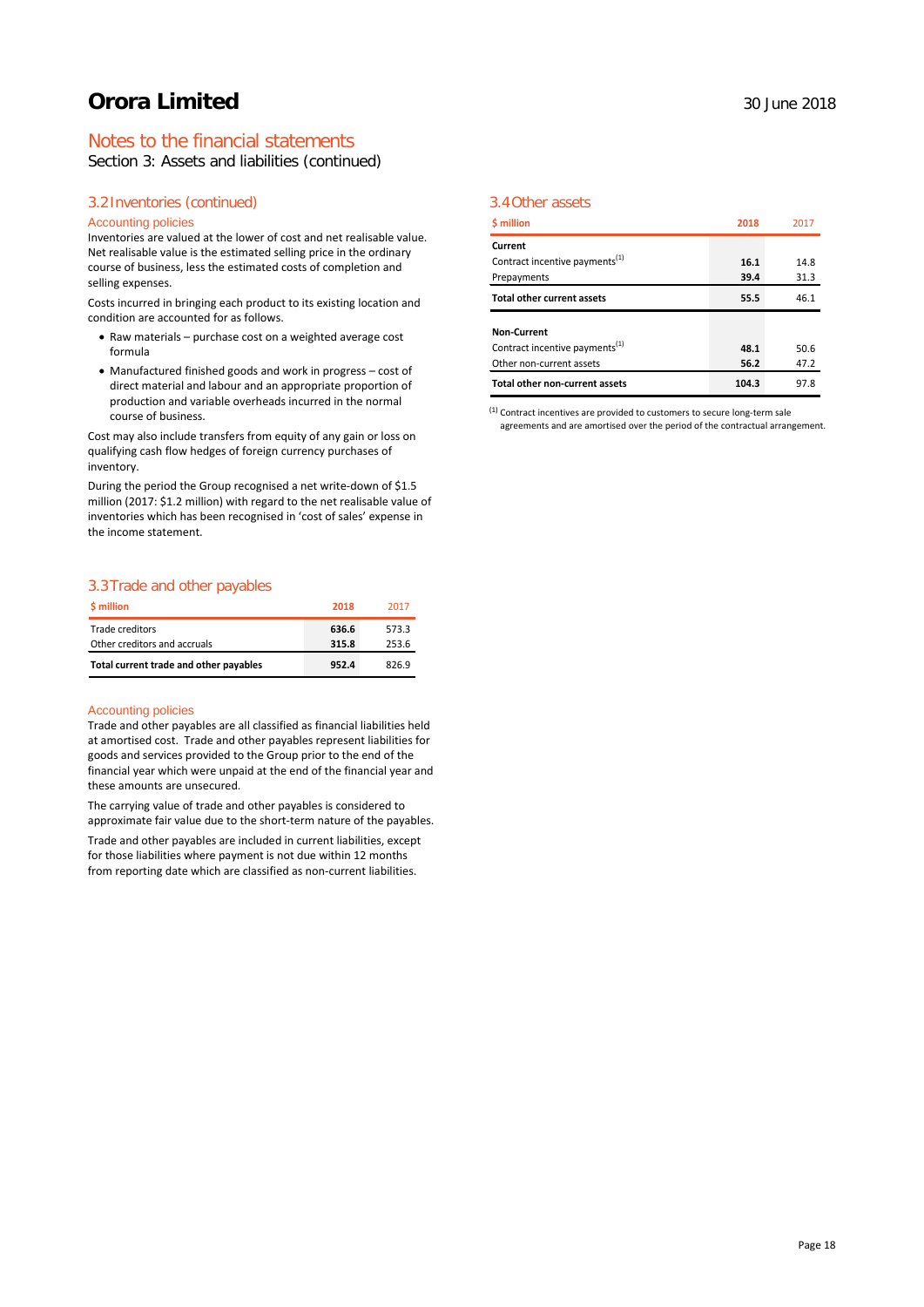## Notes to the financial statements

Section 3: Assets and liabilities (continued)

### 3.5Property, plant and equipment

The following note details the physical assets used by the Group to operate the business, generating revenues and profits.

The cost of these assets is the amount initially paid for them with a depreciation charge recognised in the income statement to reflect the wear and tear of the assets as they are used which reduces the value of the asset over time.

|                                                        |       | Land         |                  | <b>Plant and</b> | <b>Finance leased</b>    |              |
|--------------------------------------------------------|-------|--------------|------------------|------------------|--------------------------|--------------|
| \$ million                                             | Land  | improvements | <b>Buildings</b> | equipment        | assets                   | <b>Total</b> |
| Cost                                                   |       |              |                  |                  |                          |              |
| At 1 July 2016                                         | 62.5  | 11.4         | 467.4            | 2,923.9          |                          | 3,465.2      |
| Additions for the period                               |       |              | 1.4              | 150.7            |                          | 152.1        |
| Disposals during the period                            | (2.8) | (0.1)        | (1.5)            | (299.8)          |                          | (304.2)      |
| Additions through business acquisitions                |       |              |                  | 47.9             | 3.6                      | 51.5         |
| Other transfers                                        |       | ä,           | 7.1              | (7.9)            |                          | (0.8)        |
| Effect of movements in foreign exchange rates          |       | 0.1          | (1.1)            | (10.0)           | (0.3)                    | (11.3)       |
| At 30 June 2017                                        | 59.7  | 11.4         | 473.3            | 2,804.8          | 3.3                      | 3,352.5      |
| Additions for the period                               |       |              | 1.4              | 174.7            |                          | 176.1        |
| Disposals during the period                            | (8.5) | (0.4)        | (9.8)            | (55.1)           |                          | (73.8)       |
| Additions through business acquisitions <sup>(1)</sup> |       |              | 0.4              | (9.5)            |                          | (9.1)        |
| Other transfers                                        | 0.8   | 1.9          | 24.8             | (27.5)           |                          |              |
| Effect of movements in foreign exchange rates          | (0.1) |              | 0.9              | (0.5)            | 0.2                      | 0.5          |
| At 30 June 2018                                        | 51.9  | 12.9         | 491.0            | 2,886.9          | 3.5                      | 3,446.2      |
| Accumulated depreciation and impairment                |       |              |                  |                  |                          |              |
| At 1 July 2016                                         | (0.3) | (3.7)        | (130.9)          | (1,766.0)        | $\overline{\phantom{a}}$ | (1,900.9)    |
| Depreciation charge                                    | (0.1) | (0.3)        | (11.9)           | (95.8)           | (0.6)                    | (108.7)      |
| Disposals during the period                            |       | ٠            | 2.6              | 297.7            |                          | 300.3        |
| Other transfers                                        |       |              | (2.1)            | 2.1              |                          |              |
| Effect of movements in foreign exchange rates          |       |              | 0.6              | 4.8              |                          | 5.4          |
| At 30 June 2017                                        | (0.4) | (4.0)        | (141.7)          | (1,557.2)        | (0.6)                    | (1,703.9)    |
| Depreciation charge                                    |       | (0.3)        | (11.9)           | (101.0)          | (0.4)                    | (113.6)      |
| Disposals during the period                            |       | 0.2          | 9.9              | 54.3             |                          | 64.4         |
| Other transfers                                        |       |              | (0.2)            | 0.2              |                          |              |
| Effect of movements in foreign exchange rates          |       | ÷,           | (0.3)            | 0.9              |                          | 0.6          |
| At 30 June 2018                                        | (0.4) | (4.1)        | (144.2)          | (1,602.8)        | (1.0)                    | (1,752.5)    |
| Net book value                                         |       |              |                  |                  |                          |              |
| At 30 June 2017                                        | 59.3  | 7.4          | 331.6            | 1,247.6          | 2.7                      | 1,648.6      |
| At 30 June 2018                                        | 51.5  | 8.8          | 346.8            | 1,284.1          | 2.5                      | 1.693.7      |

<sup>(1)</sup> During the year the accounting for prior period business acquisitions were completed, refer to note 6.2.

At 30 June 2018, no property, plant and equipment was provided as security for any interest-bearing borrowings (2017: nil).

#### Accounting policies

Property, plant and equipment is stated at cost less accumulated depreciation and impairment losses. Cost includes expenditure that is directly attributable to the acquisition of the item including borrowing costs that are related to the acquisition, construction or production of an asset. Cost may also include transfers from equity of any gain or loss on qualifying cash flow hedges of foreign currency purchases of property, plant and equipment.

Subsequent costs are included in the asset's carrying amount, or recognised as a separate asset, only when it is probable that future economic benefits associated with the item will flow to the Group. All other repairs and maintenance are charged to the income statement during the financial year in which they are incurred.

#### **Depreciation**

Property, plant and equipment, excluding freehold land, is depreciated at rates based upon the expected useful lives, or in the case of leasehold improvements and certain leased plant and

equipment the lease term, using the straight-line method. Land is not depreciated. Depreciation rates used for each class of asset for the current and comparative periods are as follows:

- Buildings 1% 5%
- Land improvements 1% 3%
- Plant and equipment 2.5% 25%

#### $\equiv$  Judgements and estimates

Depreciation is calculated by estimating the number of years the Group expects an asset to be used over. At each reporting date depreciation methods, residual values and useful lives are reassessed and adjusted if necessary. In addition, assets subject to depreciation are reviewed for impairment whenever events or changes in circumstances indicate that an asset carrying amount may not be recoverable. If an asset's value falls below its depreciated value an additional one-off impairment charge is made against profit. Refer note 3.7 for further details.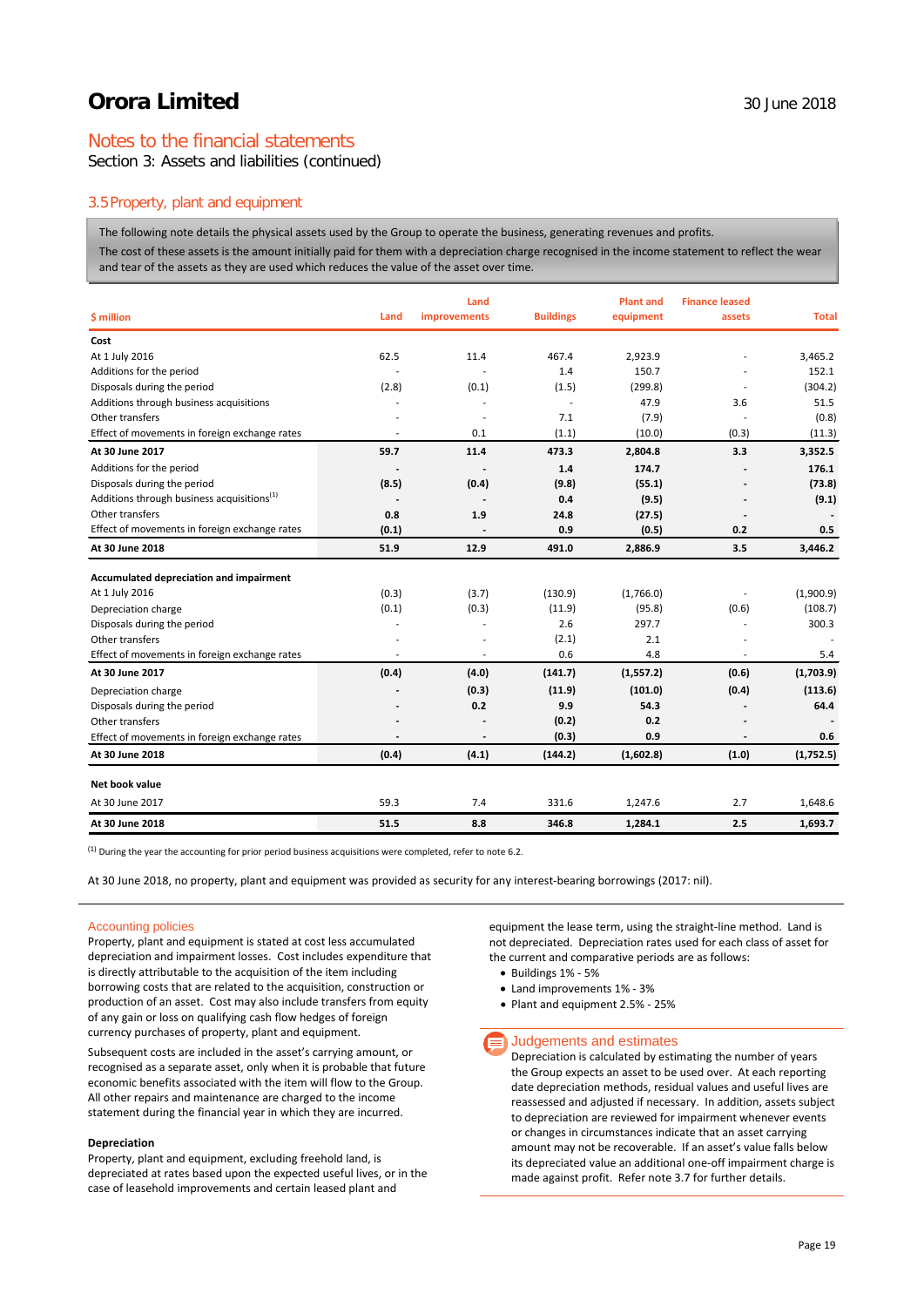## Notes to the financial statements

Section 3: Assets and liabilities (continued)

#### 3.6Intangible assets

The following note details the non-physical assets used by the Group to generate revenue and profits.

These assets include computer software and licences, customer relationships and goodwill. The cost of these assets is the amount that the Group has paid or, where there has been a business combination, the fair value of the specific intangible assets identified. In the case of goodwill, its cost is the amount the Group has paid for acquiring a business over and above the fair value of the individual assets and liabilities acquired. The value of goodwill is 'intangible' value that comes from, for example, synergies available with the integration of the acquired business into the Group, a skilled and knowledgeable assembled workforce, proprietary technologies and processes and uniquely strong market positions.

|                                               | <b>Other intangible assets</b> |              |                 |              |
|-----------------------------------------------|--------------------------------|--------------|-----------------|--------------|
|                                               | <b>Computer</b>                |              |                 |              |
| \$ million                                    | software                       | <b>Other</b> | <b>Goodwill</b> | <b>Total</b> |
| Cost                                          |                                |              |                 |              |
| At 1 July 2016                                | 183.8                          | 7.1          | 338.0           | 528.9        |
| Additions for the period                      | 7.9                            |              |                 | 7.9          |
| Additions through business acquisitions       | 1.5                            | 7.7          | 67.5            | 76.7         |
| Disposals during the period                   | (4.4)                          |              |                 | (4.4)        |
| Effect of movements in foreign exchange rates | (2.3)                          | (0.7)        | (7.1)           | (10.1)       |
| At 30 June 2017                               | 186.5                          | 14.1         | 398.4           | 599.0        |
| Additions for the period                      | 18.1                           |              |                 | 18.1         |
| Additions through business acquisitions       | 0.1                            | 7.1          | 15.8            | 23.0         |
| Disposals during the period                   | (6.9)                          |              |                 | (6.9)        |
| Effect of movements in foreign exchange rates | 3.5                            | 1.8          | 12.0            | 17.3         |
| At 30 June 2018                               | 201.3                          | 23.0         | 426.2           | 650.5        |
|                                               |                                |              |                 |              |
| Accumulated amortisation and impairment       |                                |              |                 |              |
| At 1 July 2016                                | (135.7)                        | (7.1)        | (7.9)           | (150.7)      |
| Amortisation charge                           | (6.5)                          | (0.9)        |                 | (7.4)        |
| Disposals during the period                   | 4.4                            | ٠            |                 | 4.4          |
| Impairment loss                               |                                |              | (0.3)           | (0.3)        |
| Effect of movements in foreign exchange rates | 1.3                            | 0.2          | ÷.              | 1.5          |
| At 30 June 2017                               | (136.5)                        | (7.8)        | (8.2)           | (152.5)      |
| Amortisation charge                           | (6.3)                          | (2.0)        |                 | (8.3)        |
| Disposals during the period                   | 6.7                            |              |                 | 6.7          |
| Other transfers                               | 0.2                            | (0.2)        |                 |              |
| Effect of movements in foreign exchange rates | (1.4)                          | (0.3)        |                 | (1.7)        |
| At 30 June 2018                               | (137.3)                        | (10.3)       | (8.2)           | (155.8)      |
| Net book value                                |                                |              |                 |              |
| At 30 June 2017                               | 50.0                           | 6.3          | 390.2           | 446.5        |
| At 30 June 2018                               | 64.0                           | 12.7         | 418.0           | 494.7        |

#### Accounting policies

#### **Other intangible assets**

Other intangible assets include computer software, customer relationships and software licences. The cost of these assets is the amount that the Group has paid or, where there has been a business combination, their fair value at the date of acquisition. Internal spend on computer software is only capitalised within the development phase, when the asset is separate and it is probable that future economic benefits attributable to the asset will flow to the Group. Following initial recognition, other intangible assets are carried at cost less amortisation and any impairment losses.

Other intangible assets are amortised on a straight line basis over their useful life and tested for impairment whenever there is an indication that they may be impaired. Refer to note 3.7 for further details on impairment.

Computer software and licences are amortised over a period of between three to ten years whilst customer relationships are amortised over a period of up to 20 years. The amortisation period and method is reviewed each financial year.

The Group does not hold any indefinite life other intangible assets.

#### **Goodwill**

The goodwill recognised by the Group has arisen as a result of business combinations and represents the future economic benefits that arise from assets that are not capable of being individually identified and separately recognised.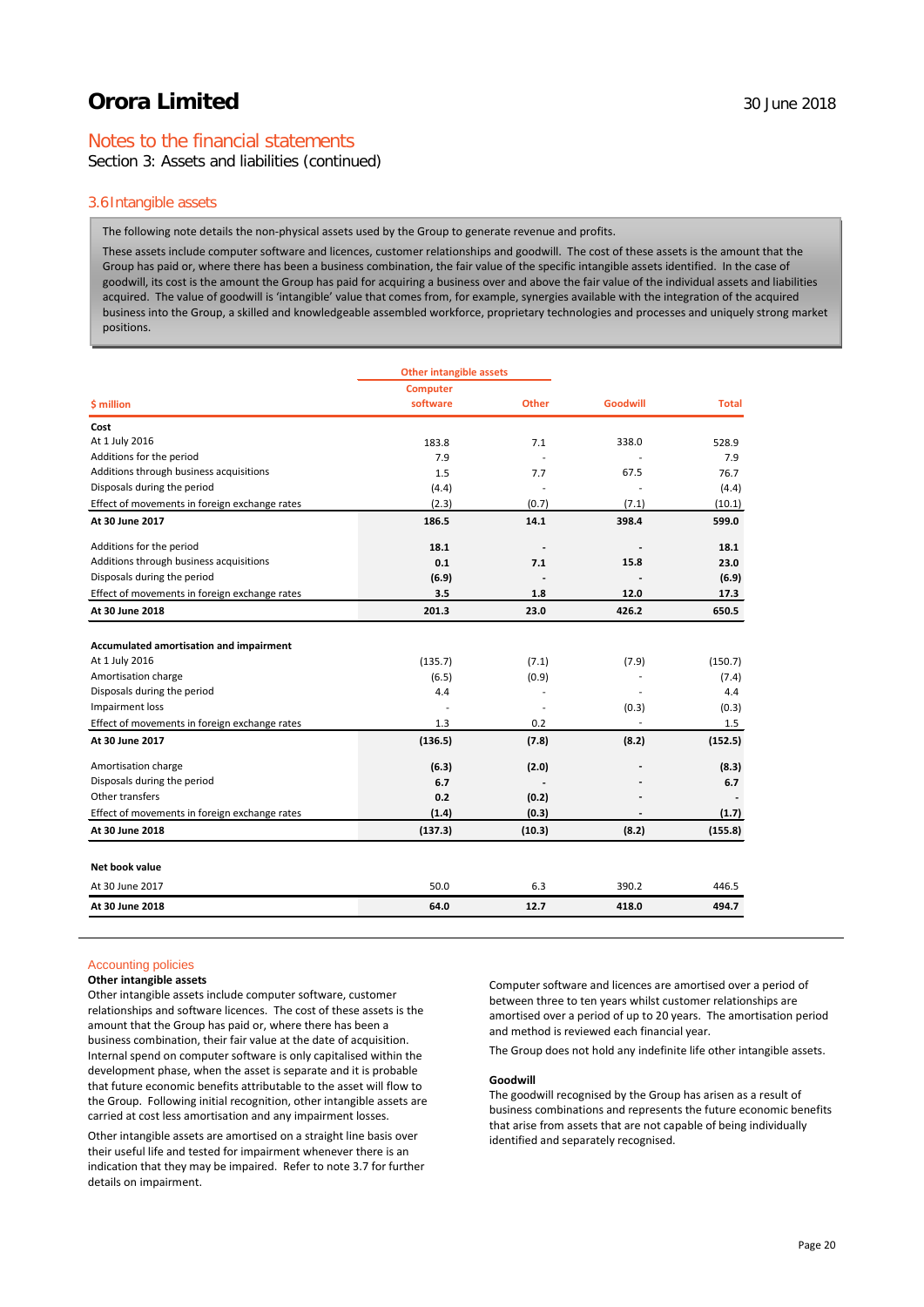## Notes to the financial statements

Section 3: Assets and liabilities (continued)

#### 3.6Intangible assets (continued)

## Accounting policies (continued)

#### **Goodwill**

Goodwill is initially measured as the amount the Group has paid in acquiring a business over and above the fair value of the individual assets and liabilities acquired. Goodwill is not amortised but is instead tested annually for impairment, or more frequently if events or changes in circumstances indicate that it might be impaired, and is carried at cost less any accumulated impairment losses.

For the purpose of impairment testing goodwill is allocated to cash generating units, refer to note 3.7 for further details.

#### Judgements and estimates

The value of intangible assets, with the exception of goodwill, reduces over the number of years the Group expects to use the asset via an annual amortisation charge to the income statement. The amortisation charge is calculated by estimating the number of years the Group expects to benefit from the use of the asset. At each reporting date amortisation methods and useful lives are reassessed and adjusted if necessary.

Where there has been a change in the Group's circumstances such as, technological changes or a decline in business performance, a review of the value of the intangible assets, including goodwill, is undertaken to ensure the assets' value has not fallen below its amortised value. Should an assets' value fall below its amortised value an additional one-off impairment charge is made against profit. Refer note 3.7.

#### 3.7Impairment of non-financial assets

#### Testing for impairment

The Group tests property, plant and equipment, intangibles and goodwill for impairment:

- where there is an indication that an asset may be impaired (which is assessed each reporting date);
- where there is an indication that previously recognised impairments (on assets other than goodwill) have changed; and
- at least annually for goodwill.

In testing for impairment, the recoverable amount is estimated for an individual asset or, if it is not possible to estimate the recoverable amount for the individual asset, the recoverable amount of the cash generating unit (CGU) to which the asset belongs. CGUs are the smallest identifiable group of assets that generate cash inflows that are largely independent from the cash flows of other assets or group of assets. Each CGU is no larger than an operating segment.

Assets are impaired if their carrying value exceeds their recoverable amount. The recoverable amount of an asset or CGU is determined as the higher of its fair value less costs of disposal or value in use.

An impairment loss is recognised in the income statement if the carrying amount of an asset or a CGU exceeds its recoverable amount. Impairment losses recognised in respect of CGUs are allocated first to reduce the carrying amount of any goodwill

allocated to the CGU (group of CGUs) and then, to reduce the carrying amount of the other assets in the CGU (group of CGUs).

#### Impairment calculations

In assessing value in use, the estimated future cash flows are discounted to their present value using a pre-tax discount rate that reflects the risks specific to the asset or CGU and the market's current assessment of the time value of money.

Value in use is assessed using cash flow projections for five years using data from the Group's latest internal forecasts and is management's best estimate of income, expenses, capital expenditure and cash flows for each CGU. Changes in selling prices and direct costs are based on past experience and management's expectation of future changes in the markets in which the Group operates. Cash flows beyond the five year period are extrapolated using estimated growth rates which are determined with regard to the long-term performance of each CGU in their respective markets and are not expected to exceed the long-term average growth rates for the industry in which each CGU operates.

The discount rate used in performing the value in use calculations reflects the Group's weighted average cost of capital, as adjusted for specific risks relating to each geographical region in which the CGU's operate.

#### Reversal of impairment

Where there is an indication that previously recognised impairment losses may no longer exist or may have decreased, the asset is tested for impairment. The impairment loss is reversed if there has been a change in the estimates used to determine the recoverable amount of the asset and is reversed only to the extent that the carrying amount of the asset does not exceed the carrying amount that would have been determined, net of depreciation or amortisation, had no impairment loss been recognised. Impairments recognised for goodwill are not reversed.

#### Goodwill impairment tests

For the purpose of impairment testing, goodwill is allocated to cash generating units or groups of cash generating units (CGUs) according to the level at which management monitors goodwill. Goodwill is tested annually or more regularly if there are indicators of impairment.

The following table presents a summary of the goodwill allocation and the key assumptions used in determining the recoverable amount of each CGU:

|                                 | <b>Australasia CGU</b> |      | <b>North America CGU</b> |       |
|---------------------------------|------------------------|------|--------------------------|-------|
|                                 | 2018                   | 2017 | 2018                     | 2017  |
| Goodwill allocation (\$million) | 104.9                  | 98.7 | 313.1                    | 291.5 |
| Pre-tax discount rate (%)       | 10.3                   | 10.7 | 9.0                      | 11.5  |
| Growth rate (%)                 | 2.0                    | 2.0  | 2.0                      | 2.0   |

The recoverable amounts of the CGUs were based on the present value of the future cash flows expected to be derived from the CGU (value in use calculation). Value in use is calculated from cash flow projections for five years using data from the Group's latest internal forecasts. The key assumptions for the value in use calculations are those regarding discount rates, growth rates and expected changes in earnings during the initial five year period.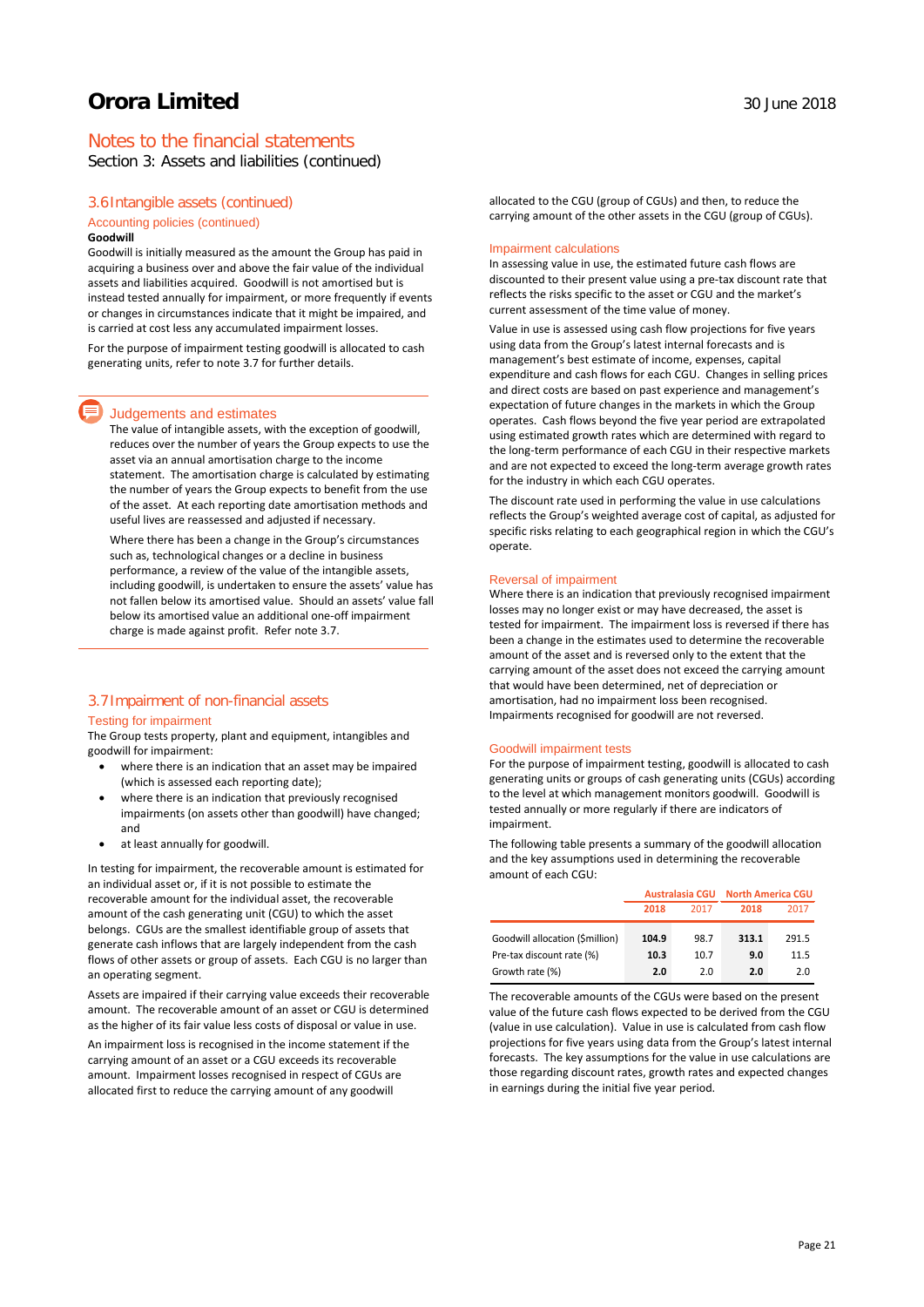## Notes to the financial statements

Section 3: Assets and liabilities (continued)

### 3.7Impairment of non-financial assets (continued)

Goodwill impairment tests (continued)

#### Judgements and estimates

The determination of impairment involves the use of judgements and estimates that include, but are not limited to, the cause, timing and measurement of the impairment. Management is required to make significant judgements concerning the identification of impairment indicators, such as changes in competitive positions, expectations of growth, increased cost of capital, and other factors that may indicate impairment, such as a business restructuring.

Management is also required to make significant estimates regarding future cash flows and the determination of fair values when assessing the recoverable amount of assets (or groups of assets). Inputs into these valuations require assumptions and estimates to be made about forecast earnings and related future cash flows, growth rates, applicable discount rates, useful lives and residual values.

The judgements, estimates and assumptions used in assessing impairment are management's best estimates based on current and forecast market conditions. Changes in economic and operating conditions impacting these assumptions could result in changes in the recognition of impairment charges in future periods.

### 3.8Provisions

| \$ million                                       | <b>Employee entitlements</b> | <b>Workers'</b><br>compensation,<br>insurance and other<br>claims | <b>Asset restoration,</b><br>restructuring and<br>decommissioning | <b>Total</b> |
|--------------------------------------------------|------------------------------|-------------------------------------------------------------------|-------------------------------------------------------------------|--------------|
| 2018                                             |                              |                                                                   |                                                                   |              |
| Opening balance                                  | 85.0                         | 13.5                                                              | 52.5                                                              | 151.0        |
| Provisions made during the period <sup>(1)</sup> | 33.7                         | 0.8                                                               | 39.2                                                              | 73.7         |
| Payments made during the period                  | (30.9)                       | (3.3)                                                             | (31.5)                                                            | (65.7)       |
| Released during the period                       | (0.4)                        | (1.1)                                                             | (1.1)                                                             | (2.6)        |
| Additions through business acquisitions          | 0.3                          |                                                                   | 1.2                                                               | 1.5          |
| Unwinding of discount                            |                              |                                                                   | 0.4                                                               | 0.4          |
| Effect of movement in foreign exchange rate      |                              | 0.1                                                               | 0.1                                                               | 0.2          |
| <b>Closing balance</b>                           | 87.7                         | 10.0                                                              | 60.8                                                              | 158.5        |
| Current                                          | 79.7                         | 10.0                                                              | 43.0                                                              | 132.7        |
| Non-current                                      | 8.0                          |                                                                   | 17.8                                                              | 25.8         |
| 2017                                             |                              |                                                                   |                                                                   |              |
| Opening balance                                  | 83.8                         | 16.1                                                              | 41.5                                                              | 141.4        |
| Provisions made during the period $(1)$          | 32.7                         | 3.5                                                               | 30.1                                                              | 66.3         |
| Payments made during the period                  | (30.9)                       | (5.9)                                                             | (16.4)                                                            | (53.2)       |
| Released during the period                       | (0.8)                        | (0.1)                                                             | (3.0)                                                             | (3.9)        |
| Additions through business acquisitions          | 0.4                          |                                                                   |                                                                   | 0.4          |
| Unwinding of discount                            |                              |                                                                   | 0.4                                                               | 0.4          |
| Effect of movement in foreign exchange rate      | (0.2)                        | (0.1)                                                             | (0.1)                                                             | (0.4)        |
| <b>Closing balance</b>                           | 85.0                         | 13.5                                                              | 52.5                                                              | 151.0        |
| Current                                          | 76.0                         | 13.5                                                              | 37.3                                                              | 126.8        |
| Non-current                                      | 9.0                          |                                                                   | 15.2                                                              | 24.2         |

<sup>(1)</sup> During the period a significant item expense of \$35.1 million has been recognised in respect of the restructure of the Fibre Packaging New South Wales business, which included redundancies, transition costs and asset impairment charges related to the closure of the Smithfield site, and potential additional costs associated with decommissioning the Petrie Mill site. In the comparative period a provision of \$21.6 million was recognised relating to expected additional decommissioning costs of the Petrie site. Refer note 1.2 for further information.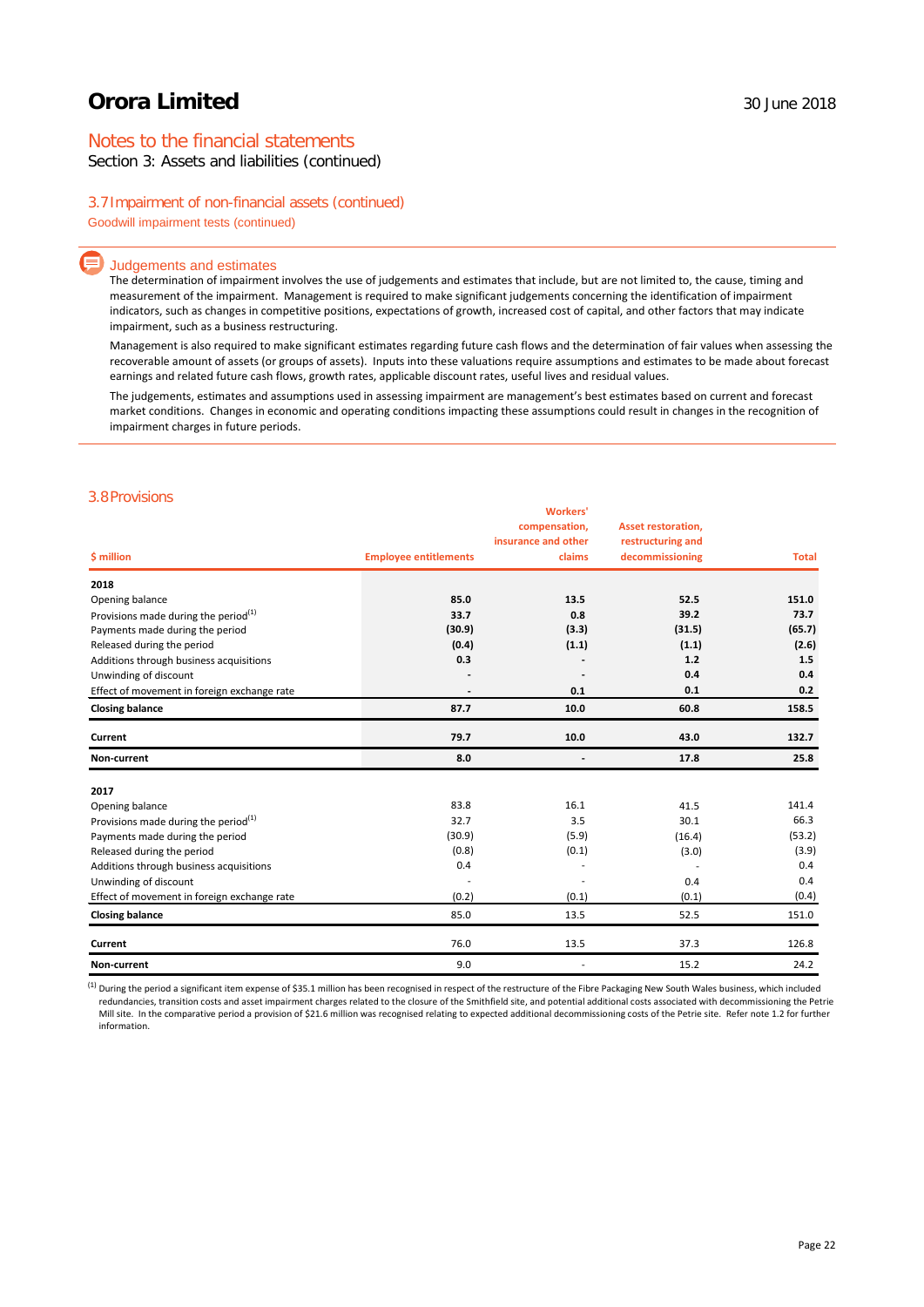## Notes to the financial statements

Section 3: Assets and liabilities (continued)

### 3.8Provisions (continued)

#### Accounting policies

A provision is recognised when: the Group has a present legal or constructive obligation arising from past events; it is probable that cash will be paid to settle it; and a reliable estimate can be made of the amount of the obligation.

Provisions are determined by discounting the expected future cash flows at a pre-tax rate that reflects the current market assessments of the time value of money and the risks specific to the liability. The unwinding of the discount is recognised as a finance cost in the income statement.

#### Employee entitlements

The provision for employee entitlements represents the obligation for annual leave, long service leave entitlements and incentives accrued by employees.

Liabilities for employee benefits such as wages, salaries and other current employee entitlements represent present obligations arising from employees' services provided to the reporting date and are calculated at undiscounted amounts based on remuneration wage and salary rates, including related on-costs, such as workers compensation insurance and payroll tax, and are presented in other payables.

The liability for annual leave and long service leave is measured as the present value of estimated future cash outflows to be made in respect of services provided by the employee up to the reporting date. Consideration is given to expected future wage and salary levels, experience of employee departures and period of service. Expected future payments that are not expected to be settled within 12 months are discounted using market yields at the reporting date of high quality corporate bonds. The rates used reflect the terms to maturity and currency that match, as closely as possible, the estimated future cash outflows.

#### Workers' compensation, insurance and other claims

The Group self-insures for various risks including risks associated with workers' compensation. Provisions are recognised for claims received and expected to be received in relation to incidents occurring prior to reporting date and are measured based upon historical claim rates.

Estimated net future cash flows are based on the assumption that all claims will be settled and the weighted average cost of historical claims adjusted for inflation will continue to approximate future costs.

#### Asset restoration, restructuring and decommissioning **Asset restoration and decommissioning**

Where the Group has a legal or constructive obligation to restore a site on which an asset is located, either through make-good provisions included in lease agreements or decommissioning of environmental risks, the present value of the estimated costs of dismantling and removing the asset and restoring the site is recognised as a provision with a corresponding increase in the related item of property, plant and equipment.

At each reporting date, the liability is remeasured in line with changes in discount rates, estimated cash flows and the timing of those cash flows. Any changes in the liability are added to or deducted from the related asset, other than the unwinding of the discount, which is recognised as a financing cost in the income statement. If there is no related asset in respect of the restoration or decommissioning activity changes in the liability are recognised in the income statement.

### **Restructuring**

The restructuring provision primarily relates to cost reduction and reorganisation activities associated with the Australasia operations. A provision for restructuring is recognised when the Group has a detailed formal restructuring plan and the restructuring has either commenced or has been publicly announced, including discussions with affected personnel, with employee-related costs recognised over the period of any required further service. Future operating costs in relation to the restructuring are not provided for. Payments falling due greater than 12 months after reporting date are discounted to present value.

During the year ended 30 June 2018 a significant item expense of \$35.1 million has been recognised in respect of the restructure of the Fibre Packaging New South Wales business, which included redundancies, transition costs and asset impairment charges related to the closure of the Smithfield site, and potential additional costs associated with the decommissioning of the Petrie site (refer note 1.2).

The recognition of the additional decommissioning costs followed the ongoing project review and reassessment of the remediation requirements at the site in respect of estimated costs to complete. The provision as at 30 June 2018 represents management's best estimate using all currently available information and considering applicable legislative and environmental regulations.

#### *Contingent decommissioning liability*

The decommissioning of the Petrie site is a significant exercise, the estimated cost of which remains contingent on final remediation design solutions approved by regulatory authorities. At the date of this Report, decommissioning work continues on site, and this is being completed in conjunction with finalising the remaining design phase for decommissioning the site. This final design phase is complex and time consuming and involves various stakeholders including the landowner and multiple Government agencies. The estimated costs to complete the decommissioning are contingent on all these factors and require significant judgement in respect of determining a reliable estimate.

Orora will continue to progress the design solutions and maintain engagement with the land owner, experts and Government agencies in an effort to finalise the cost estimates and complete decommissioning and handover of the site.

### Judgements and estimates

A provision is recognised by the Group where an obligation exists relating to a past event, it is probable that a cash payment will be required to settle it, and the Group is not certain how much cash will be required to settle the liability. The value of that provision is based upon estimates and assumptions with regards to the amount and timing of cash flows required to settle the obligation, which are dependent on future events. The key assumptions applicable to the determination of the provisions are as follows:

### **Employee entitlements**

The provision for employee entitlements is based on a number of management estimates, which include:

- future increase in salaries, wages and on-cost rates
- future probability of employee departures
- future probability of years of service (long service leave provision)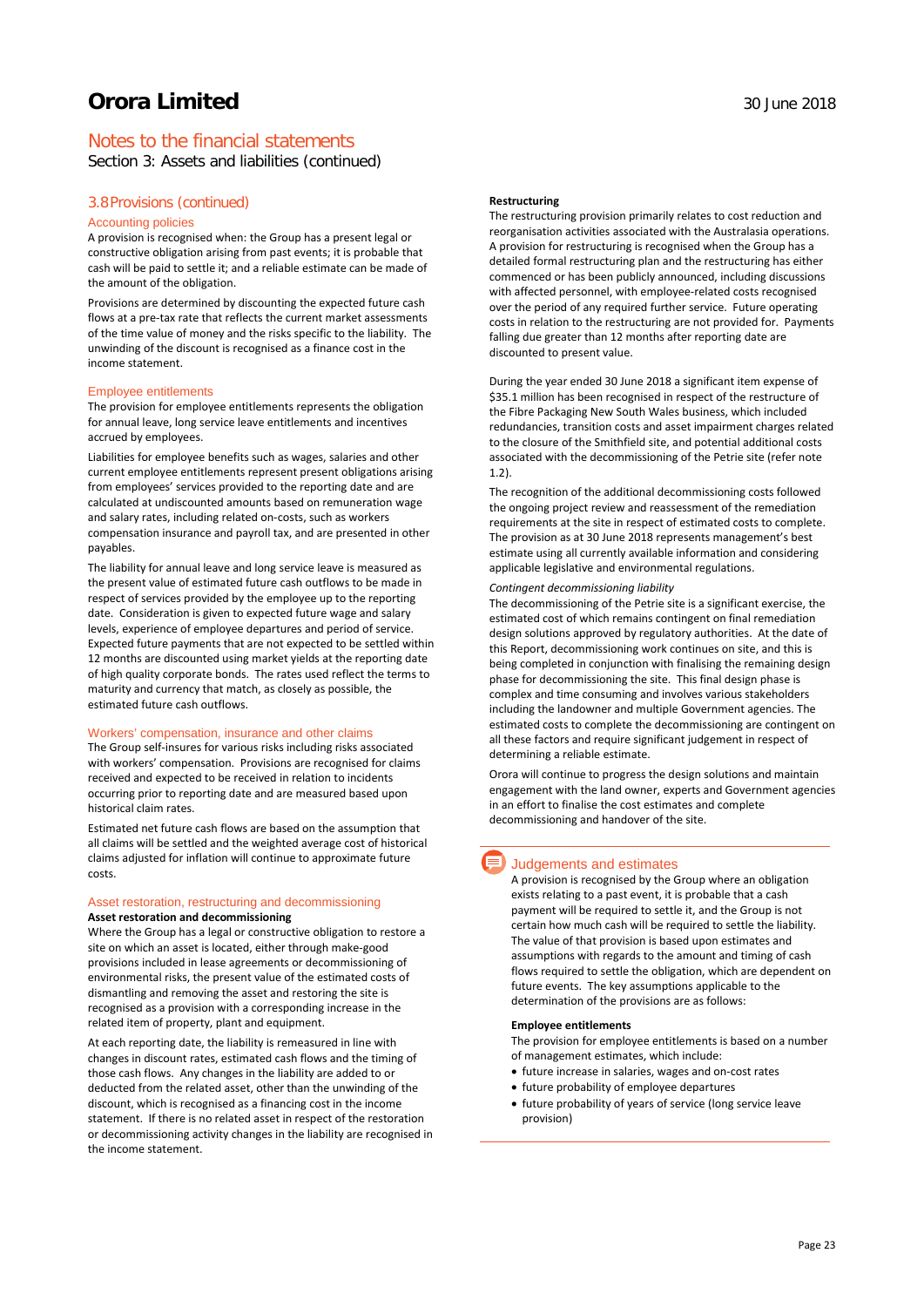## Notes to the financial statements

Section 3: Assets and liabilities (continued)

## 3.8Provisions (continued)

### Judgements and estimates (continued)

#### **Workers' compensation**

The self-insured workers' compensation provision is based on a number of management estimates including, but not limited to:

- future inflation
- claim administration expenses
- historical weighted average size of claims
- claim development

#### **Asset restoration and decommissioning**

Asset restoration and decommissioning provisions require assessments to be made of lease make-good conditions and decommissioning and environmental risks. The provisions require estimates to be made of costs to dismantle and remove equipment and to restore the site to the condition required under the terms of the lease or contract and as required by environmental laws and regulations.

The recognition and measurement of asset restoration and decommissioning provisions is a complex area and requires significant judgement and estimates. The measurement of the provision can vary as a result of many factors, including, but not limited to:

- changes in the relevant legal or local/national government requirements and any other commitments made to stakeholders;
- review of remediation and restoration options
- identification of additional remediation requirements
- identified during the restorative process
- the emergence of new restoration techniques

In determining an appropriate provision management gives consideration to the results of the most recently completed surveying data in respect of the remediation process, current cost estimates and appropriate inclusion of contingency in cost estimates to allow for both known and unknown residual risks.

Estimates can be impacted by the emergence of new restoration techniques and experience at other operations. Judgement is also required to estimate such costs is also compounded by the fact that there has been limited restoration activity and historical precedent within the Group against which to benchmark estimates of the costs to remediate.

All the uncertainties discussed above may result in future actual expenditure differing from the amounts currently provided for in the balance sheet.

#### **Restructuring**

Restructuring provisions require assessments to be made regarding the timing of recognition, specifically are plans sufficiently detailed, approved and communicated to support recognition at a point in time. The provisions also require estimates to be made of the cost of restructuring and the timing of these cash outflows.

The judgements, estimates and assumptions used in the booking of all provisions are evaluated on an ongoing basis and are based on historical experience and other factors, including expectation of future events that are believed to be reasonable under the circumstance and are management's best estimates based on currently available information, legislation and environmental laws and regulations. The actual result may differ from these account estimates. Revisions to accounting estimates are recognised in the period in which the estimate is revised and in any future periods affected.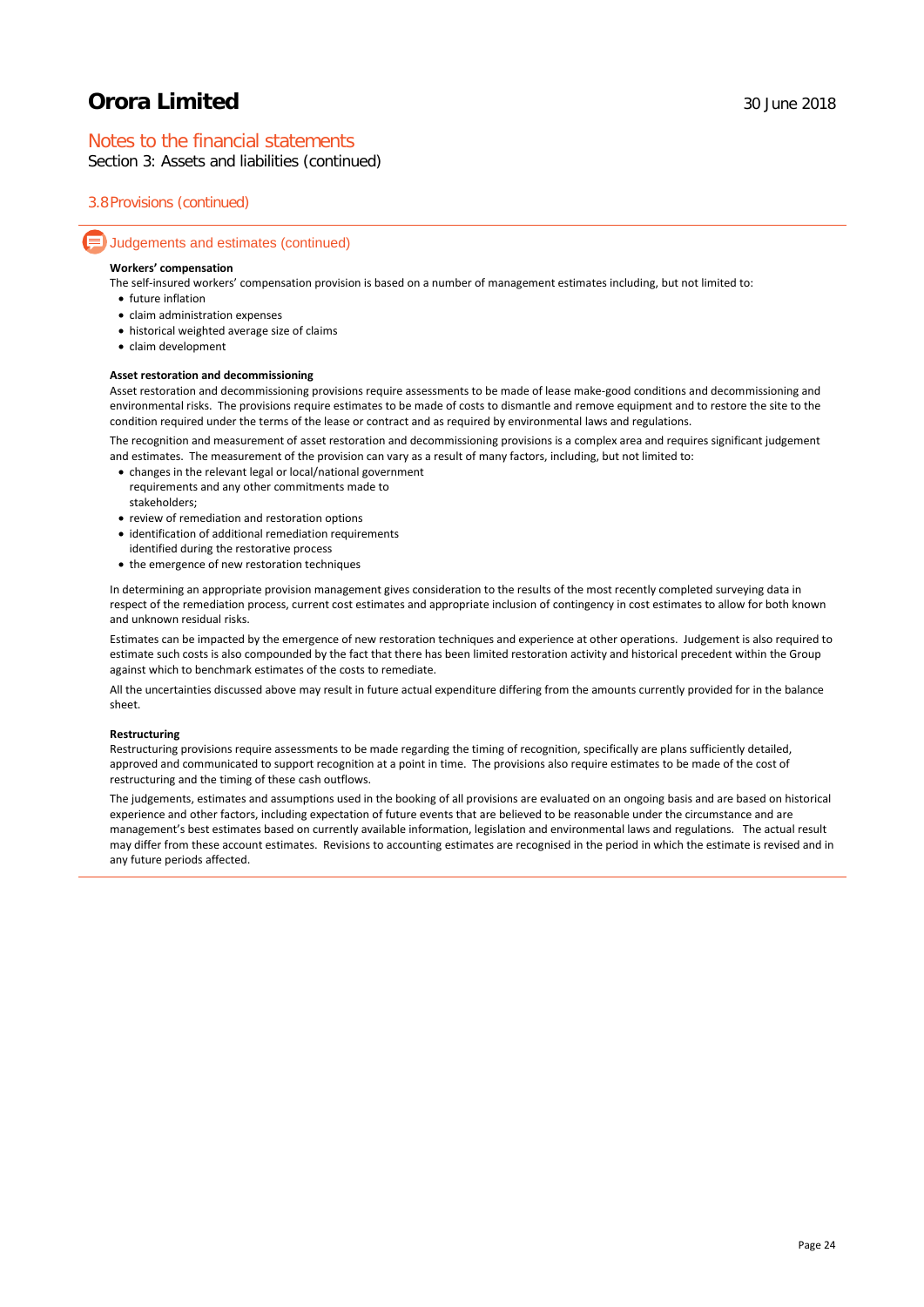## Notes to the financial statements

Section 4: Income tax

In this section This section sets out the Group's tax accounting policies, the current and deferred tax charges or credits in the year (which together make up the total tax charge or credit in the income statement), a reconciliation of profit before tax to the tax charge for the period and the movements in the deferred tax assets and liabilities.

#### 4.1Income tax expense

The total taxation charge in the income statement is analysed as follows:

| <b>S</b> million                                  | 2018   | 2017   |
|---------------------------------------------------|--------|--------|
| Current tax expense                               |        |        |
| Current period                                    | (46.3) | (55.7) |
| Adjustments relating to prior periods             | (0.8)  | 2.6    |
| Total current tax expense                         | (47.1) | (53.1) |
| Deferred tax expense                              |        |        |
| Origination and reversal of temporary differences | (26.9) | (18.9) |
| Total income tax expense                          | (74.0) | (72.0) |
|                                                   |        |        |
|                                                   |        |        |
| Deferred income tax expense included in income    |        |        |
| tax expense comprises:                            |        |        |
| Increase/(Decrease) in deferred tax assets        | (15.5) | 9.3    |
| (Increase)/Decrease in deferred tax liabilities   | (11.4) | (28.2) |
| Deferred income tax expense included in total     | (26.9) | (18.9) |

The following table provides a numerical reconciliation of income tax expense to prima facie tax payable:

| <b>S</b> million                                                                                                                         | 2018   | 2017   |
|------------------------------------------------------------------------------------------------------------------------------------------|--------|--------|
| Profit before related income tax<br>(expense)/benefit                                                                                    | 286.2  | 243.1  |
| Tax at the Australian tax rate of 30% (2016: 30%)                                                                                        | (85.9) | (72.9) |
| Tax effect of amounts which are not deductible/<br>(taxable) in calculating taxable income:<br>Net non-deductible/non-assessable for tax | 8.2    | 3.4    |
| Tax losses, net tax credits and temporary<br>differences not recognised for book in prior<br>years now recouped                          |        | 2.5    |
|                                                                                                                                          | (77.7) | (67.0) |
| Over/(under) provision in prior period                                                                                                   | (0.8)  | 2.6    |
| One off US tax reform impact <sup>(1)</sup>                                                                                              | 5.5    |        |
| Foreign tax rate differential                                                                                                            | (1.0)  | (7.6)  |
| Total income tax expense                                                                                                                 | (74.0) | (72.0) |

 $<sup>(1)</sup>$  This represents the one-off net tax benefit arising from tax reform changes</sup> relating to the Group's US operations that were enacted on 22 December 2017.

#### Accounting policies

Income tax expense comprises current and deferred tax. Income tax expense is recognised in profit or loss except to the extent that it relates to items recognised directly in equity or in other comprehensive income, in which case it is recognised directly in equity or in other comprehensive income respectively.

#### **Current Tax**

Current tax is the expected tax payable on taxable income for the period, using tax rates enacted or substantively enacted at the reporting date, and any adjustment to tax payable in respect of

#### 4.2Deferred tax balances

Deferred income tax in the balance sheet relates to the following:

| \$ million                                         | 2018   | 2017   |
|----------------------------------------------------|--------|--------|
| Deferred tax assets                                |        |        |
| Trade receivable loss allowance provision          | 2.1    | 1.3    |
| Valuation of inventories                           | 12.2   | 11.0   |
| <b>Employee benefits</b>                           | 42.2   | 46.0   |
| Provisions                                         | 19.7   | 19.0   |
| Financial instruments at fair value                | 0.2    | 3.7    |
| Accruals and other items                           | 10.6   | 14.9   |
|                                                    | 87.0   | 95.9   |
| Tax set off                                        | (87.0) | (95.9) |
| Deferred tax asset                                 |        |        |
|                                                    |        |        |
| Deferred tax liabilities                           | 114.5  | 88.8   |
| Property, plant and equipment<br>Intangible assets | 19.9   | 23.2   |
| Other items                                        | 35.9   | 33.0   |
| Deferred tax liabilities                           | 170.3  | 145.0  |
| Tax set off                                        | (87.0) | (95.9) |
| Deferred tax liability                             | 83.3   | 49.1   |

#### Deferred income tax in the income statement relates to the following:

| <b>S</b> million                          | 2018  | 2017  |
|-------------------------------------------|-------|-------|
| Property, plant and equipment             | 24.6  | 17.3  |
| Trade receivable loss allowance provision | (0.7) | (0.2) |
| Intangible assets                         | (4.4) | 3.8   |
| Valuation of inventories                  | (1.1) | (1.1) |
| <b>Employee benefits</b>                  | 4.7   | (1.9) |
| Provisions                                | (0.7) | (2.8) |
| Financial instruments at fair value       | 2.1   | (0.2) |
| Accruals and other items                  | 2.4   | 4.0   |
| Deferred tax expense                      | 26.9  | 18.9  |

previous periods. Current tax is also adjusted by changes in deferred tax assets and liabilities attributable to temporary differences between the tax bases of assets and liabilities and their carrying amounts in the financial statements, and by the availability of unused tax losses.

Current tax assets and liabilities are offset where the Group has a legally enforceable right to offset and intends either to settle on a net basis, or to realise the asset and settle the liability simultaneously.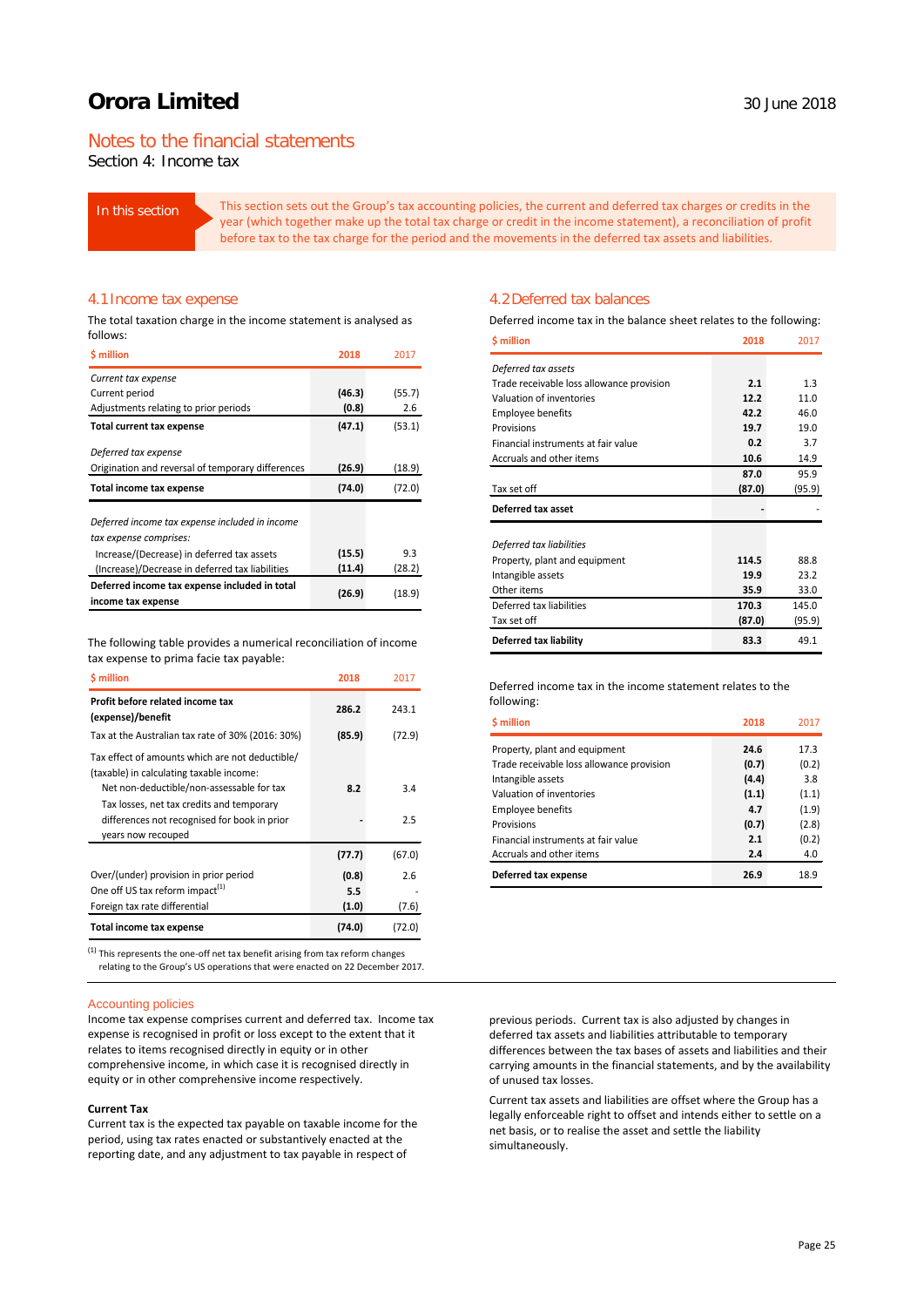## Notes to the financial statements

Section 4: Income tax (continued)

#### Accounting policies (continued) **Deferred Tax**

Deferred tax is recognised using the balance sheet method in which temporary differences are calculated based on the carrying amounts of assets and liabilities for financial reporting purposes and the amounts used for taxation purposes. Deferred tax is not recognised for:

- taxable temporary differences arising on the initial recognition of goodwill;
- taxable differences on the initial recognition of assets or liabilities in a transaction that is not a business combination and that affects neither accounting nor taxable profit; and
- temporary differences relating to investments in subsidiaries to the extent that the Group is able to control the timing of the reversal of the temporary difference and it is probable that they will not reverse in the foreseeable future.

Deferred tax is measured at the tax rates that are expected to be applied when the temporary difference reverses, that is, when the asset is realised or the liability is settled, based on the laws that have been enacted or substantively enacted at the reporting date.

Deferred tax assets are recognised for deductible temporary differences and unused tax losses only to the extent that it is probable that future taxable profits will be available against which the assets can be utilised. Deferred tax assets are reviewed at each reporting date and are reduced to the extent that it is no longer probable that the related tax benefit will be realised.

#### **Offsetting deferred tax balances**

Deferred tax assets and liabilities are offset when there is a legally enforceable right to offset and when the deferred tax balances relate to taxes levied by the same tax authority on the same taxable entity, or on different tax entities, but the Group intends to settle current tax liabilities and assets on a net basis or their tax assets and liabilities will be realised simultaneously.

#### **Unrecognised deferred tax assets and liabilities**

Deferred tax liabilities have not been recognised in respect of temporary differences arising as a result of the translation of the financial statements of the Group investments in subsidiaries. The deferred tax liability will only arise in the event of disposal of the subsidiary, and no such disposal is expected in the foreseeable future.

Unremitted earnings of the Group's international operations are considered to be reinvested indefinitely and relate to the ongoing operations. Upon distribution of any earnings in the form of dividends or otherwise, the Group may be subject to withholding taxes payable to various foreign countries, however, such amounts are not considered to be significant. As the Group controls when the deferred tax liability will be incurred and is satisfied that it will not be incurred in the foreseeable future, the deferred tax liability has not been recognised. There are no unrecognised deferred tax assets.

### **Judgements and estimates**

The Group is subject to income taxes in Australia and foreign jurisdictions and as a result the calculation of the Group's tax charge involves a degree of estimation and judgement in respect of certain items, including assumptions made in respect of the application of tax legislation. There are many transactions and calculations relating to the ordinary course of business for which the ultimate tax determination is uncertain. The Group recognises liabilities for uncertain tax positions based on management's best estimate of whether additional taxes will be due. Where the final outcome of these matters is different from the amounts that were initially recorded, these differences impact the current and deferred tax provisions in the period in which such determinations are made.

Deferred tax assets are recognised for deductible temporary differences and unused tax losses only if it is probable that future taxable profits are available to utilise those temporary differences and losses, and the tax losses continue to be available having regard to the nature and timing of their origination and compliance with the relevant tax legislation associated with their recoupment. The assumptions regarding the future realisation, and therefore the recognition of deferred tax assets, may change due to future operating performance and other factors.

The assumptions made in respect of the recognised tax balances are subject to risk and uncertainty and there is a possibility that changes in circumstances or differences in opinion will alter outcomes which may impact the amount of deferred tax assets and deferred tax liabilities recognised and the amount of tax losses and timing differences not yet recognised.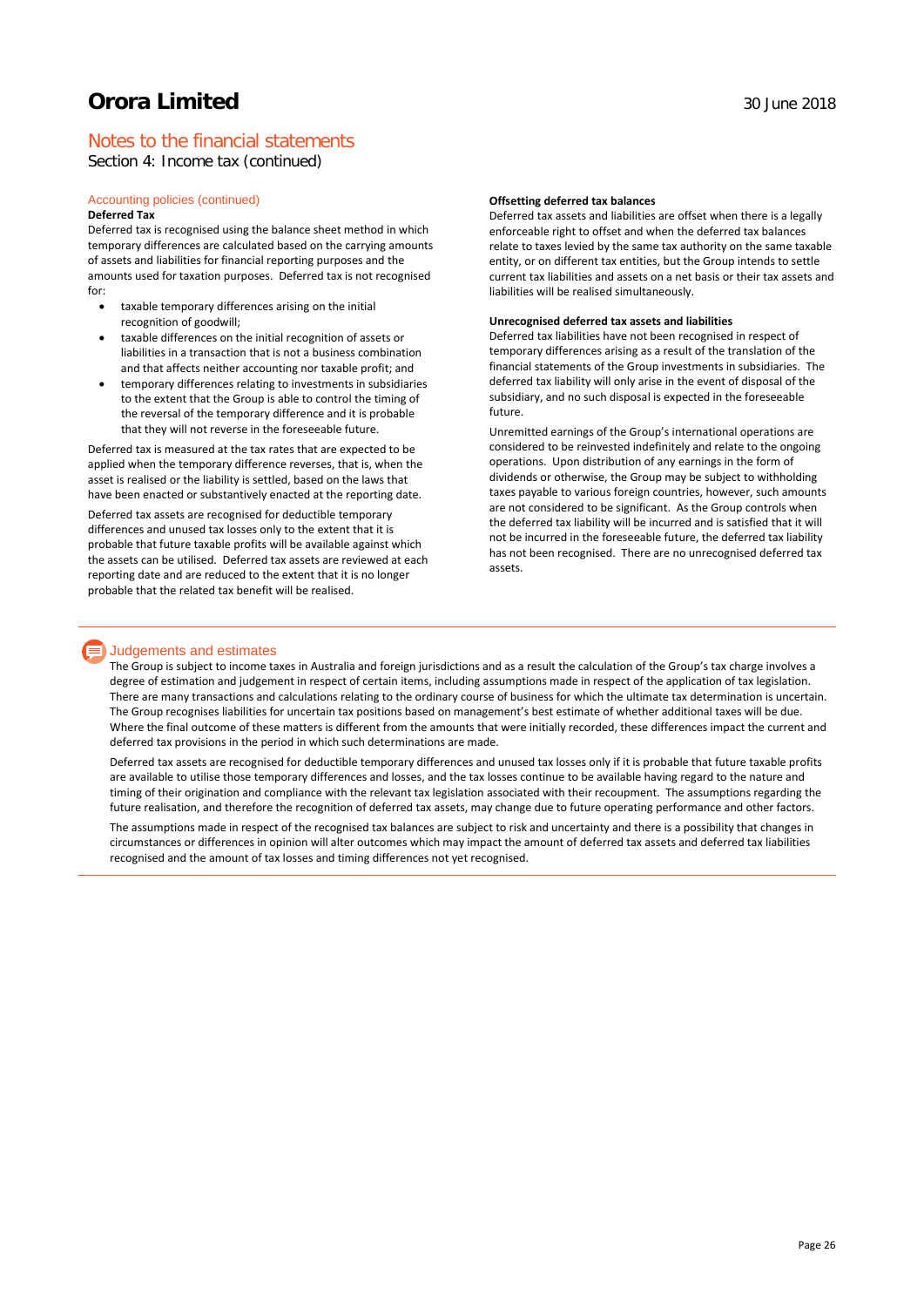## Notes to the financial statements

## Section 5: Financial risk management

In this section The following section outlines how the Group manages the financial risks it is exposed to associated with holding financial instruments that arise from the Group's need to access financing (bank loans and overdrafts and unsecured notes), from the Group's operational activities (cash, trade receivables and payables) and instruments held as part of the Group's risk management activities (derivate financial instruments).

Financial risk management is carried out by Orora Group Treasury under policies that have been approved by the Board for managing each of the below risks including principles and procedures with respect to risk tolerance, delegated levels of authority on the type and use of derivative financial instruments and the reporting of these exposures. The Treasury function reports regularly to the Audit & Compliance Committee and treasury procedures are subject to periodic reviews.

In accordance with Board approved policies the Group typically uses derivative financial instruments to hedge underlying exposures arising from the Group's operational activities relating to: changes in foreign exchange rates on foreign currency commercial transactions (transaction risk), exposure to changes in commodity prices, changes in interest rates on net borrowings and changes in the Company's share price.

The Group's overall financial risk management program focuses on the unpredictability of financial markets and seeks to minimise potential adverse effects on the Group's financial performance as set out in the table below:

| <b>Risk</b>                          | <b>Exposure</b>                                                                                                                                                                                                                                                                                                                               | <b>Management</b>                                                                                                                                                                                                                                                                                                                                                                                                                                                                                                                                                                                                                                                |
|--------------------------------------|-----------------------------------------------------------------------------------------------------------------------------------------------------------------------------------------------------------------------------------------------------------------------------------------------------------------------------------------------|------------------------------------------------------------------------------------------------------------------------------------------------------------------------------------------------------------------------------------------------------------------------------------------------------------------------------------------------------------------------------------------------------------------------------------------------------------------------------------------------------------------------------------------------------------------------------------------------------------------------------------------------------------------|
| <b>Market risks</b>                  |                                                                                                                                                                                                                                                                                                                                               |                                                                                                                                                                                                                                                                                                                                                                                                                                                                                                                                                                                                                                                                  |
| - Interest rate risk                 | The Group is exposed to interest rate risk in respect of short and<br>long-term borrowings where interest is charged at variable rates.                                                                                                                                                                                                       | The Group mitigates interest rate risk primarily by entering into<br>fixed rate borrowing arrangements. Where necessary the Group<br>hedges interest rate risk using derivative instruments - eg<br>interest rate swaps. Refer notes 5.1.1 and 5.4.                                                                                                                                                                                                                                                                                                                                                                                                              |
| Foreign exchange<br>risk             | The Group is exposed to foreign exchange risk because of its<br>international operations. These risks relate to future commercial<br>transactions, financial assets and liabilities not denominated in A\$<br>and net investments in foreign operations.                                                                                      | Where possible loans are drawn in foreign currency by foreign<br>entities to create a natural hedge of foreign currency assets and<br>liabilities. Where this is not possible the Group's policy is to<br>hedge contractual commitments denominated in a foreign<br>currency by entering into forward exchange contracts. Refer<br>notes 5.1.2 and 5.4.                                                                                                                                                                                                                                                                                                          |
| Commodity price<br>risk              | The Group is exposed to changes in commodity prices in respect of<br>the purchase of aluminium raw materials and the price of<br>electricity.                                                                                                                                                                                                 | Where possible, the Group mitigates raw material commodity<br>price risk by contractually passing rise and fall adjustments<br>through to customers. To mitigate the variability of wholesale<br>electricity prices in Australia the Group utilises Power Purchase<br>Arrangements (PPAs). Refer notes 5.1.3 and 5.4.                                                                                                                                                                                                                                                                                                                                            |
| Employee share<br>plan risk          | The Group's employee share plans require the delivery of shares to<br>employees in the future when rights vest or options are exercised.<br>The Group currently acquires shares on market to deliver these<br>shares exposing the Group to cash flow risk - ie as the share price<br>increases it costs more to acquire the shares on market. | The Group has established the Orora Employee Share Trust which<br>manages and administers the Group's responsibilities under the<br>employee share plans through acquiring, holding and transferring<br>shares or rights to shares in the Company to participating<br>employees. Refer note 5.1.4 and 7.1.                                                                                                                                                                                                                                                                                                                                                       |
| <b>Credit risk</b>                   | The Group is exposed to credit risk from financial instrument<br>contracts and trade and other receivables. The maximum exposure<br>to credit risk at reporting date is the carrying amount, net of any<br>provision for impairment, of each financial asset in the balance<br>sheet.                                                         | The Group manages credit risk through a robust system of<br>counterparty approval, granting and renewal of credit limits,<br>regular monitoring of exposures against such credit limits and<br>assessing the overall financial stability and competitive strength<br>of the counterparty on an ongoing basis. Refer to notes 5.2 and<br>3.1 for credit risk exposures relating to trade and other<br>receivables.                                                                                                                                                                                                                                                |
|                                      |                                                                                                                                                                                                                                                                                                                                               | The Group only enters into financial instrument contracts with<br>high credit quality financial institutions with a minimum long-<br>term credit rating of A- or better by Standard & Poor's.                                                                                                                                                                                                                                                                                                                                                                                                                                                                    |
| <b>Liquidity and</b><br>funding risk | The Group is exposed to liquidity and funding risk from operations<br>and from external borrowings, where the risk is that the Group may<br>not be able to refinance debt obligations or meet other cash<br>outflow obligations when required.                                                                                                | The Group mitigates funding and liquidity risks by ensuring that:<br>• a sufficient range of funds are available to meet working<br>capital and investment objectives;<br>• adequate flexibility within the funding structure is maintained<br>through the use of bank overdrafts, bank loans and unsecured<br>notes;<br>• through regular monitoring of rolling forecast of cash inflows<br>and outflows the cost of funding is minimised and that the<br>return on any surplus funds is maximised through efficient<br>cash management;<br>• there is a focus on improving operational cash flow and<br>maintaining a strong balance sheet.<br>Refer note 5.3. |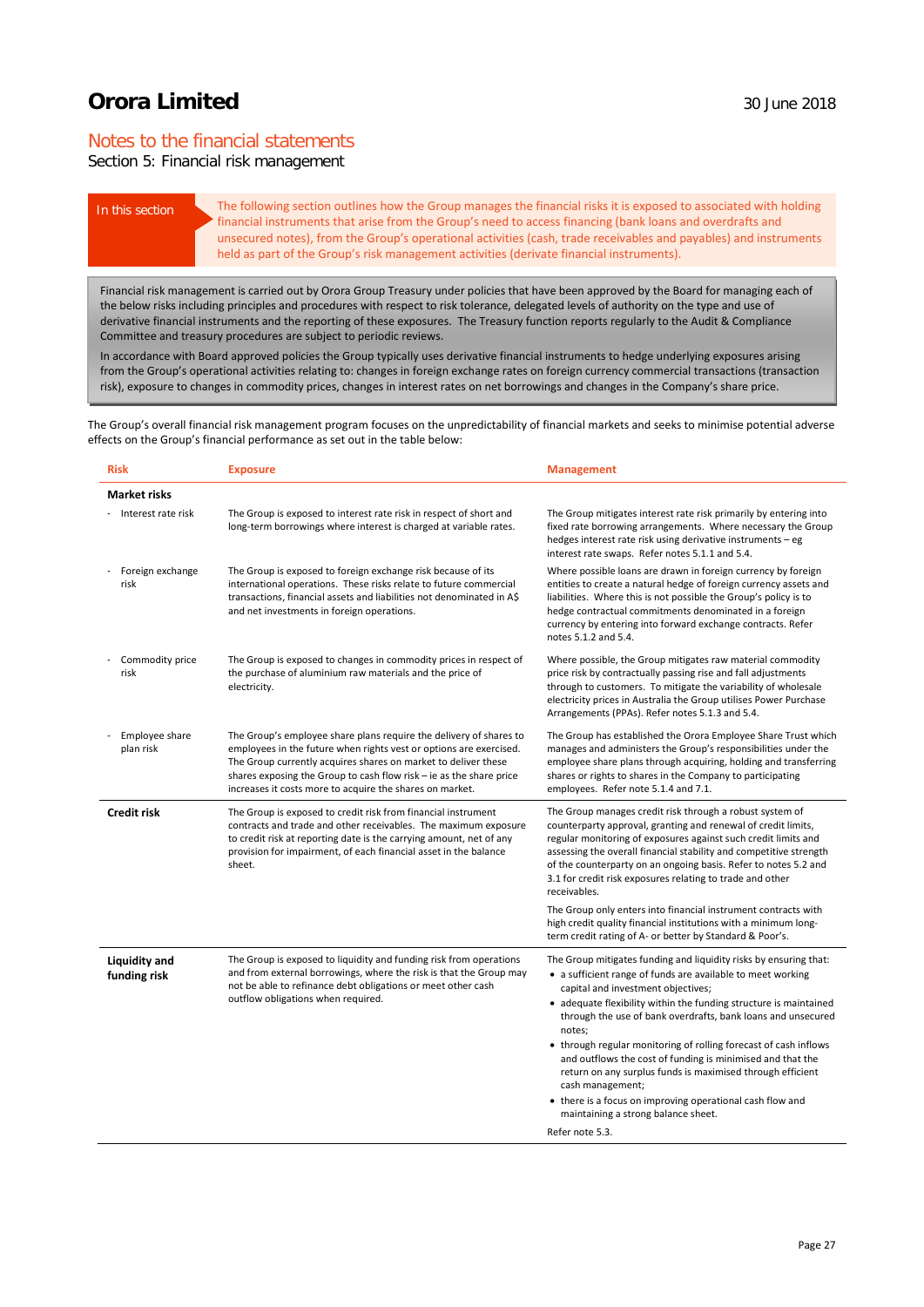## Notes to the financial statements

Section 5: Financial risk management (continued)

### 5.1Market risks

### 5.1.1 Interest rate risk

The Group's main interest rate risk arises from long-term borrowings with variable rates, which expose the Group to cash flow interest rate risk. The Group's Treasury risk management policy is to maintain an appropriate mix between fixed and floating rate borrowings, monitoring global interest rates, and where appropriate, hedging floating interest rate exposures or borrowings at fixed interest rates through the use of interest rate swaps and forward interest rate contracts.

The Group's policy is to hold up to 85.0% fixed rate debt. At 30 June 2018 approximately 68.0% (2017: 72.1%) of the Group's debt is fixed rate.

#### **Exposure**

The Group had the following variable rate borrowings and interest rate swap contracts outstanding at 30 June:

|                                                 | <b>Weighted average</b><br>interest rate % | <b>Balance</b><br><b>Smillion</b> |
|-------------------------------------------------|--------------------------------------------|-----------------------------------|
| 2018                                            |                                            |                                   |
| <b>Bank loans</b>                               | 3.4%                                       | 416.2                             |
| Interest rate swaps (notional principal amount) | 3.7%                                       | 175.0                             |
| Net exposure to cash flow interest rate risk    |                                            | 241.2                             |
| 2017                                            |                                            |                                   |
| Bank loans                                      | 2.7%                                       | 402.2                             |
| Interest rate swaps (notional principal amount) | 3.7%                                       | 200.0                             |
| Net exposure to cash flow interest rate risk    |                                            | 202.2                             |

#### **Interest rate derivatives used for hedging**

The below carrying values represent the fair value of instruments used to hedge interest rate risk together with the associated nominal volume:

|                                           | <b>Notional item</b>       | <b>Balance</b><br><b>Smillion</b> |
|-------------------------------------------|----------------------------|-----------------------------------|
| 2018                                      |                            |                                   |
| Cash flow hedge                           | AUD175.0 floating to fixed | (2.4)                             |
| Total derivatives in a liability position |                            | (2.4)                             |
| 2017                                      |                            |                                   |
| Cash flow hedge                           | AUD200.0 floating to fixed | (6.9)                             |
| Total derivatives in a liability position |                            | (6.9)                             |

All of the Group's interest rate swaps are predominantly classified as cash flow hedges so any movement in the fair value is recognised directly in equity. The amounts accumulated in equity are transferred to the income statement in the period in which the hedged item affects profit or loss. During the period a \$0.4 million gain (2017: \$0.4 million gain) was recognised directly in equity in relation to interest rate swaps.

#### **Sensitivity**

At 30 June 2018, if Australian and US interest rates had increased by 1.0% (100 bps), post-tax profit for the year would have been \$1.5 million lower (2017: \$1.4 million lower), net of derivatives. If interest rates on Australian and US dollar denominated borrowings had decreased by 1.0% (100 bps), post-tax profit for the year would have been \$1.5 million higher (2017: \$1.4 million higher), net of derivatives.

#### Amounts recognised in profit or loss and other comprehensive income

During the year, a gain of \$0.4 million (2017: \$0.4 million gain) relating to cash flow hedges was recognised in other comprehensive income. Losses of \$2.5 million (2017: \$6.4 million loss) relating to cash flow hedges were transferred from equity to operating profit. During the period there was no amount recognised in the income statement in respect of hedge ineffectiveness on interest rate swaps contracts (2017: loss of \$2.5 million was recognised in finance costs).

### 5.1.2 Foreign exchange risk

The Group operates internationally and is therefore exposed to currency risk arising from movements in foreign currency rates, primarily with respect to the US Dollar and NZ Dollar. The foreign exchange risk arises from:

- recognised monetary assets and liabilities held in a nonfunctional currency and net investments in foreign operations (translation risk); and
- differences in the dates foreign currency commercial transactions are entered into and the date they are settled (transaction risk).

#### Translation risk

To limit translation risk exposure the Group's borrowings are generally denominated in currencies that match the cash flows generated by the underlying operations of the Group, which are primarily Australian and US dollars. Interest payable on those borrowings is denominated in the currency of the borrowing. In respect of the US operations this provides a natural economic hedge without requiring derivatives to be entered into.

#### **Exposure**

The summary quantitative data about the Group's exposure to translation currency risk, as reported to the management of the Group, is as follows:

|                            | 2018             |              | 2017             |               |
|----------------------------|------------------|--------------|------------------|---------------|
| \$ million                 | <b>USD</b>       | <b>NZD</b>   | USD              | <b>NZD</b>    |
| Funds employed<br>Net Debt | 603.9<br>(475.1) | 199.4<br>6.8 | 542.0<br>(446.5) | 178.2<br>22.8 |
| Gearing                    | 78.7%            | (3.4%)       | 82.4%            | (12.8%)       |

#### Transaction risk

To manage foreign currency transaction risk the Group's policy is to hedge material foreign currency denominated expenditure at the time of commitment and to hedge a proportion of foreign currency denominated forecasted exposures (mainly relating to export sales and the purchase of inventory) on a rolling 18 month basis, using either a natural hedge where one exists, or through the use of forward foreign exchange contracts or foreign currency options taken out for up to two years from the forecast date.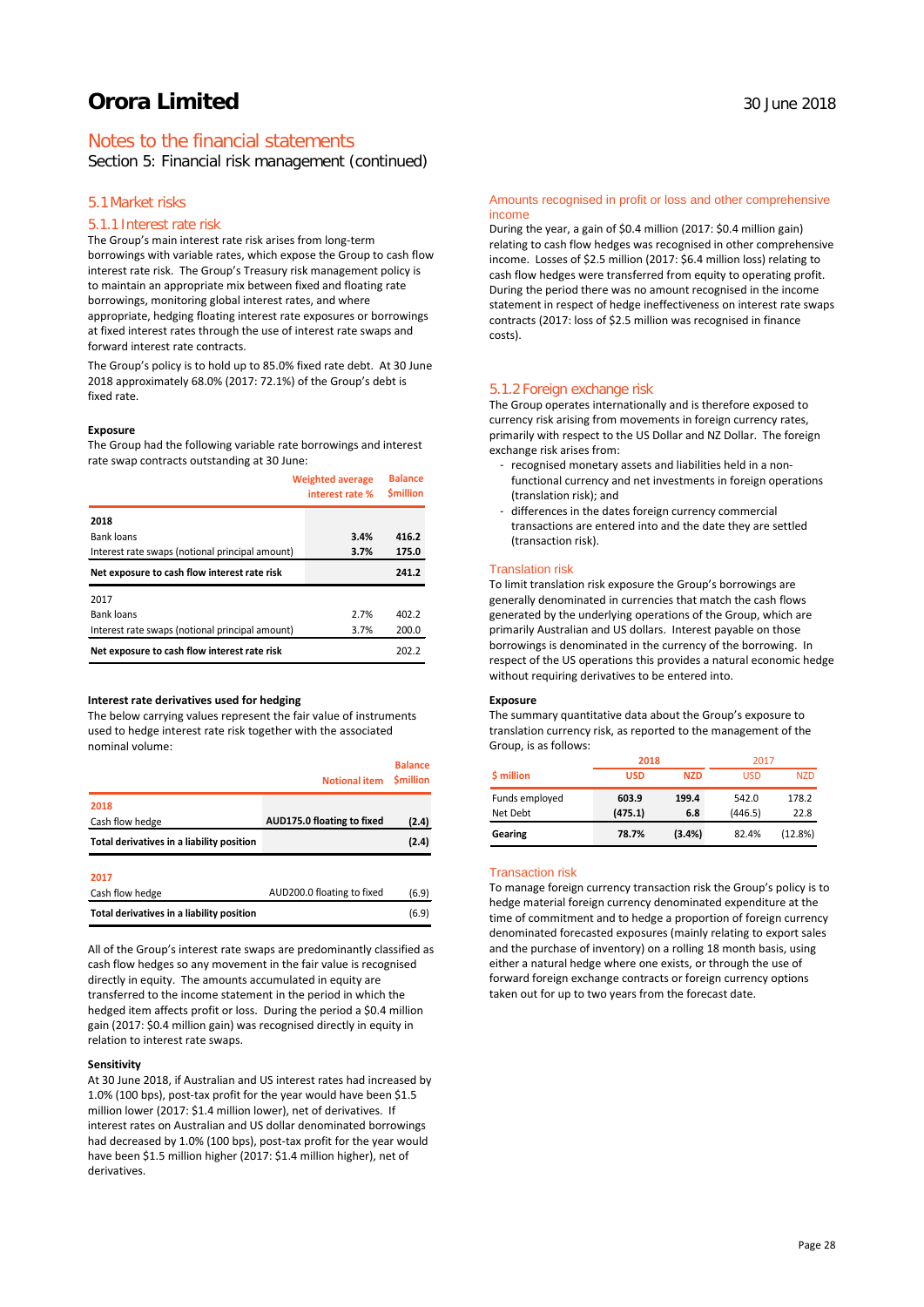## Notes to the financial statements

Section 5: Financial risk management (continued)

### 5.1Market risks (continued)

### 5.1.2 Foreign exchange risk (continued)

#### **Forward exchange derivatives used for hedging**

The below carrying values represent the fair value of instruments used to hedge foreign exchange risk together with the associated nominal volume:

|                                                    | <b>Notional</b> | Weighted       | <b><i><u>Smillion</u></i></b> |           |
|----------------------------------------------------|-----------------|----------------|-------------------------------|-----------|
|                                                    | item            | <b>Average</b> | <b>Asset</b>                  | Liability |
| 2018                                               |                 |                |                               |           |
| Cash flow hedges                                   |                 |                |                               |           |
| AUD/USD                                            | <b>USD89.4</b>  | 0.7717         | 5.0                           | (0.3)     |
| AUD/NZD                                            | NZD1.1          | 1.0869         | 0.1                           |           |
| AUD/EUR                                            | <b>EUR17.7</b>  | 0.6332         | 0.3                           |           |
| NZD/USD                                            | <b>USD16.9</b>  | 0.7130         | 1.1                           |           |
| NZD/EUR                                            | <b>EUR2.0</b>   | 0.5819         | 0.1                           |           |
| NZD/AUD                                            | AUD67.4         | 0.9323         | 1.6                           | (0.3)     |
| Fair value hedges                                  |                 |                |                               |           |
| AUD/USD                                            | <b>USD9.3</b>   | 0.7363         | 0.1                           |           |
| Total derivatives in an asset/(liability) position |                 |                | 8.3                           | (0.6)     |
| 2017                                               |                 |                |                               |           |
| Cash flow hedges                                   |                 |                |                               |           |
| AUD/USD                                            | <b>USD84.5</b>  | 0.7485         | 0.2                           | (3.2)     |
| AUD/NZD                                            | <b>NZD3.5</b>   | 1.0880         | 0.2                           | (0.1)     |
| AUD/EUR                                            | EUR18.9         | 0.6810         | 0.8                           | (0.3)     |
| NZD/USD                                            | USD16.4         | 0.6983         |                               | (1.0)     |
| NZD/EUR                                            | <b>EUR2.8</b>   | 0.6273         |                               | (0.1)     |
| NZD/AUD                                            | AUD90.4         | 1.0749         | 0.3                           | (2.0)     |
| Fair value hedges                                  |                 |                |                               |           |
| AUD/USD                                            | USD25.0         | 0.7707         |                               |           |
| AUD/NZD                                            | NZD20.0         | 1.0518         |                               |           |
| Total derivatives in an asset/(liability) position |                 |                | 1.5                           | (6.7)     |

#### **Sensitivity**

The following sensitivity illustrates how a reasonably possible change in the US dollar and NZ dollar would impact the fair value of the derivative financial instruments (refer note 5.4) held for future commercial transactions as at 30 June 2018:

- if the Australian dollar had weakened by 10% against the US dollar with all other variables held constant, equity would have been \$17.2 million higher (2017: \$5.7 million higher).
- if the Australian dollar had weakened by 10% against the NZ dollar with all other variables held constant, equity would have been \$3.1 million lower (2017: \$10.2 million lower).

#### Amounts recognised in profit or loss and other comprehensive income

During the year, the Group recognised a foreign currency loss of \$0.5 million (2017: \$3.8 million loss) and a gain of \$2.0 million (2017: loss \$0.1 million) relating to foreign currency derivatives, that did not qualify as hedges, within general and administrative expenses in the income statement.

In addition, a gain of \$7.9 million (2017: \$2.9 million loss) relating to cash flow hedges and a \$1.1 million loss (2017: \$4.3 million loss) on the translation of foreign operations was recognised in other comprehensive income. Losses of \$3.3 million (2017: \$7.3 million loss) and a gain of \$0.4 million (2017: loss of \$1.0 million), relating to cash flow hedges, were transferred from equity to operating profit and non-financial assets, respectively.

### 5.1.3 Commodity price risk

The Group is exposed to commodity price risk arising from the purchase of aluminium and the price of electricity.

#### Electricity prices

To manage the risk associated with the variability of wholesale electricity prices in Australia the Group utilises Power Purchase Arrangements (PPAs). These contracts are entered into in order to economically hedge exposure to fluctuations in electricity prices by purchasing electricity at predetermined prices.

These derivative instruments meet the requirements for hedge accounting. Settlement of the contracts require exchange of cash for the difference between the contracted and spot market price. The contracts are measured at fair value and the resultant gains or losses that effectively hedge designated risk exposures are deferred within the cash flow hedge reserve.

At 30 June 2018 the carrying value, and fair value, of the instruments used to hedge commodity price risk in respect of electricity prices is \$7.6 million (2017: nil).

#### Aluminium purchases

In managing commodity price risk associated with aluminium purchases the Group is able to pass on the price risk contractually to customers through rise and fall adjustments. In the case of aluminium some hedging is undertaken using fixed price swaps on behalf of certain customers. Hedging undertaken is upon customer instruction and all related benefits and costs are passed onto the customer on maturity of the transaction.

The movements in commodity hedges are recognised in equity and the cumulative amount of the hedge is recognised in the income statement when the forecast transaction is realised. There is no impact on profit as a result of movements in commodity prices where hedges have been put in place as the Group passes the price risk contractually through to customers. As the Group ultimately passes on the movement risk associated with commodity prices to customers, no sensitivity has been performed.

#### 5.1.4 Employee Share Plan risk

The Group is exposed to movements in the value of ordinary shares of the Company in respect of the obligations under the Group's Employee Share Plans (refer note 7.1). To mitigate this risk the Group has established the Orora Employee Share Trust (the Trust) to manage and administer the Group's responsibilities under the Employee Share Plans through the acquiring, holding and transferring of shares, or rights to shares, in the Company to participating employees.

As at 30 June 2018, the Trust held 6,767,418 treasury shares in the Company (2017: 13,864,381) and 385,446 allocated shares in respect of the CEO Grant (2017: 1,808,109). Refer to note 6.3 for further details.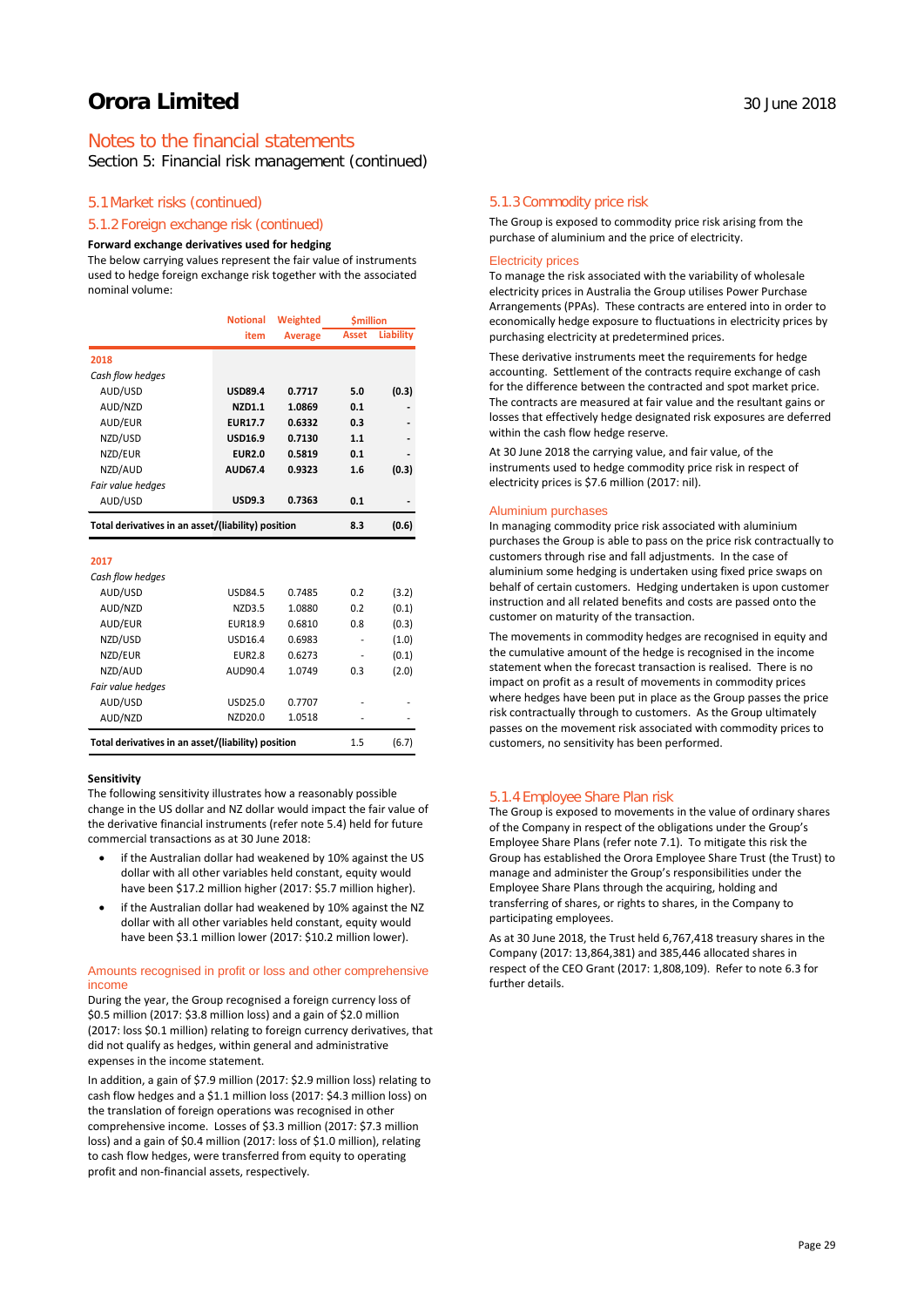## Notes to the financial statements

Section 5: Financial risk management (continued)

### 5.2Credit risk

Credit risk is the risk of financial loss to the Group if a customer or counterparty to a financial instrument fails to meet its contractual obligations. It arises principally from the Group's receivables from customers, cash and cash equivalents and in-the-money derivatives. There is also credit risk relating to the Group's own credit rating as this impacts the availability and cost of future finance.

The Group manages credit risk through the maintenance of procedures such as the utilisation of systems of approval, granting and renewal of credit limits, regular monitoring of exposures against such credit limits and assessing the overall financial stability and competitive strength of the counterparty on an ongoing basis.

#### Trade and other receivables

Credit risk exposures related to trade and other receivables are discussed in note 3.1.

#### Cash and cash equivalents and derivatives

Credit risk related to balances with banks and financial institutions is managed by Orora Group Treasury in accordance with Group policy. The policy only allows financial derivative instruments to be entered into with high credit quality financial institutions with a minimum long-term credit rating of A- or better by Standard & Poor's. In addition the Board has approved the use of these financial institutions, and specific internal guidelines have been established with regards to limits, dealing and settlement procedures.

The maximum exposure to credit risk by class of recognised financial assets at the end of the reporting period, excluding the value of any security held, is equivalent to the carrying amount and classification of the financial assets (net of any provisions) as presented in the statement of financial position.

#### Guarantees

The Group's policy is to provide financial guarantees only to certain parties securing the liabilities of subsidiaries, and are only provided in exceptional circumstances (refer note 7.3).

### 5.3Liquidity and funding risk

Liquidity risk is the risk that the Group will not be able to meet its financial obligations as they fall due. The Group's financing policy is to fund itself for the long term by using debt instruments with a range of maturities and to ensure access to appropriate short-term facilities. Orora Group Treasury aims to maintain flexibility within the funding structure through the use of bank overdrafts and bank loans.

Management manages liquidity risk through maintaining minimum undrawn committed liquidity of at least \$175.0 million that can be drawn upon at short notice and regularly monitoring rolling forecasts of cash inflows and outflows in relation to the Group's activities. This monitoring includes financial ratios to assess possible future credit ratings and headroom and takes into account the accessibility of cash and cash equivalents.

#### Financing arrangements

At 30 June 2018, the Group had access to:

- AUD400.0 million revolving multicurrency facility through a syndicate of domestic and international financial institutions maturing in December 2019. This facility is unsecured and can be extended.
- US Private Placement of notes USD250.0 million of which USD100.0 million matures in July 2023 and USD150.0 million matures in July 2025.
- USD200.0 million five year USD revolving facility, through a syndicate of domestic and international financial institutions, maturing in April 2021.
- Two bilateral agreements for AUD50.0 million each with separate domestic institutions, maturing in September 2020.

The committed and uncommitted standby arrangements and unused facilities of the Group are set out below: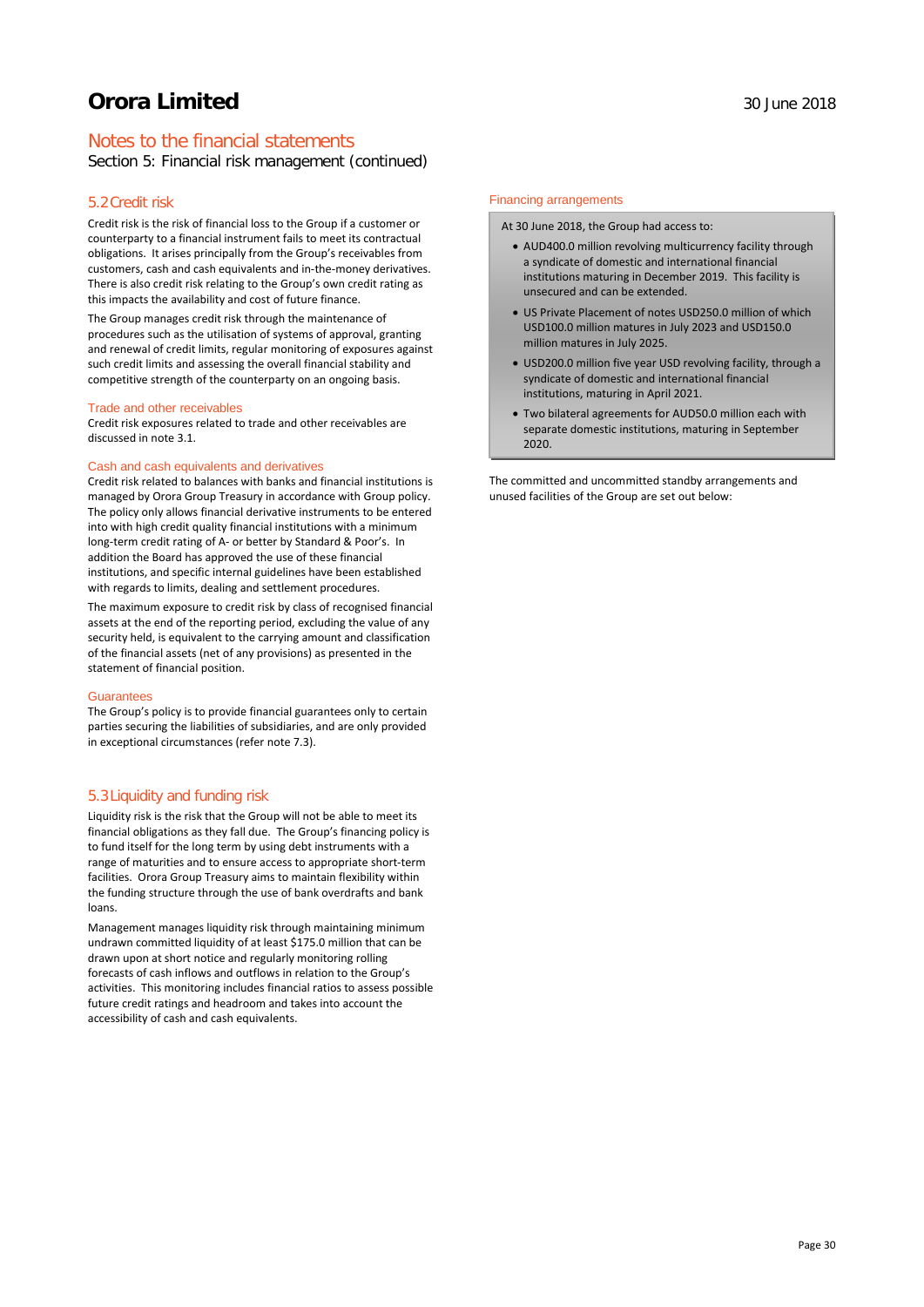## Notes to the financial statements

Section 5: Financial risk management (continued)

## 5.3Liquidity and funding risk (continued)

## Financing arrangements (continued)

The committed and uncommitted standby arrangements and unused facilities of the Group are set out below:

|                                 |                  | 2018                     |              |           |             |         |
|---------------------------------|------------------|--------------------------|--------------|-----------|-------------|---------|
| \$ million                      | <b>Committed</b> | <b>Uncommitted</b>       | <b>Total</b> | Committed | Uncommitted | Total   |
| Financing facilities available: |                  |                          |              |           |             |         |
| <b>Bank overdrafts</b>          |                  | 6.2                      | 6.2          |           | 6.3         | 6.3     |
| US Private placement            | 338.3            |                          | 338.3        | 324.6     |             | 324.6   |
| Loan facilities and term debt   | 770.7            | 84.1                     | 854.8        | 759.7     | 81.9        | 841.6   |
|                                 | 1,109.0          | 90.3                     | 1,199.3      | 1,084.3   | 88.2        | 1,172.5 |
| Facilities utilised:            |                  |                          |              |           |             |         |
| <b>Bank overdrafts</b>          |                  |                          |              |           | 5.1         | 5.1     |
| US Private placement            | 338.3            |                          | 338.3        | 324.6     |             | 324.6   |
| Loan facilities and term debt   | 416.2            |                          | 416.2        | 403.4     |             | 403.4   |
|                                 | 754.5            | $\overline{\phantom{0}}$ | 754.5        | 728.0     | 5.1         | 733.1   |
| Facilities not utilised:        |                  |                          |              |           |             |         |
| <b>Bank overdrafts</b>          |                  | 6.2                      | 6.2          |           | 1.2         | 1.2     |
| US Private placement            |                  |                          |              |           |             |         |
| Loan facilities and term debt   | 354.5            | 84.1                     | 438.6        | 356.3     | 81.9        | 438.2   |
|                                 | 354.5            | 90.3                     | 444.8        | 356.3     | 83.1        | 439.4   |

#### Maturity of financial liabilities

The table below analyses the Group's financial liabilities, including derivatives, into relevant maturity groupings based on the period remaining until the contractual maturity date. The amounts disclosed in the table are the contractual undiscounted cash flows (including interest), so will not always reconcile with the amounts disclosed in the statement of financial position:

|                                                           |                |           |                          |                          | <b>Total</b> |                        |
|-----------------------------------------------------------|----------------|-----------|--------------------------|--------------------------|--------------|------------------------|
|                                                           |                |           |                          | More than 5              | contractual  | <b>Carrying amount</b> |
| \$ million                                                | 1 year or less | 1-2 years | 2-5 years                | years                    | cash flows   | (assets)/ liabilities  |
| 2018                                                      |                |           |                          |                          |              |                        |
| Non-derivative financial instruments                      |                |           |                          |                          |              |                        |
| Trade and other payables                                  | 952.4          | 17.7      | 6.8                      | 0.9                      | 977.8        | 977.8                  |
| <b>Borrowings</b>                                         | 27.0           | 249.4     | 228.6                    | 352.7                    | 857.7        | 755.1                  |
| <b>Total non-derivatives</b>                              | 979.4          | 267.1     | 235.4                    | 353.6                    | 1,835.5      | 1,732.9                |
| <b>Derivatives</b>                                        |                |           |                          |                          |              |                        |
| Net settled (interest rate swaps and commodity contracts) | (0.7)          | 1.7       | 4.2                      |                          | 5.2          | 5.2                    |
| Gross settled forward exchange contracts                  |                |           |                          |                          |              |                        |
| - Inflow                                                  | 268.9          | 5.3       |                          | $\overline{a}$           | 274.2        |                        |
| - Outflow                                                 | (261.1)        | (5.4)     |                          |                          | (266.5)      |                        |
| Total gross settled forward exchange contracts            | 7.8            | (0.1)     | $\overline{\phantom{a}}$ | $\overline{\phantom{a}}$ | 7.7          | 7.7                    |
| <b>Total derivatives</b>                                  | 7.1            | 1.6       | 4.2                      | $\overline{\phantom{a}}$ | 12.9         | 12.9                   |
| 2017                                                      |                |           |                          |                          |              |                        |
| Non-derivative financial instruments                      |                |           |                          |                          |              |                        |
| Trade and other payables                                  | 826.9          | 19.0      | 20.4                     | 1.1                      | 867.4        | 867.4                  |
| Borrowings                                                | 38.4           | 21.9      | 432.8                    | 349.3                    | 842.4        | 732.5                  |
| <b>Total non-derivatives</b>                              | 865.3          | 40.9      | 453.2                    | 350.4                    | 1,709.8      | 1,599.9                |
| <b>Derivatives</b>                                        |                |           |                          |                          |              |                        |
| Net settled (interest rate swaps and commodity contracts) | (3.9)          | (2.8)     |                          |                          | (6.7)        | (6.7)                  |
| Gross settled forward exchange contracts                  |                |           |                          |                          |              |                        |
| - Inflow                                                  | 307.3          | 34.9      | 0.2                      | ÷,                       | 342.4        |                        |
| - Outflow                                                 | (308.7)        | (37.8)    | (1.3)                    | ٠                        | (347.8)      |                        |
| Total gross settled forward exchange contracts            | (1.4)          | (2.9)     | (1.1)                    | $\overline{a}$           | (5.4)        | (5.4)                  |
| <b>Total derivatives</b>                                  | (5.3)          | (5.7)     | (1.1)                    | ٠                        | (12.1)       | (12.1)                 |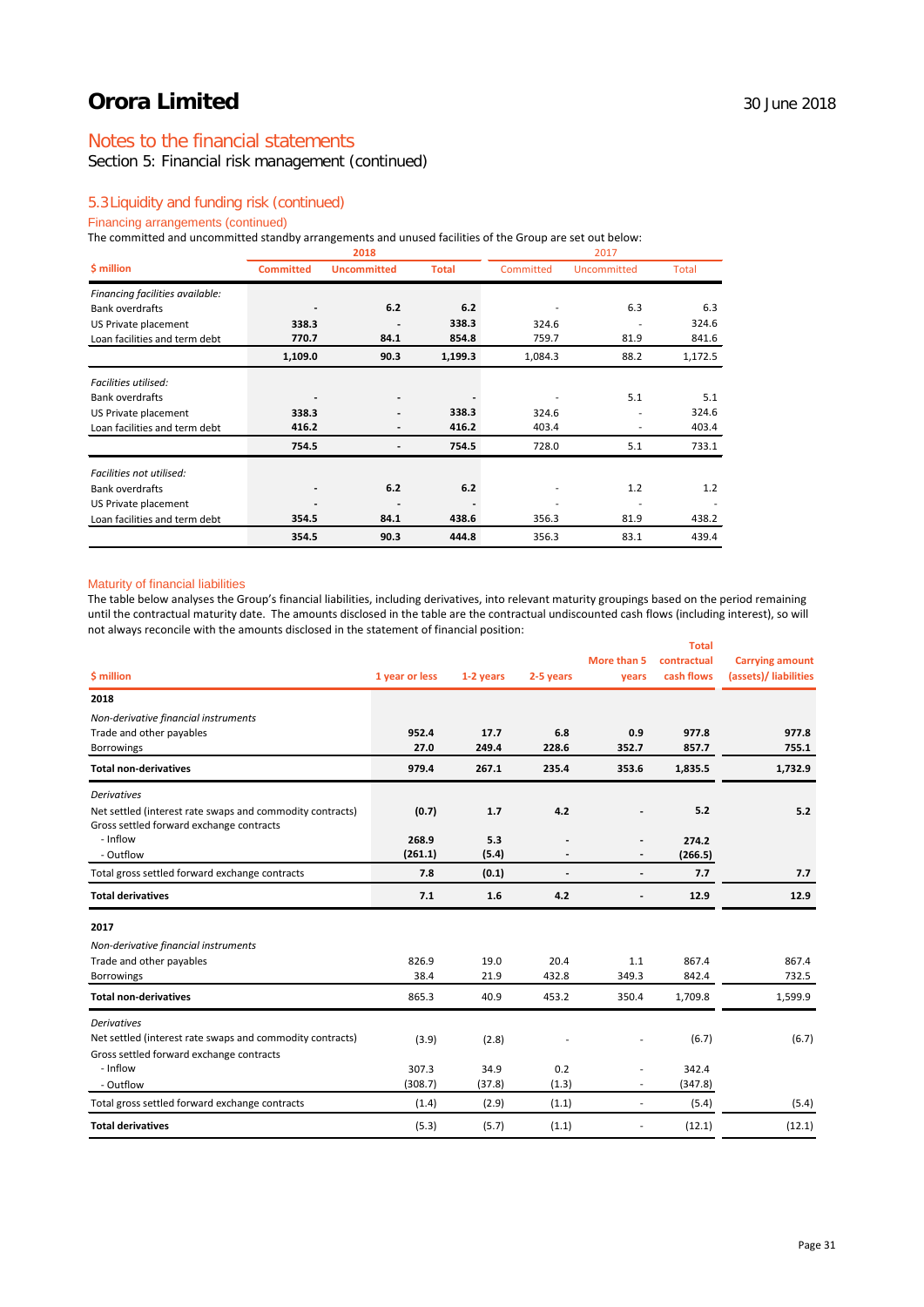## Notes to the financial statements

Section 5: Financial risk management (continued)

### 5.4Hedging instruments

#### Hedging activities and the use of derivatives

#### **What is a derivative?**

A derivative is a type of financial instrument typically used to manage risk. A derivative's value changes over time in response to underlying variables, such as exchange rates or interest rates, and is entered into for a fixed period of time. A hedge is where a derivative is used to manage exposure in an underlying variable.

The Group is exposed to certain market risks which include foreign exchange risk, interest rate risk and commodity price risk. In accordance with Board approved policies the Group manages these risks by using derivative financial instruments to hedge the underlying exposures.

#### **Why do we need them?**

The key market risks facing the Group:

- Foreign currency transaction risk is the risk that currency fluctuations will have a negative effect on the value of the Group's future cash flows due to changes in foreign currency between the date a commercial transaction is entered into and the date at which the transaction is settled
- Interest rate risk arises from fluctuations in variable market interest rates impacting the fair value or future cash flows on long-term borrowings
- Commodity price risk arises from significant changes in the price of electricity and key raw material inputs, in particular the purchase of aluminium.

#### **How do we use them?**

The Group employs the following derivative financial instruments when managing its foreign currency and interest rate risk:

- Forward exchange contracts and options are derivative instruments used to hedge transaction risk so they enable the sale or purchase of foreign currency at a known fixed rate on an agreed future date. The Group holds forward exchange contracts and options denominated in US Dollar, Euro and NZ Dollar to hedge highly probable forecast sale and purchase transactions (cash flow hedges);
- Interest rate swaps are derivative instruments that exchange a fixed rate of interest for a floating rate, or vice versa, or one type of floating rate for another, and are used to manage interest rate risk. These derivatives are entered into to optimise the Group's exposure to fixed and floating interest rates arising from borrowings. These hedges incorporate cash flow hedges, which fix future interest payments, and fair value hedges, which reduce the Group's exposure to changes in the value of its assets and liabilities arising from interest rate movements.
- Power Purchase Arrangements are derivative instruments that are used to hedge transaction risk associated with the variability of wholesale electricity prices in Australia. These forward commodity contracts exchange a fixed price of electricity for the variable wholesale electricity price.

In respect of managing commodity price risk associated with aluminium purchases the Group uses forward commodity contracts. Forward commodity contracts are derivative instruments used to hedge price risk so they enable the purchase of aluminium raw materials at a known fixed rate on an agreed future date. On behalf of customers, aluminium hedging is undertaken using fixed price swaps. The Group passes on the price risk of commodities contractually through to customers, including any benefits and costs relating to swaps upon their maturity (fair value hedge).

All derivative financial instruments utilised by the Group are hedges of highly probable forecast transactions with a hedge ratio of 1:1, therefore the change in the hedging instrument is equal to the change in the value of the underlying hedged item.

Derivative financial instruments are only undertaken if they relate to underlying exposures, the Group does not use derivatives to speculate.

Analysis of the derivatives used by the Group to hedge its exposure and the various methods used to calculate their respective fair values are detailed in this section.

#### Accounting policies

Derivative financial instruments are recognised initially at fair value on the date the instrument is entered into and are subsequently remeasured at fair value or 'marked to market' at each reporting date. The gain or loss on remeasurement is recognised immediately in the income statement unless the derivative is designated as a hedging instrument in which case the remeasurement is recognised in equity.

## Hedge accounting

At the inception of the hedge relationship, the Group formally designates the relationship between hedging instruments and hedged items, as well as its risk management objective for undertaking various hedge transactions. The Group also documents its assessment, both at hedge inception and on an ongoing basis, as to whether the derivatives that are used in hedging transactions have been and will continue to be highly effective in offsetting changes in fair values or cash flows of hedged items. Where option

contracts are used to hedge forecast transactions, only the intrinsic value of the option contract is designated as the hedging instrument.

#### **Rebalancing**

If the hedging ratio for risk management purposes is no longer optimal but the risk management objective remains unchanged and the hedge continues to qualify for hedge accounting, the hedge relationship will be rebalanced by adjusting either the volume of the hedging instrument or the volume of the hedged item so that the hedge ratio aligns with the ratio used for risk management purposes. Any hedge ineffectiveness is calculated and accounted for in profit or loss at the time of the hedge relationship rebalancing.

For the purposes of hedge accounting, hedges are classified as fair value hedges, cash flow hedges or net investment hedges and are accounted for as set out in the table below.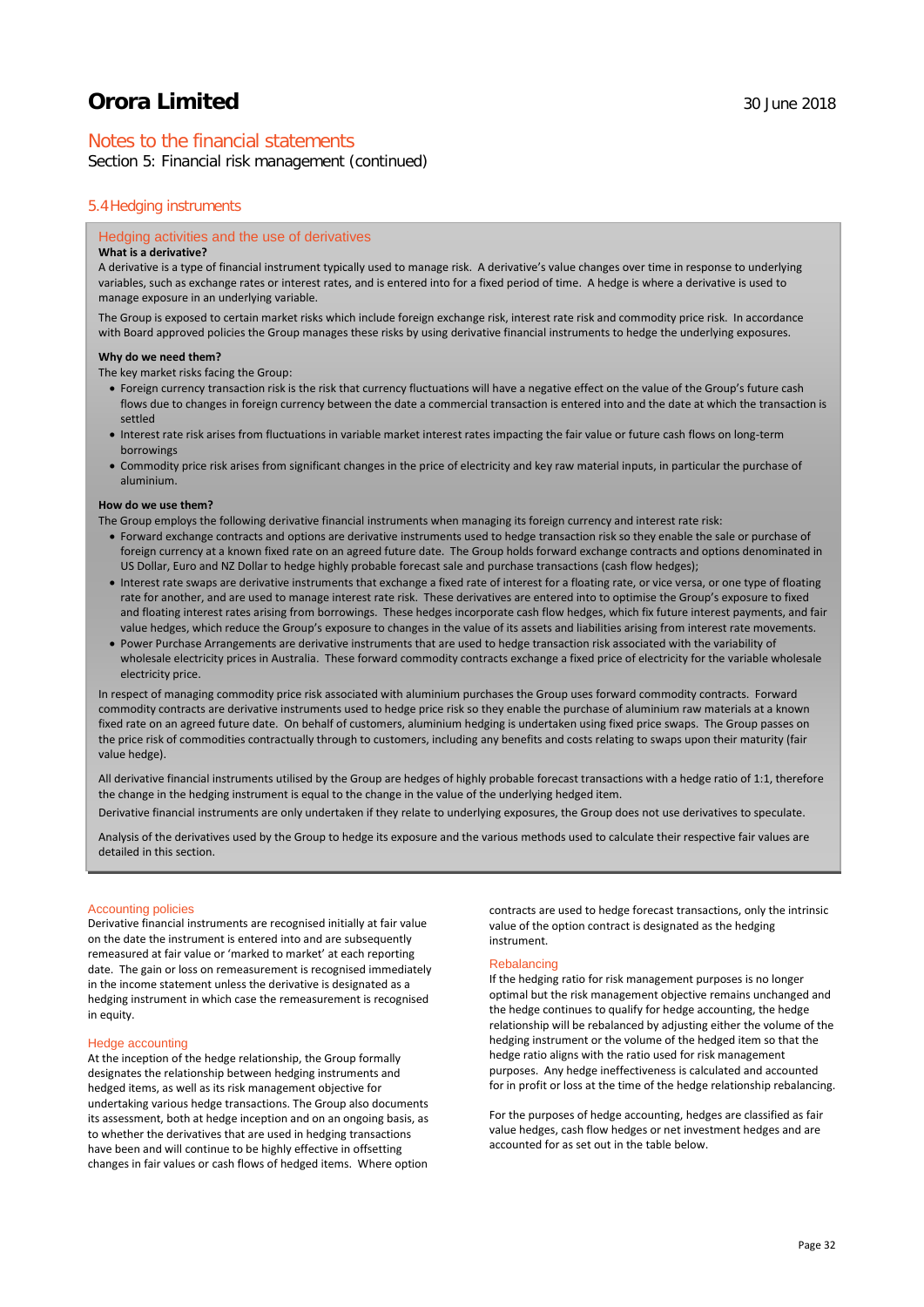## Notes to the financial statements

Section 5: Financial risk management (continued)

## 5.4Hedging instruments (continued)

## Hedge accounting (continued)

Hedges that meet the criteria for hedge accounting are accounted for as follows:

|                                                  | <b>Fair value hedge</b>                                                                                                                                                                                                                                                                                                                                                                                                                                                                                                                                                                                                                                                                                | <b>Cash flow hedge</b>                                                                                                                                                                                                                                                                                                                                                                                                                                                                                                                                                                                                                                                                                                                                                                                                                                                                                                                                                                                                                                                                                                                                                                                                                                                                                                                                                                | <b>Net investment hedge</b>                                                                                                                                                                                                                                                                                                                                                                                 |
|--------------------------------------------------|--------------------------------------------------------------------------------------------------------------------------------------------------------------------------------------------------------------------------------------------------------------------------------------------------------------------------------------------------------------------------------------------------------------------------------------------------------------------------------------------------------------------------------------------------------------------------------------------------------------------------------------------------------------------------------------------------------|---------------------------------------------------------------------------------------------------------------------------------------------------------------------------------------------------------------------------------------------------------------------------------------------------------------------------------------------------------------------------------------------------------------------------------------------------------------------------------------------------------------------------------------------------------------------------------------------------------------------------------------------------------------------------------------------------------------------------------------------------------------------------------------------------------------------------------------------------------------------------------------------------------------------------------------------------------------------------------------------------------------------------------------------------------------------------------------------------------------------------------------------------------------------------------------------------------------------------------------------------------------------------------------------------------------------------------------------------------------------------------------|-------------------------------------------------------------------------------------------------------------------------------------------------------------------------------------------------------------------------------------------------------------------------------------------------------------------------------------------------------------------------------------------------------------|
| What is it?                                      | A derivative or financial instrument<br>designated as hedging the change in<br>fair value of a recognised asset or<br>liability or firm commitment.                                                                                                                                                                                                                                                                                                                                                                                                                                                                                                                                                    | A derivative or financial instrument hedging the<br>exposure to variability in cash flow attributable to a<br>particular risk associated with an asset, liability or<br>forecasted transaction.                                                                                                                                                                                                                                                                                                                                                                                                                                                                                                                                                                                                                                                                                                                                                                                                                                                                                                                                                                                                                                                                                                                                                                                       | Financial instruments hedging<br>changes in foreign currency when the<br>net assets of a foreign operation are<br>translated from their functional<br>currency into Australian dollars.                                                                                                                                                                                                                     |
| <b>Movement</b> in<br>fair value                 | Changes in the fair value of the<br>derivative are recognised in the<br>income statement, together with the<br>changes in fair value of the hedged<br>asset or liability attributable to the<br>hedged risk.<br>The gain or loss relating to the<br>effective portion of interest rate<br>swaps, hedging fixed rate borrowings,<br>is recognised in the income statement<br>within 'finance costs', together with<br>changes in the fair value of the<br>hedged fixed rate borrowings<br>attributable to interest rate risk. The<br>gain or loss relating to the ineffective<br>portion is recognised in the income<br>statement within 'other income' or<br>'general and administration<br>expenses'. | The effective part of any gain or loss on the derivative<br>financial instrument is recognised in other<br>comprehensive income and accumulated in equity in<br>the hedging reserve. The change in the fair value<br>that is identified as ineffective is recognised<br>immediately in the income statement within 'other<br>income' or 'general and administration expenses'.<br>Amounts accumulated in equity are transferred to the<br>income statement in the periods when the hedged<br>item affects profit or loss (for instance, when the<br>forecast sale that is hedged takes place). However,<br>when the forecast transaction that is hedged results in<br>the recognition of a non-financial asset (for example,<br>inventory), the gains and losses previously deferred in<br>equity are transferred from equity and included in the<br>measurement of the initial cost or carrying amount of<br>the asset.<br>Where options are used, changes in the fair value of<br>the option are recognised in other comprehensive<br>income depending on whether it is designated as the<br>hedging instrument in its entirety, or it's intrinsic<br>value only. If only the intrinsic value is designated,<br>the option's time value that matches the terms of the<br>hedged item is be recognised in equity and released<br>to profit or loss over the term of the hedged item. | On consolidation, foreign currency<br>differences arising on the translation<br>of financial assets and liabilities<br>designated as net investment hedges<br>of a foreign operation are recognised<br>in other comprehensive income and<br>accumulated in the foreign exchange<br>reserve, to the extent that the hedge<br>is effective. Any ineffective portion is<br>recognised in the income statement. |
| <b>Discontinuation</b><br>of hedge<br>accounting | If the hedge no longer meets the<br>criteria for hedge accounting, the<br>adjustment to the carrying amount of<br>a hedged item, for which the effective<br>interest method is used, is amortised<br>to the income statement over the<br>period to maturity using a<br>recalculated effective interest rate.                                                                                                                                                                                                                                                                                                                                                                                           | When a hedging instrument expires or is sold,<br>terminated or exercised, or when a hedge no longer<br>meets the criteria for hedge accounting, any<br>cumulative gain or loss existing in equity at that time<br>remains in equity and is recognised when the forecast<br>transaction is ultimately recognised in the income<br>statement. When a forecast transaction is no longer<br>expected to occur, the cumulative gain or loss that<br>was reported in equity is immediately transferred to<br>the income statement.                                                                                                                                                                                                                                                                                                                                                                                                                                                                                                                                                                                                                                                                                                                                                                                                                                                          | Upon disposal of the foreign<br>operation, which is subject to the<br>net investment hedge, the<br>cumulative amount that has<br>been recognised in equity in<br>relation to the hedged net<br>investment is transferred to the<br>income statement and<br>recognised as part of the gain or<br>loss on disposal.                                                                                           |

### Fair value measurement

The following table sets out the fair value of derivative financial instruments utilised by the Group, analysed by type of contract. At 30 June 2018 and 30 June 2017, the Group only held derivative financial instruments whose fair values were measured in accordance with level 2 of the fair value hierarchy. There were no transfers between level 1 and 2 for recurring fair value measurements during the year.

|                                                    |             | Level 2 Fair Value Hierarchy |           |         |                  |  |  |
|----------------------------------------------------|-------------|------------------------------|-----------|---------|------------------|--|--|
|                                                    |             | 2018                         |           | 2017    |                  |  |  |
| \$ million                                         | <b>Note</b> | <b>Asset</b>                 | Liability | Asset   | <b>Liability</b> |  |  |
| Cash flow hedges                                   |             |                              |           |         |                  |  |  |
| Foreign exchange derivative contracts              | 5.1.2       | 8.3                          | (0.6)     | $1.5\,$ | (6.7)            |  |  |
| Interest rate swap contracts                       | 5.1.1       | 0.2                          | (2.6)     |         | (6.9)            |  |  |
| Electricity and commodity derivatives              | 5.1.3       | 7.6                          |           | ٠       |                  |  |  |
| Total derivatives in an asset/(liability) position |             | 16.1                         | (3.2)     | 1.5     | (13.6)           |  |  |
| Current asset/(liability)                          |             | 9.8                          | (3.2)     | 1.3     | (7.8)            |  |  |
| Non-current asset/(liability)                      |             | 6.3                          |           | 0.2     | (5.8)            |  |  |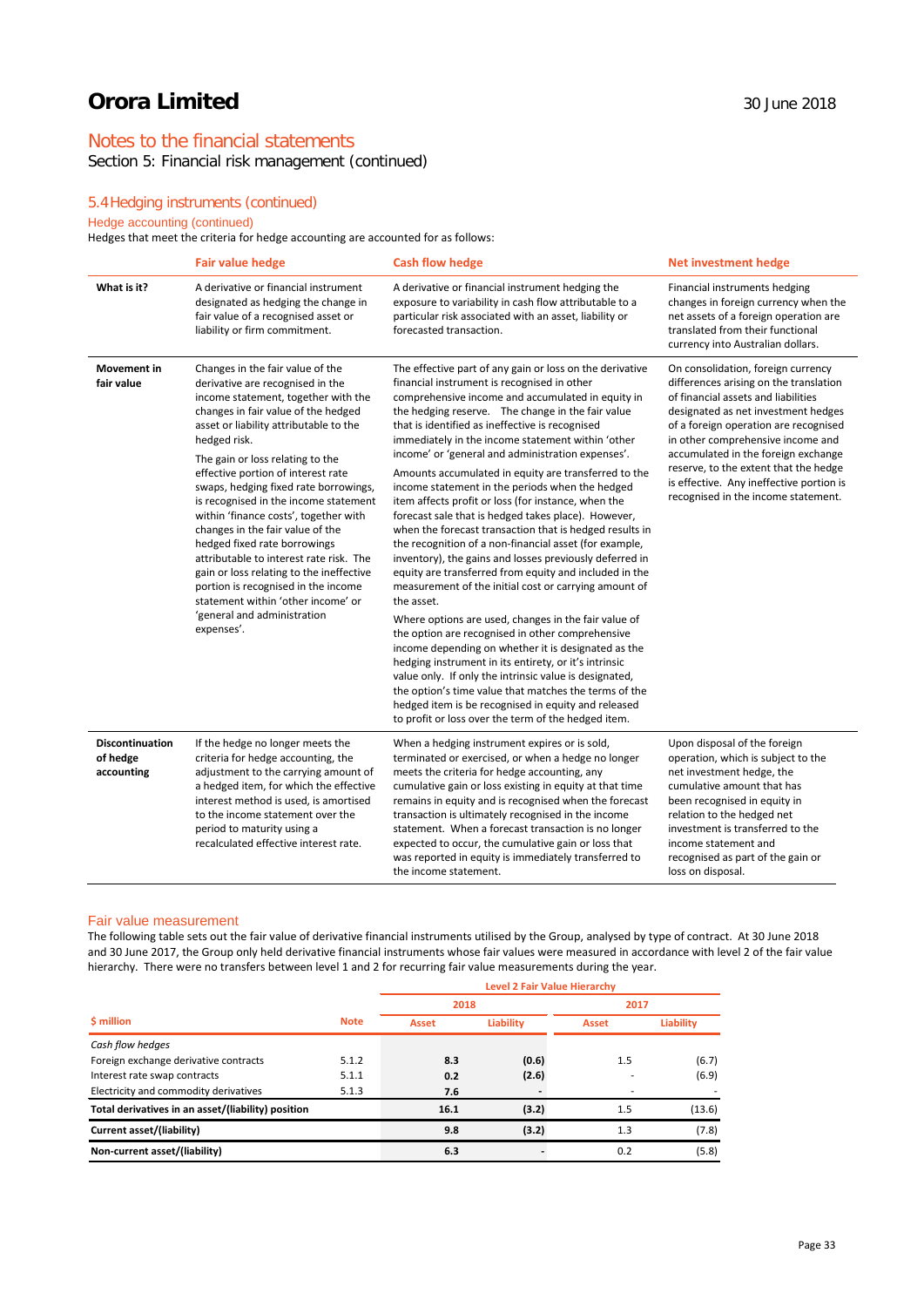## Notes to the financial statements

Section 5: Financial risk management (continued)

## 5.4Hedging instruments (continued)

#### Fair value measurement (continued)

#### Judgements and estimates

The Orora Group Treasury team performs the financial instrument valuations and reports directly to the Chief Financial Officer (CFO) and the Audit & Compliance Committee. Discussions of valuation processes and results are held with the CFO and Orora Group Treasury at least once every six months, in line with the Group's half-yearly reporting requirements. Significant valuation issues are reported to the Audit & Compliance Committee.

When measuring the fair value of an asset or liability, the Group uses market observable data as far as possible. Fair values are categorised into three levels as prescribed under accounting standards, with each of these levels indicating the reliability of the inputs used in determining fair value. The levels in the fair value hierarchy are:

Level 1: Financial instruments traded in an active market (such as publicly traded derivatives, and trading and available-for-sale securities). Fair value is from a quoted price, for an identical asset or liability at the end of the reporting period, traded in an active market. The quoted market price used for assets is the last bid price.

Level 2: Financial instruments that are not traded in an active market (for example over-the-counter derivatives). Fair value is determined using valuation techniques that maximise the use of observable market data and rely as little as possible on entity-specific estimates. All significant inputs used in the valuation method are observable.

Level 3: Financial instruments for which no market exists in which the instrument can be traded. Where one or more of the significant inputs in determining fair value for the asset or liability is not based on observable market data (unobservable input), the instrument is included in level 3.

#### **Determining fair value**

The specific valuation techniques used to value derivative financial instruments are as follows:

- the fair value of forward exchange contracts and currency options is determined by using the difference between the contract exchange rate and the quoted exchange rate at the reporting date;
- the fair value of interest rate swaps calculated as the present value of the estimated future cash flows ie the amounts that the Group would receive or pay to terminate the swap at the reporting date, based on observable yield curves;
- the fair value of electricity and aluminium commodity forward contracts is determined by using the difference between the contract commodity price and the quoted price at the reporting date.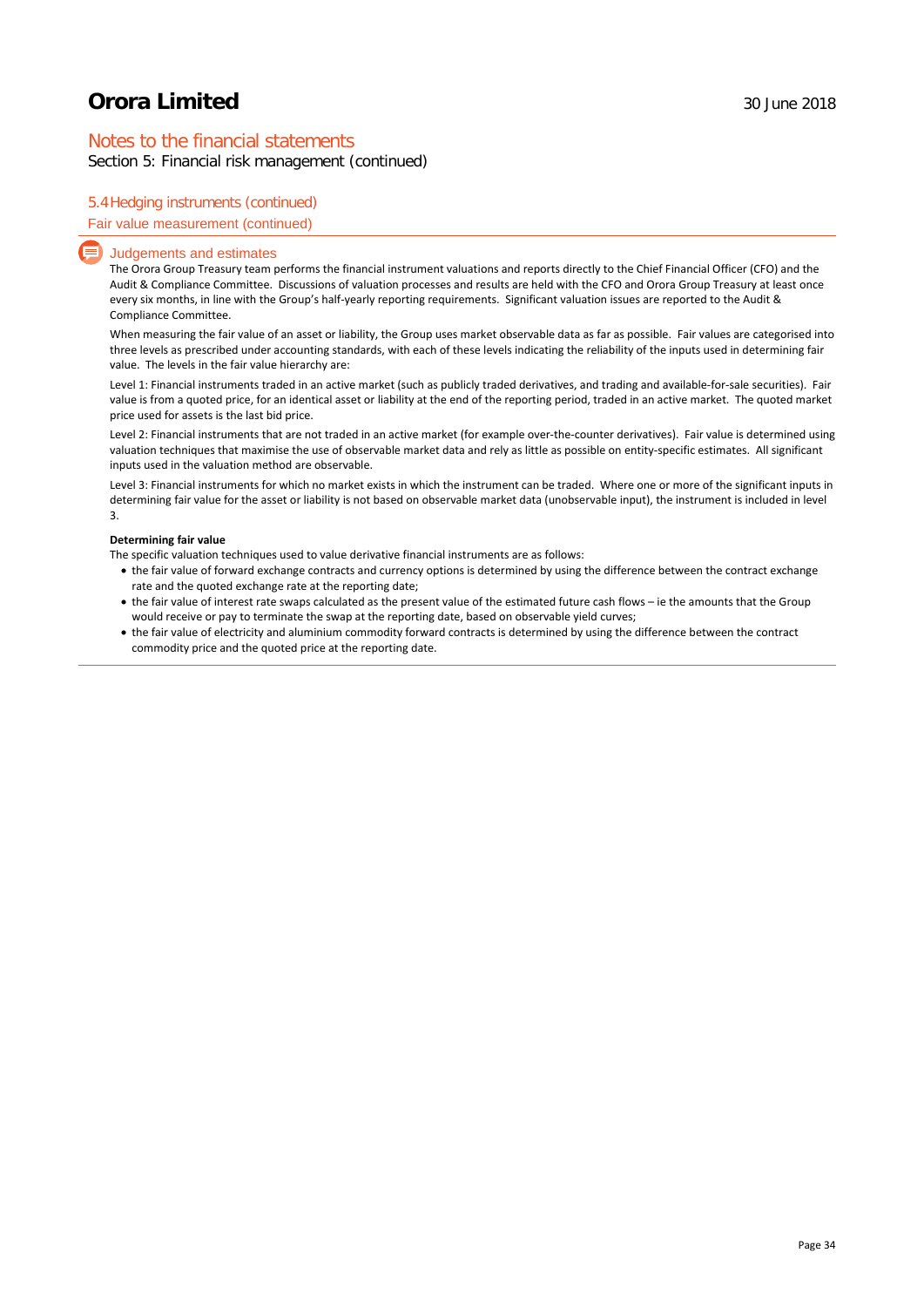## Notes to the financial statements

Section 6: Group structure

In this section **This section provides information on those subsidiaries whose results principally affect the financial results of the** Group, including details of the acquisitions that occurred during the period. Details of the Orora Employee Share Trust are also discussed below.

#### 6.1Principal subsidiary undertakings and investments

The ultimate parent of the Group is Orora Limited, a company incorporated in Australia. The companies listed below are those whose results, in addition to the parent Company, principally affect the figures shown within the Annual Report:

|                                   | <b>Country of</b>    | <b>Ownership interest</b> |      |
|-----------------------------------|----------------------|---------------------------|------|
| <b>Controlled entities</b>        | incorporation        | 2018                      | 2017 |
| Specialty Packaging Group Pty Ltd | Australia            | 100%                      | 100% |
| Orora Packaging New Zealand Ltd   | New Zealand          | 100%                      | 100% |
| <b>Orora Packaging Solutions</b>  | <b>United States</b> | 100%                      | 100% |
| Landsberg Orora                   | <b>United States</b> | 100%                      | 100% |
| Orora Visual TX LLC               | <b>United States</b> | 100%                      | 100% |
| Orora Visual LLC                  | <b>United States</b> | 100%                      | 100% |

The Group did not dispose of any controlled entities during the twelve month period ending 30 June 2018 (2017: nil). Refer below for details of acquisitions.

### 6.2Prior period businesses acquisition

#### Register Print Group, the Garvey Group and Graphic Tech

In January 2017, the Group acquired the Register Print Group, followed closely by the acquisition of The Garvey Group and Graphic Tech in March 2017. The acquired businesses provide point-ofpurchase (POP) retail display solutions to blue-chip retailers and brand owners in the USA and have expanded the Group's POP capabilities. The result of these businesses are included in the North American segment from the date of acquisition.

The accounting for these acquisitions was completed during the period and details of the fair attributable to the net assets acquired are reported below.

#### **Purchase consideration**

| \$ million                           |       |
|--------------------------------------|-------|
| Initial cash consideration paid      | 121.6 |
| Cash paid for completion adjustments | 0.8   |
| Deferred consideration               | 14.4  |
| <b>Total purchase consideration</b>  | 136.8 |

#### **Deferred consideration**

Of the total \$14.4 million deferred consideration, \$5.4 million attracts interest of 2.0% per annum and is payable in July 2018. Of the remaining balance payable \$2.0 million was paid in March 2018, whilst \$5.7 million will become payable in September 2018 and \$1.3m in March 2019.

#### **Purchase consideration and acquisition-related costs 30 June 2018**

During the period completion adjustment payments of \$0.8 million were paid in addition to a deferred consideration payment of \$2.0 million. These payments are presented in investing cash flows in the cash flow statement. In the twelve months to 30 June 2018 no cash payments made were made relating to acquisition costs.

#### **30 June 2017**

During the period from the date of acquisition to 30 June 2017 the Group reported cash consideration paid of \$121.6 million. Acquisition-related costs of \$1.5 million were recognised in general and administrative expenses in the income statement and in operating cash flows in the cash flow statement.

#### **Fair value of net assets acquired and goodwill**

| <b>S</b> million                               | <b>Fair Value</b> |
|------------------------------------------------|-------------------|
| Trade and other receivables                    | 27.9              |
| Inventories                                    | 5.0               |
| Property, plant and equipment                  | 37.3              |
| Deferred tax assets                            | 0.8               |
| Intangible assets                              | 7.3               |
| Trade and other payables                       | (17.8)            |
| Provisions                                     | (2.2)             |
| Deferred tax liabilities                       | (3.5)             |
| Fair value of net identifiable assets acquired | 54.8              |
| Add goodwill                                   | 82.0              |
| Fair value of net assets acquired              | 136.8             |

#### **Goodwill**

The goodwill is mainly attributable to the synergies expected to be achieved from integrating the businesses purchased into the Group's existing North American operations and the skills and talent of the workforce in the newly acquired businesses.

#### **Acquired receivables**

The fair value of acquired trade receivables is \$27.9 million. The gross contractual amount for trade receivables due is \$28.3 million of which \$0.4 million is expected to be uncollectable.

### Judgements and estimates

The acquisition method of accounting is used to account for all business combinations regardless of whether equity instruments or other assets of a business are acquired.

In accordance with the acquisition method the Group measures goodwill, at acquisition date, as the fair value of the consideration transferred less the fair value of the identifiable assets and liabilities acquired. The fair value of the consideration transferred comprises the initial cash paid and an estimate for any future contingent or deferred payments the Group may be liable to pay.

The application of the acquisition method requires certain estimates and assumptions to be made particularly around the determination of fair value of: any contingent or deferred consideration; the acquired intangible assets; property, plant and equipment; and liabilities assumed. Such estimates are based on the information available at the acquisition date and valuation techniques which require considerable judgement in forecasting future cash flows and developing other assumptions.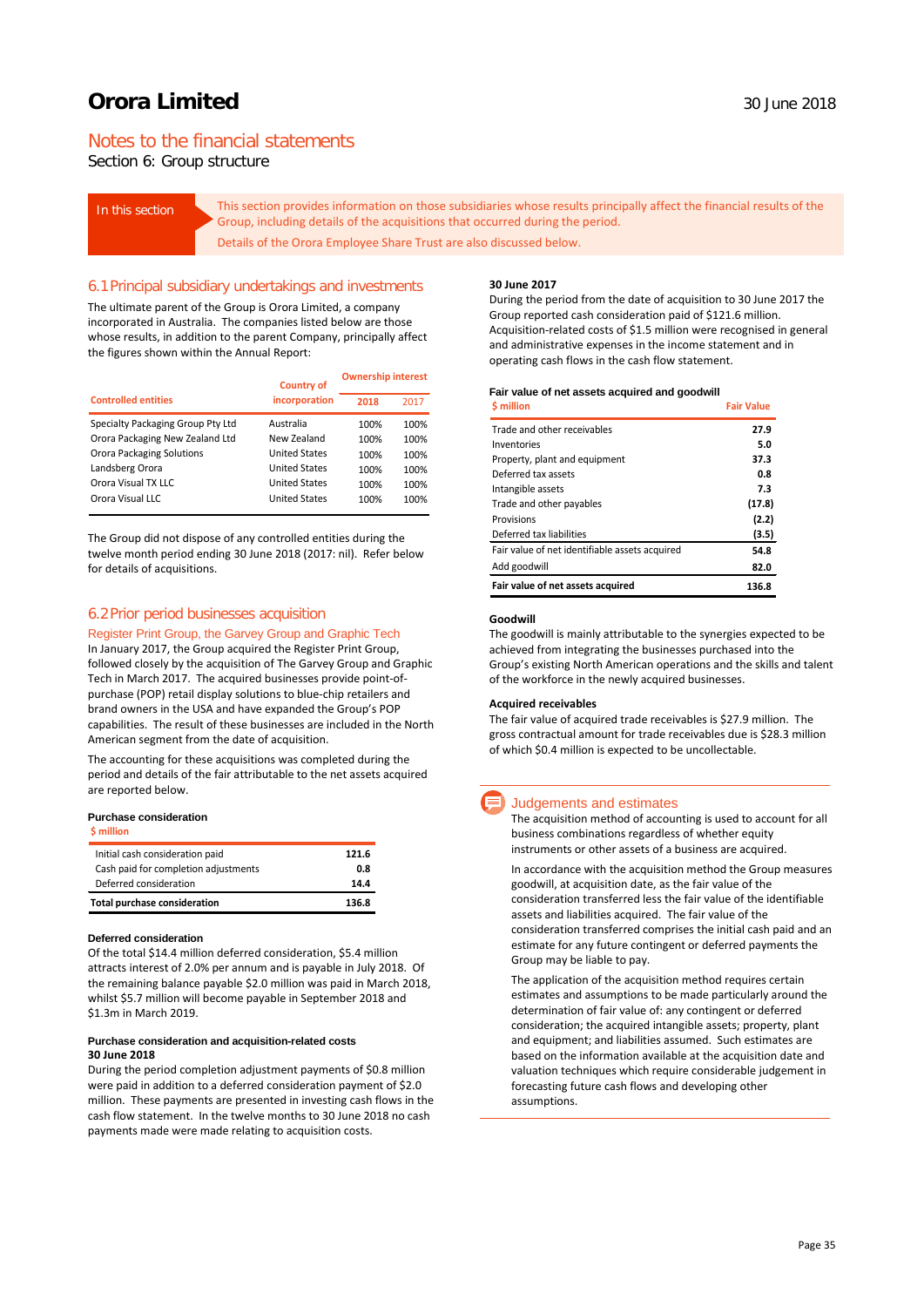## Notes to the financial statements

Section 6: Group structure (continued)

### 6.3Orora Employee Share Trust

The Group holds shares in itself as a result of shares purchased by the Orora Employee Share Trust (the Trust). The Trust was established to manage and administer the Company's responsibilities under the Groups Employee Share Plans (refer note 7.1) through the acquiring, holding and transferring of shares, or rights to shares, in the Company to participating employees. In respect of these transactions, at any point in time the Trust may hold 'allocated' and 'unallocated' shares.

#### **Allocated shares**

Allocated shares represent those shares that have been purchased and awarded to employees under the CEO Grant (refer note 7.1). Shares granted to an employee under the CEO Grant are restricted in that the employee is unable to dispose of the shares for a period of up to five years (or as otherwise determined by the Board). The Trust holds these shares on behalf of the employee until the restriction period is lifted at which time the Trust releases the shares to the employee. Allocated shares are not identified or accounted for as treasury shares.

Where the Orora Employee Share Trust purchases equity instruments in the Company, as a result of managing the Company's responsibilities under the Group's CEO Grant Employee Share Plan award, the consideration paid, including any directly attributable costs is deducted from equity, net of any related income tax effects.

#### **Unallocated shares**

Unallocated shares represent those shares that have been purchased by the Trustee on-market to satisfy the potential future vesting of awards granted under the Groups Employee Shares Plans, other than the CEO Grant. As the shares are unallocated they are identified and accounted for as treasury shares (Treasury Shares) refer note 2.4.1.

#### **Accounting policies**

As at 30 June 2018 the Trust held 6,767,418 Treasury Shares (unallocated shares) in the Company (2017: 13,864,381) and 385,446 allocated shares in respect of the CEO Grant (2017: 1,808,109).

Transactions with the Group-sponsored Trust are included in these financial statements. In particular, the Trust's purchases of shares in Orora Limited are debited directly to equity. The shares are held in the Trust until such time as they may be transferred to participants of the various Group share schemes. In accordance with the Trust Deed, the Trustees have the power to exercise all voting rights in relation to any investment (including shares) held within the Trust.

Management has been authorised by the Board to issue a request to the Trustee to waive all right and entitlement to be paid the final FY18 dividend in respect of Treasury Shares held by the Trust. As a result, assuming the Trustee grants the request, the Treasury Shares will not receive a dividend payment in respect of the final FY18 dividend.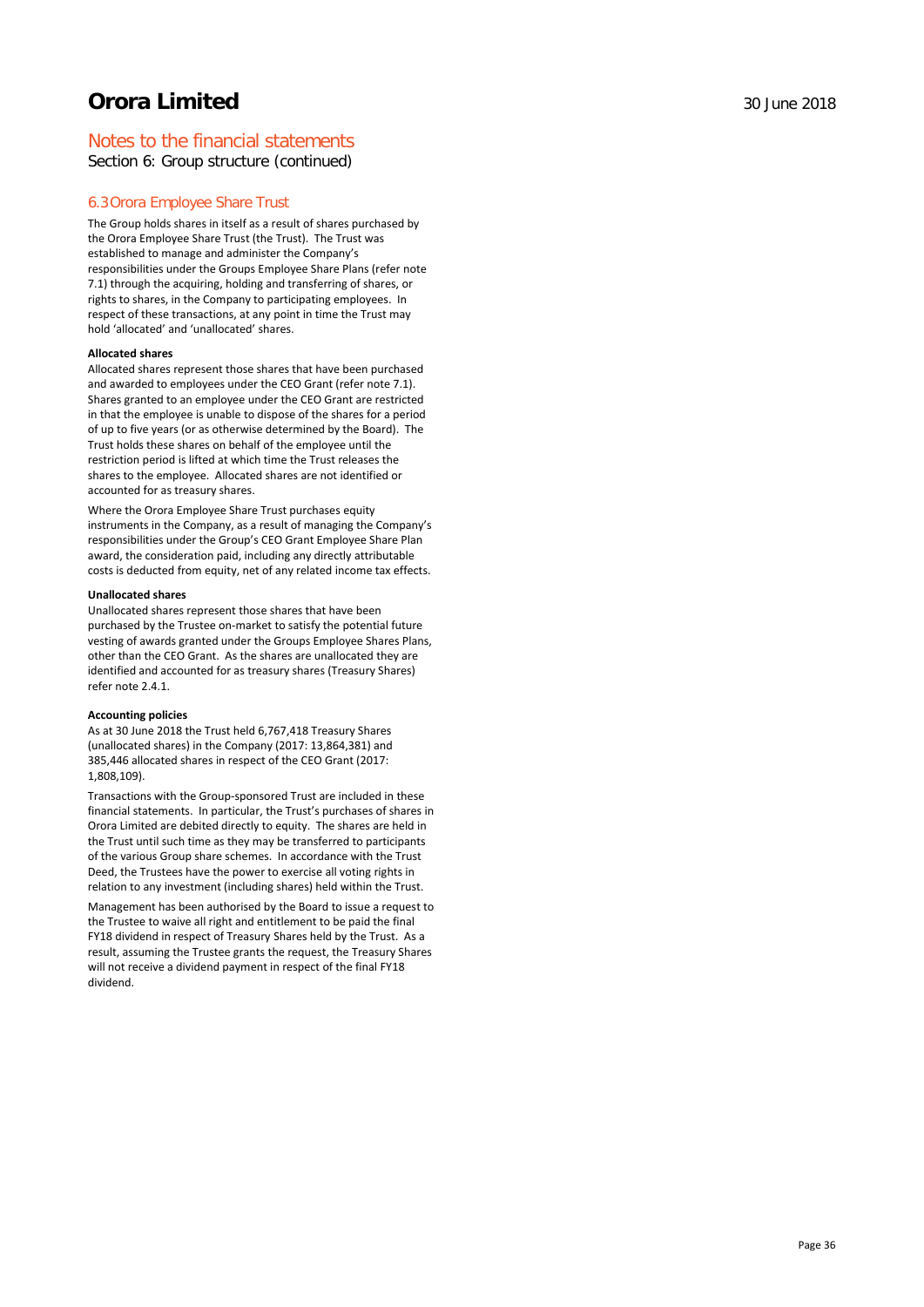## Notes to the financial statements

Section 7: Other

In this section This section includes additional financial information that is required by the accounting standards and the *Corporations Act 2001* including details about the Group's employee reward and recognition programs.

#### 7.1Share-based compensation

The Group provides benefits to employees (including senior executives) of the Group in the form of share-based incentives. The Orora employee incentive plans have been established to ensure employees are motivated and incentivised to develop and successfully execute against both short and long-term strategies that grow the business and generate shareholder returns. The plans provide an appropriate level and mix of short and long-term incentives to appropriately recognise and reward employees creating a high performance culture and Orora's ability to attract and retain talent. Orora's remuneration strategy is competitive in the relevant markets to support the attraction and retention of talent.

The following information provides details of Orora's employee incentive plans. During the period the Group recognised a share-based payment expense of \$8.4 million (2017: \$9.1 million). Employee expenses and employee provisions are shown in note 1.5 and 3.8 respectively.

This note should be read in conjunction with the Remuneration Report, as set out in the Directors' Report, which contains detailed information regarding the setting of remuneration for Key Management Personnel.

The following table details the total movement in the CEO Grant, Share Options, Performance Rights or Performance Shares issued by the Group:

|                                    |                  |                      | <b>Long Term Incentive Plans</b> |                    |                                                            | <b>Short Term Incentive Plan</b> |                                |                               |
|------------------------------------|------------------|----------------------|----------------------------------|--------------------|------------------------------------------------------------|----------------------------------|--------------------------------|-------------------------------|
|                                    | <b>CEO Grant</b> |                      | <b>Share Options</b>             |                    | <b>Performance Rights and</b><br><b>Performance Shares</b> |                                  | Deferred Equity <sup>(1)</sup> |                               |
|                                    | No.              | $\overline{s}^{(2)}$ | No.                              | $\mathsf{s}^{(2)}$ | No.                                                        | $\mathsf{s}^{(2)}$               | No.                            | $\overline{\mathsf{S}^{(2)}}$ |
| 2018                               |                  |                      |                                  |                    |                                                            |                                  |                                |                               |
| Outstanding at beginning of period | 1,808,109        | 2.41                 | 19,551,561                       | 0.39               | 9,275,000                                                  | 1.42                             | 2,402,246                      | 2.46                          |
| Granted during the period          |                  |                      | 3,946,000                        | 0.63               | 1,941,000                                                  | 2.40                             | 948,754                        | 2.98                          |
| Exercised during the period        | (1, 131, 804)    | 2.32                 | (5,215,000)                      | 0.30               | (3,035,500)                                                | 1.11                             | (1,487,322)                    | 2.29                          |
| Forfeited during the period        | (290, 859)       | 1.31                 | (1, 147, 753)                    | 0.49               | (544, 584)                                                 | 1.25                             | (41, 260)                      | 2.64                          |
| Outstanding at end of period       | 385,446          | 2.65                 | 17,134,808                       | 0.47               | 7,635,916                                                  | 1.76                             | 1,822,418                      | 2.87                          |
| Exercisable at end of period       |                  |                      | 199,561                          | 0.23               |                                                            |                                  |                                |                               |
| 2017                               |                  |                      |                                  |                    |                                                            |                                  |                                |                               |
| Outstanding at beginning of period | 1,199,190        | 1.78                 | 20,751,500                       | 0.33               | 10,263,500                                                 | 1.21                             | 2,238,898                      | 1.96                          |
| Granted during the period          | 1,152,485        | 2.47                 | 5,058,500                        | 0.55               | 1,835,500                                                  | 2.05                             | 1,107,411                      | 2.77                          |
| Exercised during the period        | (543, 566)       | 1.16                 | (5, 156, 075)                    | 0.29               | (2,368,196)                                                | 1.05                             | (908, 142)                     | 1.61                          |
| Forfeited during the period        |                  |                      | (1, 102, 364)                    | 0.29               | (455, 804)                                                 | 0.99                             | (35, 921)                      | 2.41                          |
| Outstanding at end of period       | 1,808,109        | 2.41                 | 19,551,561                       | 0.39               | 9,275,000                                                  | 1.42                             | 2,402,246                      | 2.46                          |
| Exercisable at end of period       |                  |                      | 519,561                          | 0.23               |                                                            |                                  |                                |                               |

(1) The equity outcomes for the 2018 financial year short term incentive will be determined and allocated in September 2018.

(2) The above weighted average fair value is determined in accordance with AASB 2 *Share-based Payment* in respect of recognising the share-based payment expense of the award granted.

The exercise price of the CEO Grant, Performance Rights and Performance Shares and Deferred Equity Awards are nil. The exercise price of Share Options outstanding at the end of the year are set out below:

|                   | <b>Exercise</b>                                                          |       | <b>Number</b> |            |
|-------------------|--------------------------------------------------------------------------|-------|---------------|------------|
| <b>Grant date</b> | <b>Expiry date</b>                                                       | price | 2018          | 2017       |
| 19 Feb 2014       | 30 Sept 2021                                                             | 1.22  | 199,561       | 519,561    |
| 19 Feb 2014       | 30 Sept 2022                                                             | 1.22  |               | 3,145,000  |
| 19 Feb 2014       | 30 Sept 2023                                                             | 1.22  | 2,840,185     | 2,905,000  |
| 21 Oct 2014       | 30 Sept 2022                                                             | 1.22  |               | 1,750,000  |
| 21 Oct 2014       | 30 Sept 2023                                                             | 1.22  | 1,750,000     | 1,750,000  |
| 30 Oct 2015       | 30 Sept 2024                                                             | 2.08  | 4,049,562     | 4,423,500  |
| 30 Oct 2016       | 29 Aug 2025                                                              | 2.69  | 4.349.500     | 5,058,500  |
| 17 Oct 2017       | 30 Aug 2026                                                              | 2.86  | 3,946,000     |            |
|                   | Share options outstanding at end of period                               |       | 17,134,808    | 19,551,561 |
|                   | Weighted average contractual life of options oustanding at end of period |       | 6.6 years     | 6.7 years  |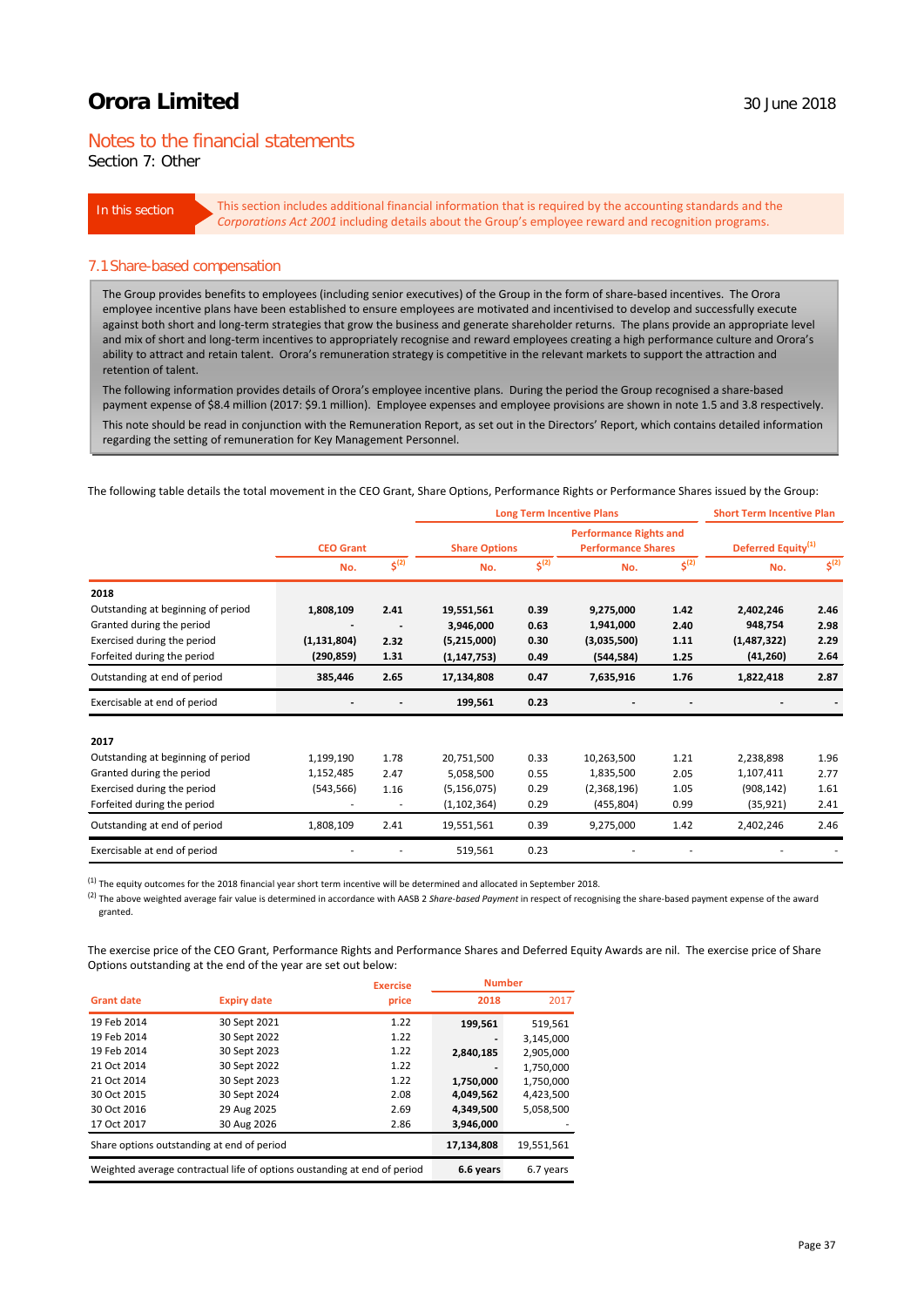## Notes to the financial statements

Section 7: Other (continued)

### 7.1Share-based compensation (continued)

A description of the equity plans in place during the year ended 30 June 2018 is described below:

|                              | <b>Retention/Share Payment plan</b>                                                                                                                                                                                                                                                                                                                                                                                                                                              | Long term incentives                                                                                                                                                                                                                                                                                                                                                                                                                                                                                                                                                                                                                                                                                  |                                                                                                                                                                                                                                                                                                                                                                             | <b>Short Term incentive</b>                                                                                                                                                                                                                                                                                                                                                                                                                                                                                                                                                                                                                                                                                                               |  |
|------------------------------|----------------------------------------------------------------------------------------------------------------------------------------------------------------------------------------------------------------------------------------------------------------------------------------------------------------------------------------------------------------------------------------------------------------------------------------------------------------------------------|-------------------------------------------------------------------------------------------------------------------------------------------------------------------------------------------------------------------------------------------------------------------------------------------------------------------------------------------------------------------------------------------------------------------------------------------------------------------------------------------------------------------------------------------------------------------------------------------------------------------------------------------------------------------------------------------------------|-----------------------------------------------------------------------------------------------------------------------------------------------------------------------------------------------------------------------------------------------------------------------------------------------------------------------------------------------------------------------------|-------------------------------------------------------------------------------------------------------------------------------------------------------------------------------------------------------------------------------------------------------------------------------------------------------------------------------------------------------------------------------------------------------------------------------------------------------------------------------------------------------------------------------------------------------------------------------------------------------------------------------------------------------------------------------------------------------------------------------------------|--|
|                              | <b>CEO Grant</b>                                                                                                                                                                                                                                                                                                                                                                                                                                                                 | <b>Share Options</b>                                                                                                                                                                                                                                                                                                                                                                                                                                                                                                                                                                                                                                                                                  | <b>Performance Rights and</b><br><b>Performance Shares</b>                                                                                                                                                                                                                                                                                                                  | <b>Deferred Equity</b>                                                                                                                                                                                                                                                                                                                                                                                                                                                                                                                                                                                                                                                                                                                    |  |
| Overview                     | The Board endorses certain<br>employees as eligible to receive<br>ordinary shares in part<br>satisfaction of their remuneration<br>for the relevant financial year.<br>The number of shares issued is at<br>the discretion of the Board.<br>The restrictions on these shares<br>do not allow the employee to<br>dispose of the shares within the<br>vesting/restriction period.<br>The shares subject to the CEO<br>Grant carry full dividend<br>entitlements and voting rights. | Under the long term incentive plan, share options or<br>performance rights over ordinary shares in the Company, or<br>performance shares, may be issued to employees. The exact<br>terms and conditions of each award are determined by the<br>Directors of the Company at the time of grant.<br>Give the employee the right<br>to acquire a share at a future<br>point in time upon meeting<br>specified vesting conditions,<br>described below, and require<br>payment of an exercise price.<br>The share options are<br>granted at no consideration<br>and carry no dividend<br>entitlement or voting rights<br>until they vest and are<br>exercised to ordinary shares<br>on a one-for-one basis. | Give the employee the right to<br>receive a share at a future<br>point in time upon meeting<br>specified vesting conditions,<br>as described below, no<br>exercise price is payable.<br>The rights are granted at no<br>consideration and carry no<br>dividend entitlement or voting<br>rights until they vest and<br>convert to ordinary shares on<br>a one-for-one basis. | Provides an additional short-term<br>incentive opportunity to selected<br>employees, in the form of rights<br>to ordinary shares. The number<br>of rights that are allocated to<br>each eligible employee is based<br>on:<br>• 33.3% of the value of the cash<br>bonus payable under the<br>Short Term Incentive Plan,<br>following the end of the<br>performance period<br>• the volume weighted average<br>price of Orora Limited<br>ordinary shares for the five<br>trading days up to and<br>including 30 June, being the<br>end of the performance<br>period; and<br>• where cash bonuses are<br>determined in currencies<br>other than Australian dollars,<br>the average foreign exchange<br>rate for the same five day<br>period. |  |
| <b>Vesting</b><br>conditions | Subject to alignment of<br>performance with Orora's Values<br>as assessed by the Board and the<br>employee remaining in<br>employment of the Group at the<br>vesting date.                                                                                                                                                                                                                                                                                                       | Subject to meeting an<br>Earnings per Share (EPS)<br>hurdle, the satisfaction of a<br>Return on Average Funds<br>Employed (RoAFE) gateway<br>test, and the employee<br>remaining in employment of<br>the Group at the vesting<br>date.                                                                                                                                                                                                                                                                                                                                                                                                                                                                | Two-thirds are subject to<br>meeting a relative Total<br>Shareholder Return test, the<br>remaining one-third is subject<br>to meeting an EPS hurdle and<br>the satisfaction of a RoAFE<br>gateway test.<br>Vesting of the rights is subject<br>to the employee remaining in<br>employment of the Group at<br>vesting date.                                                  | Remain in employment of the<br>Group at vesting date.                                                                                                                                                                                                                                                                                                                                                                                                                                                                                                                                                                                                                                                                                     |  |
| <b>Vesting</b><br>period     | Up to 5 years                                                                                                                                                                                                                                                                                                                                                                                                                                                                    | 4 years                                                                                                                                                                                                                                                                                                                                                                                                                                                                                                                                                                                                                                                                                               | 4 years                                                                                                                                                                                                                                                                                                                                                                     | 2 years                                                                                                                                                                                                                                                                                                                                                                                                                                                                                                                                                                                                                                                                                                                                   |  |
| Vested<br>awards             | Restriction lifted upon vesting                                                                                                                                                                                                                                                                                                                                                                                                                                                  | Vested share options will<br>remain exercisable until the<br>expiry date. On expiry, any<br>vested but unexercised share<br>options will lapse.                                                                                                                                                                                                                                                                                                                                                                                                                                                                                                                                                       | Shares are issued upon<br>vesting.                                                                                                                                                                                                                                                                                                                                          | Shares issued upon vesting.                                                                                                                                                                                                                                                                                                                                                                                                                                                                                                                                                                                                                                                                                                               |  |
| <b>Unvested</b><br>awards    | Unvested awards are forfeited if the employee voluntarily ceases employment or is dismissed for cause or poor performance.                                                                                                                                                                                                                                                                                                                                                       |                                                                                                                                                                                                                                                                                                                                                                                                                                                                                                                                                                                                                                                                                                       |                                                                                                                                                                                                                                                                                                                                                                             |                                                                                                                                                                                                                                                                                                                                                                                                                                                                                                                                                                                                                                                                                                                                           |  |

#### Accounting policies

The cost of the share-based compensation provided to employees is measured using the fair value at the date at which the option or right is granted and is recognised as an employee benefit expense in the income statement with a corresponding increase in the share-based payment reserve in equity. The expense is spread over the vesting period during which the employees become unconditionally entitled to the option or right granted. Upon exercise of the option or right, the balance of the share-based payment reserve, relating to the option or right, is transferred to share capital.

At each reporting period the Group revises the estimate of the number of options that are expected to vest based on the non-market vesting conditions. Any impact to the revision of an original estimate is recognised in the income statement with a corresponding adjustment to the sharebased payment reserve. The employee expense, recognised each period, reflects the most recent estimate.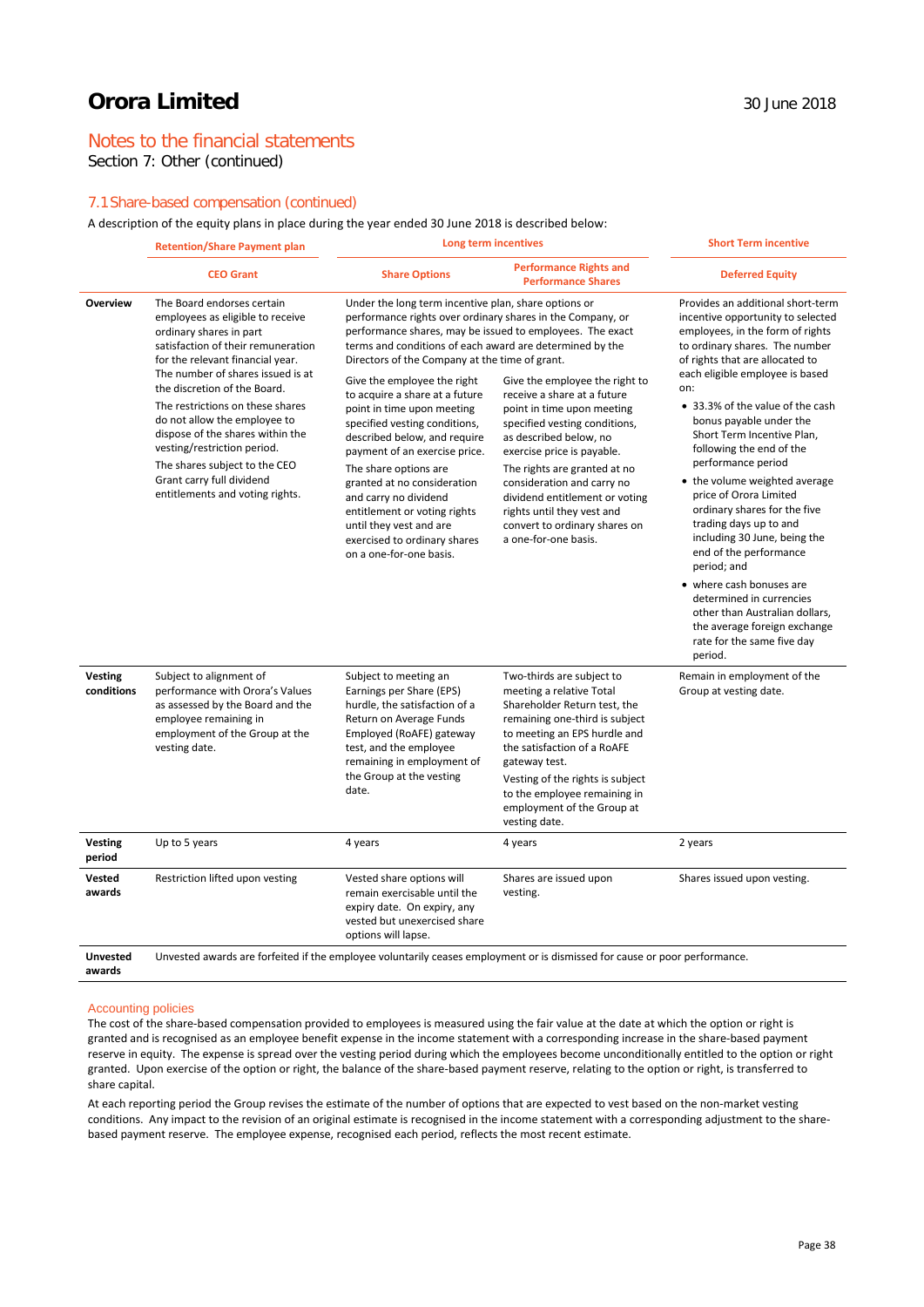## Notes to the financial statements

Section 7: Other (continued)

### 7.1Share-based compensation (continued)

#### $\equiv$  Judgements and estimates

The fair value of options is measured at grant date taking into account market performance conditions, but excludes the impact of any non-market conditions (eg profitability and sales growth targets). Non-market vesting conditions are included in the assumptions about the number of options that are expected to be exercisable.

The fair value of each option granted is measured on the date of grant using the Black Scholes option pricing model that takes into account the exercise price, the vesting and performance criteria, and where applicable the market condition criteria, term of the option, impact of dilution, the non-tradeable nature of the option, the share price at grant date and expected price volatility of the underlying share, the expected dividend yield and the risk free interest rate for the term of the option.

The fair value of rights is measured at grant date using a Monte-Carlo valuation model which simulates the date of vesting, the percentage vesting, the share price and total shareholder return. Once the simulated date of vesting is determined a Black-Scholes methodology is utilised to determine the fair value of the rights granted.

The following weighted average assumptions were used in determining the fair value of options and rights granted during the period:

|                                                          | 2018  | 2017  |
|----------------------------------------------------------|-------|-------|
| Expected dividend yield (%)                              | 3.80  | 3.80  |
| Expected price volatility of the Company's<br>shares (%) | 22.63 | 25.64 |
| Share price at grant date (\$)                           | 3.32  | 2.99  |
| Exercise price $(\xi)$ - options only                    | 2.86  | 2.69  |
| Risk-free interest rate - options (%)                    | 2.69  | 2.16  |
| Expected life of options (years)                         | 4.00  | 4.00  |
| Risk-free interest rate - rights (%)                     | 2.16  | 1.73  |
| Expected life of rights (years)                          | 3.54  | 3.65  |

The dividend yield reflects the assumption that the current dividend payout will continue with no anticipated changes. The expected life of the options is based on historical data and is not necessarily indicative of exercise patterns that may occur. The expected price volatility, of the Company's shares, reflects the assumption that the historical volatility is indicative of future trends, which may not necessarily be the actual outcome.

#### 7.2Auditors' remuneration

| \$thousand                                                                  | 2018    | 2017    |
|-----------------------------------------------------------------------------|---------|---------|
| <b>Auditors of the Company - PwC Australia</b>                              |         |         |
| Audit and other assurance services                                          |         |         |
| Audit and review of financial reports                                       | 821.0   | 802.4   |
| Other assurance services                                                    | 17.5    | 46.5    |
| Other services                                                              |         |         |
| Taxation services and transaction<br>related taxation advice <sup>(1)</sup> | 678.0   | 45.5    |
| Other advisory services                                                     |         | 15.0    |
| <b>Total PwC Australia</b>                                                  | 1,516.5 | 909.4   |
| <b>Network firms of PwC Australia</b>                                       |         |         |
| Audit and other assurance services                                          |         |         |
| Audit and review of financial reports                                       | 30.0    | 52.5    |
| Other services                                                              |         |         |
| Taxation services, transaction related                                      | 83.2    | 41.5    |
| taxation advice and due diligence                                           |         |         |
| <b>Total Network firms of PwC Australia</b>                                 | 113.2   | 94.0    |
| <b>Total Auditors' remuneration</b>                                         | 1,629.7 | 1,003.4 |

 $(1)$  Taxation services included advice received on the implications of various global tax legislative changes in the US, Australia and New Zealand.

### 7.3Commitments and contingent liabilities

#### Capital expenditure commitments

At 30 June 2018 the Group has capital commitments contracted but not provided for in respect of the acquisition of property, plant and equipment of \$24.3 million (2017: \$35.8 million).

#### Other expenditure commitments

At 30 June 2018 the Group had other expenditure commitments of \$90.1 million (2017: \$88.4 million) in respect of other supplies and services yet to be provided.

#### Operating lease commitments

The total undiscounted future minimum lease payments under noncancellable operating leases fall due for payment as follows:

| \$ million                   | 2018  | 2017  |
|------------------------------|-------|-------|
| Within one year              | 92.2  | 81.4  |
| Between one and five years   | 277.9 | 268.2 |
| More than five years         | 100.1 | 122.2 |
|                              | 470.2 | 471.8 |
| Less sub-lease rental income |       |       |
|                              | 470.2 | 471.8 |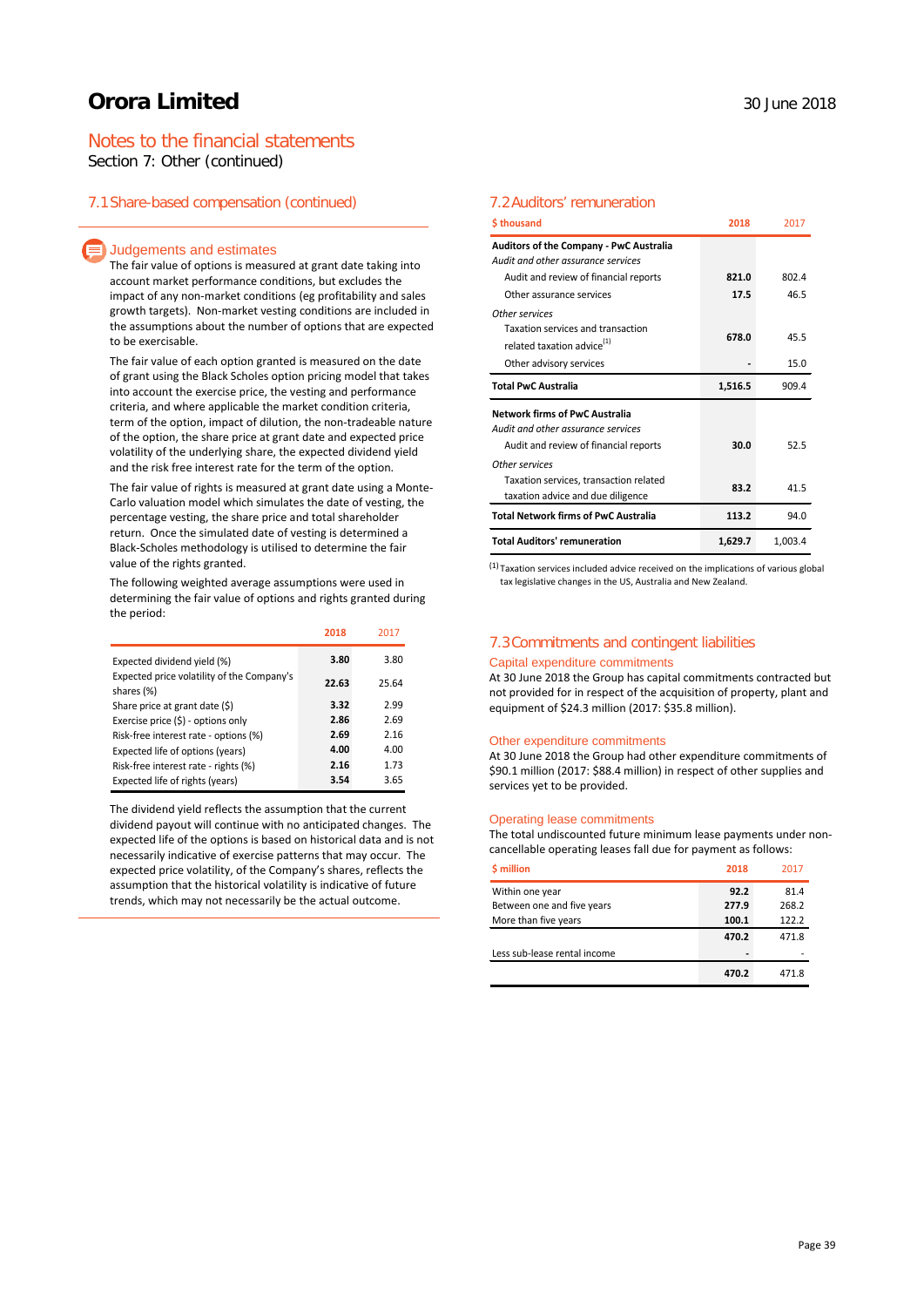## Notes to the financial statements

Section 7: Other (continued)

#### 7.3Commitments and contingent liabilities (continued)

Contingent liabilities

A contingent liability is a liability that is not sufficiently certain to qualify for recognition as a provision where uncertainty may exist regarding the outcome of future events.

#### **Guarantees**

The Group has issued a number of bank guarantees to third parties for various operational and legal purposes. In addition, Orora Limited has guaranteed senior notes issued by Orora DGP in the US private placement market in 2015, the notes have maturities between 2023 and 2025 (see note 2.3). It is not expected that these guarantees will be called on.

#### **Other**

The decommissioning of the Petrie site is a significant exercise which remains contingent of final remediation design solutions approved by regulatory authorities. Refer to note 1.2 and 3.8 for further information pertaining to the decommissioning process.

Certain entities in the Group are party to various legal actions and exposures that have arisen in the ordinary course of business. The actions are being defended and the Directors are of the opinion that provisions are not required as no material losses are expected to arise.

### Judgements and estimates

#### **Legal proceedings**

The outcome of currently pending and future legal, judicial, regulatory and other proceedings of a litigious nature cannot be predicted with certainty. Legal proceedings can raise difficult and complex issues and are subject to many uncertainties and complexities including, but not limited to, the facts and circumstances of each particular case, issues regarding the jurisdiction in which each proceeding is brought and differences in applicable law.

An adverse decision in a legal proceeding could result in additional costs that are not covered, either wholly or partially, under insurance policies, which could significantly impact the business and the results of operations of the Group.

Each legal proceeding is evaluated on a case-by-case basis considering all available information, including that from legal counsel, to assess potential outcomes. Where it is considered probable that a future obligation will result in an outflow of resources, a provision is recognised in the amount of the present value of the expected cash outflows, if these are deemed to be reliably measureable.

## 7.4Orora Limited

**Summarised income statement and comprehensive income**

|                                          | <b>Orora Limited</b> |        |
|------------------------------------------|----------------------|--------|
| \$ million                               | 2018                 | 2017   |
| Profit before related income tax expense | 214.1                | 97.6   |
| Income tax expense                       | (39.6)               | (20.8) |
| Profit for the financial period          | 174.5                | 76.8   |
|                                          |                      |        |
| Total comprehensive income               | 184.6                | 85.3   |

#### **Summarised balance sheet**

|                                  |         | <b>Orora Limited</b> |  |
|----------------------------------|---------|----------------------|--|
| \$ million                       | 2018    | 2017                 |  |
| Total current assets             | 489.6   | 409.2                |  |
| Total non-current assets         | 1,696.2 | 1,669.1              |  |
| <b>Total assets</b>              | 2,185.8 | 2,078.3              |  |
| <b>Total current liabilities</b> | 593.6   | 567.9                |  |
| Total non-current liabilities    | 282.2   | 247.8                |  |
| <b>Total liabilities</b>         | 875.8   | 815.7                |  |
| <b>Net assets</b>                | 1,310.0 | 1,262.6              |  |
|                                  |         |                      |  |
| Equity                           |         |                      |  |
| Contributed equity               | 479.9   | 472.3                |  |
| Reserves:                        |         |                      |  |
| Share-based payment reserve      | 17.5    | 18.1                 |  |
| Cash flow hedge reserve          | 3.7     | (6.4)                |  |
| Retained profits                 | 808.9   | 778.6                |  |

#### Orora Limited financial information

The financial information for the parent entity Orora Limited has been prepared on the same basis as the consolidated financial statements, except as set out below.

#### **Investments in subsidiaries**

In the Company's financial statements, investments in subsidiaries are carried at cost less, where applicable, accumulated impairment losses.

#### **Tax consolidation regime**

Orora Limited and its wholly-owned Australian resident entities have formed a tax-consolidated group and are therefore taxed as a single entity. The head entity within the tax-consolidated group is Orora Limited.

The Company, and the members of the tax-consolidated group, recognise their own current tax expense/income and deferred tax assets and liabilities arising from temporary differences using the 'stand alone taxpayer' approach by reference to the carrying amounts of assets and liabilities in the separate financial statements of each entity and the tax values applying under tax consolidation.

In addition to its current and deferred tax balances, the Company also recognises the current tax liabilities (or assets), and the deferred tax assets arising from unused tax losses and unused tax credits assumed from members of the tax-consolidated group, as part of the tax-consolidation arrangement. Assets or liabilities arising as part of the tax consolidation arrangement are recognised as current amounts receivable or payable from the other entities within the tax-consolidated group.

#### **Nature of tax sharing agreement**

Upon tax consolidation, the entities within the tax-consolidated group entered into a tax sharing agreement. The terms of this agreement specify the methods of allocating any tax liability in the event of default by the Company on its group payment obligations and the treatment where a subsidiary member exits the group. The tax liability otherwise remains with the Company for tax purposes.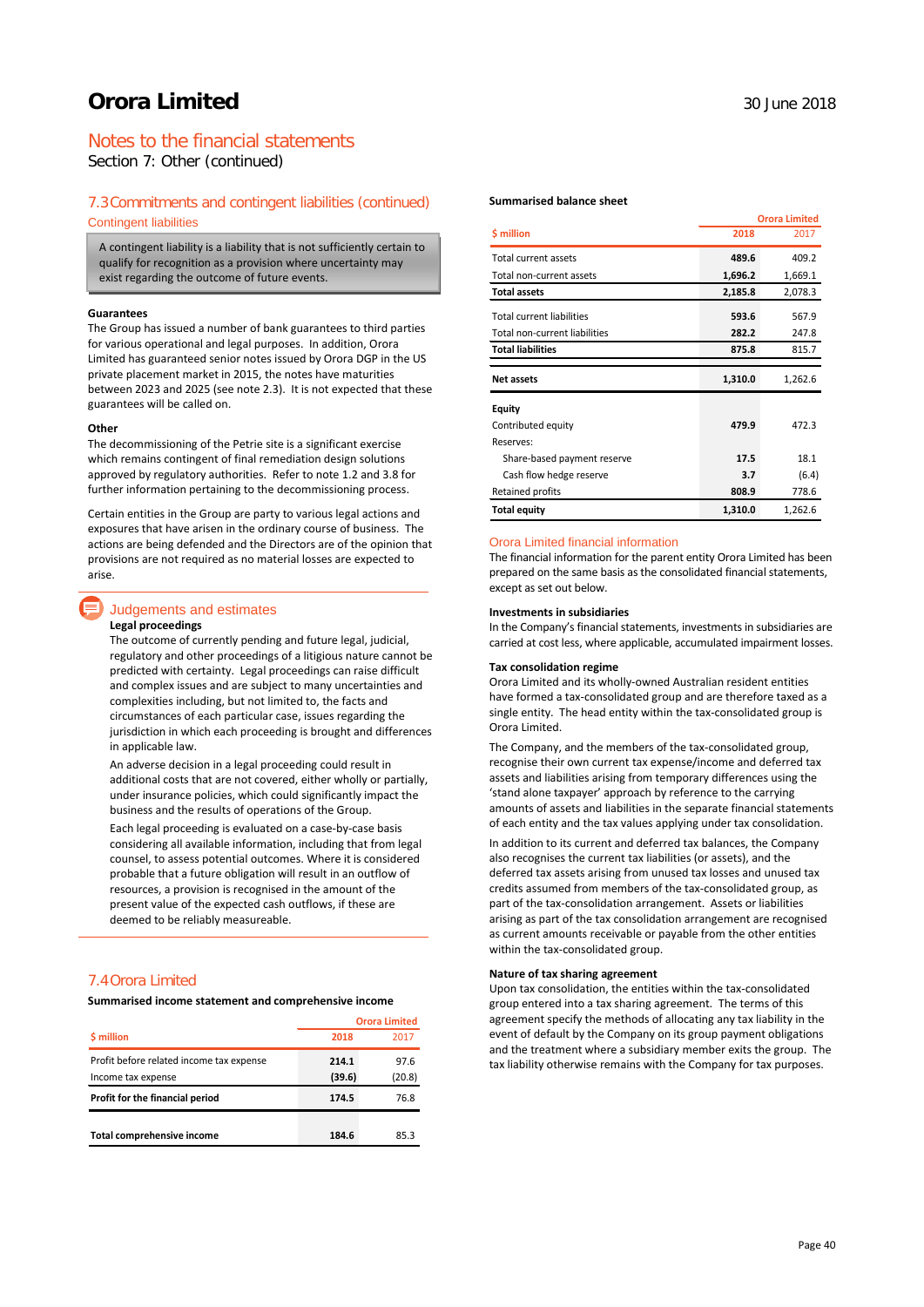## Notes to the financial statements

Section 7: Other (continued)

### 7.4Orora Limited (continued)

#### **Contingent liabilities of Orora Limited**

#### *Deed of Cross Guarantee*

Pursuant to the terms of the ASIC Corporations (Wholly-Owned Companies) Instrument 2016/785, which relieved certain whollyowned subsidiaries from specific accounting and financial reporting requirements, Orora Limited and all of the Company's Australian wholly-owned subsidiaries entered into an approved deed for the cross guarantee of liabilities. No liabilities subject to the Deed of Cross Guarantee at 30 June 2018 are expected to arise to Orora Limited and subsidiaries, as all such subsidiaries were financially sound and solvent at that date.

Details of the deed and the consolidated financial position of the Company and the subsidiaries party to the Deed are set out in note 7.5.

#### *Other guarantees*

Orora Limited has guaranteed senior notes issued by Orora DGP in the US private placement market in 2015, the notes have maturities between 2023 and 2025 (see note 2.3). It is not expected that these guarantees will be called on.

## 7.5Deed of Cross Guarantee

The Company, Orora Limited, and the subsidiaries listed below are subject to a Deed of Cross Guarantee (Deed) under which each company guarantees the debts of the others:

Orora Packaging Australia Pty Ltd PP New Pty Ltd Pak Pacific Corporation Pty Ltd AP Chase Pty Ltd Fibre Containers (Queensland) Pty Ltd Lynyork Pty Ltd Speciality Packaging Group Pty Ltd Chapview Pty Ltd ACN 002693843 Box Pty Ltd AGAL Holdings Pty Ltd ACN 089523919 CCC Pty Ltd Rota Die Pty Ltd Rota Die International Pty Ltd Envirocrates Pty Ltd Orora Closure Systems Pty Ltd

Under the terms of ASIC Corporations (Wholly-Owned Companies) Instrument 2016/785, those wholly-owned subsidiaries that have entered into the Deed are granted relief from the *Corporations Act 2001* requirement to prepare and lodge audited Financial Reports and Directors' Reports.

#### Financial statements for the Orora Limited Deed of Cross **Guarantee**

The consolidated income statement, statement of comprehensive income and statement of financial position of the entities party to the Deed for the year ended and as at 30 June, are set out below.

#### **Consolidated income statement, statement of comprehensive income and retained earnings**

| <b>S</b> million                                                                    | 2018             | 2017             |
|-------------------------------------------------------------------------------------|------------------|------------------|
| Sales revenue                                                                       | 1,878.3          | 1,702.6          |
| <b>Profit from operations</b><br>Net finance costs                                  | 243.8<br>(16.0)  | 191.5<br>(11.0)  |
| Profit before related income tax expense                                            | 227.8            | 180.5            |
| Income tax expense                                                                  | (44.2)           | (25.0)           |
| Profit for the financial period                                                     | 183.6            | 155.5            |
| Other comprehensive income/(expense)                                                |                  |                  |
| Items that may be reclassified to profit or loss:                                   |                  |                  |
| Cash flow hedge reserve                                                             |                  |                  |
| Unrealised losses on cash flow hedges, net of tax                                   | 5.7              | 3.5              |
| Realised losses transferred to profit or loss, net of<br>tax                        | 4.1              | 5.8              |
| Realised losses transferred to non-financial assets,<br>net of tax                  | 0.2              | (0.8)            |
| Other comprehensive income, net of tax                                              | 10.0             | 8.5              |
| Total comprehensive income for the financial<br>period                              | 193.6            | 164.0            |
|                                                                                     |                  |                  |
| Retained profits at beginning of financial period                                   | 1,063.7          | 1,027.8          |
| Profit for the financial period<br>Dividends recognised during the financial period | 183.6<br>(144.2) | 155.5<br>(119.6) |
|                                                                                     |                  |                  |
| Retained profits at end of the financial period                                     | 1,103.1          | 1,063.7          |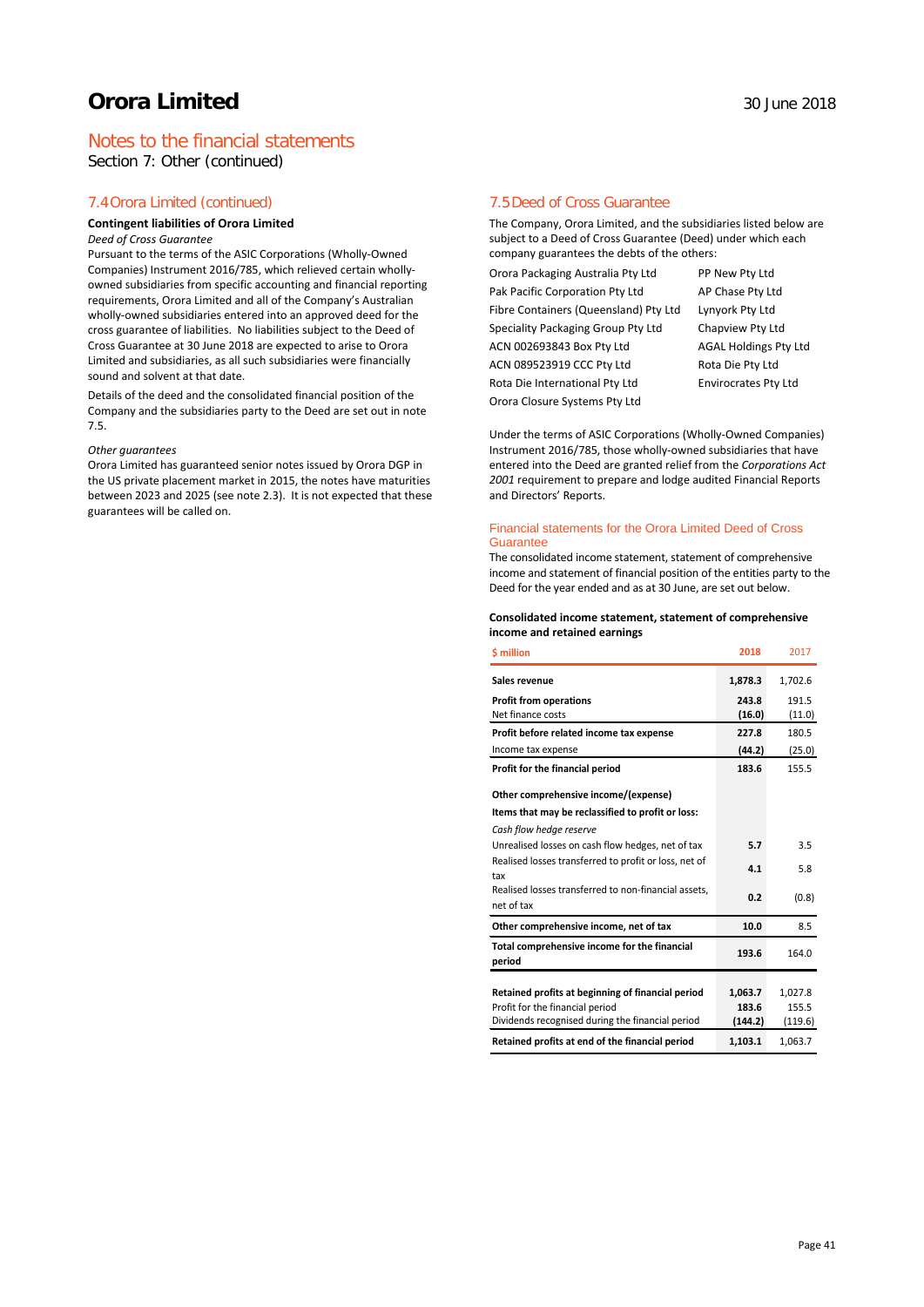## Notes to the financial statements

Section 7: Other (continued)

### 7.5Deed of Cross Guarantee (continued)

#### **Consolidated Balance Sheet**

| <b>S</b> million                     | 2018    | 2017    |
|--------------------------------------|---------|---------|
| <b>Current assets</b>                |         |         |
| Cash and cash equivalents            | 23.6    | 4.4     |
| Trade and other receivables          | 244.9   | 365.5   |
| Inventories                          | 343.6   | 298.3   |
| Derivatives                          | 9.8     | 1.3     |
| Other current assets                 | 29.4    | 28.6    |
| Current tax receivable               |         | 1.0     |
| <b>Total current assets</b>          | 651.3   | 699.1   |
| <b>Non-current assets</b>            |         |         |
| Investments in controlled entities   | 345.9   | 213.9   |
| Property, plant and equipment        | 1,406.7 | 1,383.6 |
| Goodwill and intangible assets       | 99.1    | 92.5    |
| Derivatives                          | 6.3     | 0.2     |
| Other non-current assets             | 37.9    | 39.2    |
| <b>Total non-current assets</b>      | 1,895.9 | 1,729.4 |
| <b>Total assets</b>                  | 2,547.2 | 2,428.5 |
|                                      |         |         |
| <b>Current liabilities</b>           |         |         |
| Trade and other payables             | 482.6   | 421.1   |
| Interest-bearing liabilities         | 8.0     | 53.4    |
| <b>Derivatives</b>                   | 3.2     | 7.8     |
| <b>Current tax liabilities</b>       | 10.8    |         |
| Provisions                           | 114.8   | 109.2   |
| <b>Total current liabilities</b>     | 619.4   | 591.5   |
| <b>Non-current liabilities</b>       |         |         |
| Other payables                       | 9.4     | 7.2     |
| Interest-bearing liabilities         | 219.6   | 199.4   |
| Derivatives                          |         | 5.8     |
| Deferred tax liabilities             | 37.8    | 20.1    |
| Provisions                           | 17.3    | 17.2    |
| <b>Total non-current liabilities</b> | 284.1   | 249.7   |
| <b>Total liabilities</b>             | 903.5   | 841.2   |
| <b>NET ASSETS</b>                    | 1,643.7 | 1,587.3 |
|                                      |         |         |
| <b>Equity</b>                        |         |         |
| Contributed equity                   | 499.7   | 508.7   |
| Treasury shares                      | (19.8)  | (36.4)  |
| Reserves                             | 60.7    | 51.3    |
| Retained earnings                    | 1,103.1 | 1,063.7 |
| <b>TOTAL EQUITY</b>                  | 1,643.7 | 1,587.3 |

## 7.6Related party transactions

The related parties identified by the Directors include investments and key management personnel.

To enable users of our financial statements to form a view about the effects of related party relationships on the Group, we disclose the related party relationship when control exists, irrespective of whether there have been transactions between the related parties.

Details of investment in subsidiaries are disclosed in note 6.1 and details of the Orora Employee Share Trust are provided in note 6.3. The Group does not hold any interests in associates or joint ventures.

#### 7.6.1 Parent entity

The ultimate parent entity within the Orora Group is Orora Limited, which is domiciled and incorporated in Australia. Transactions with entities in the wholly-owned Orora Group are made on normal commercial terms and conditions and during the year included:

- purchases and sales of goods and services;
- advancement and repayment of loans;
- interest expense paid by Orora Limited for money borrowed;
- transfer of tax related balances for tax consolidation purposes;
- provision of transactional banking facilities on behalf of subsidiaries;
- provision of payroll, superannuation, share-based remuneration and managerial assistance.

#### 7.6.2 Other related parties

Contributions to superannuation funds on behalf of employees are disclosed in note 1.5.

## 7.7Key Management Personnel

Key Management Personnel (KMP) consists of Orora Limited Executive and Non-Executive Directors, the Chief Financial Officer and the Group General Manager, Strategy. Key management personnel compensation is as follows:

| \$thousand                   | 2018  | 2017  |
|------------------------------|-------|-------|
| Short-term employee benefits | 4,299 | 4,693 |
| Long-term employee benefits  | 66    | 60    |
| Post employment benefits     | 180   | 203   |
| <b>Termination benefits</b>  | 40    |       |
| Share-based payment expense  | 2.779 | 2,688 |
|                              | 7.364 | 7.644 |

Detailed remuneration disclosures are provided in the

Remuneration Report section of the Directors' Report. Apart from the information disclosed in this note, no Director has entered into a material contract with the Group this financial year and there were no material contracts involving Directors' interests existing at year end (2017: nil).

At 30 June 2018 no individual KMP or related party holds a loan with the Group (2017: nil).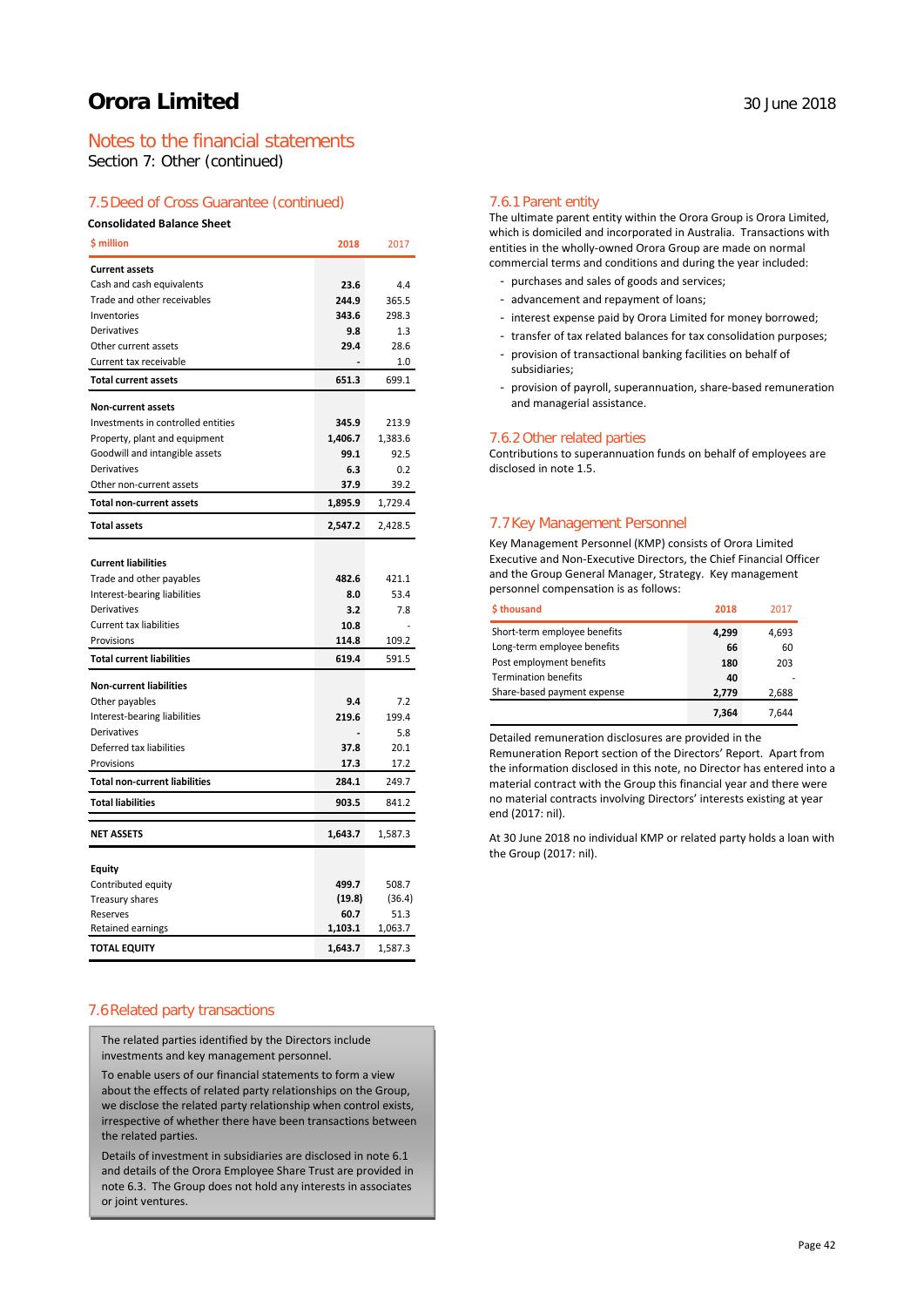## Notes to the financial statements

Section 7: Other (continued)

### 7.8New and amended accounting standards and interpretations

### 7.8.1 Adopted from 1 July 2017

All new and amended Australian Accounting Standards mandatory as at 1 July 2017 to the Group have been adopted, including:

- AASB 2016-2 *Amendments to Australian Accounting Standards – Disclosure Initiative: Amendments to AASB 107*
- AASB 2016-1 *Amendments to Australian Accounting Standards – Recognition of Deferred Tax Assets for Unrealised Losses [AASB 112]*

The adoption of the amending standards has not resulted in a change to the financial performance or position of the Group. However, it has resulted in some changes to the Group's presentation of, or disclosure in, this financial report.

### 7.8.2 Issued but not yet effective

The following new or amended accounting standards issued by the AASB are relevant to current operations and may impact the Group in the period of initial application. They are available for early adoption but have not been applied in preparing this financial report.

#### AASB 15 Revenue from Contracts with Customers

AASB 15 replaces existing revenue recognition guidance, including AASB 118 *Revenue,* AASB 111 *Construction Contracts*, Interpretation 13 *Customer Loyalty Programmes*, Interpretation 15 *Agreements for the Construction of Real Estate,* Interpretation 18 *Transfers of Assets from Customers* and Interpretation 131 *Revenue – Barter Transactions Involving Advertising Services.* 

The new standard establishes a comprehensive framework for determining whether, how much and when revenue is recognised. The framework is based on the principle that revenue is recognised when control of a good or service transfers to a customer. The notion of control under AASB 15 replaces the existing notion of risks and rewards under the current accounting standards. AASB 15 will require the Group to identify distinct promises in contracts with customers that qualify as 'performance obligations'. The price receivable from customers must then be allocated between the performance obligations identified. The core principle of the standard requires an entity to recognise revenue to depict the transfer of goods or services to customer.

In evaluating the impact of AASB 15, information was gathered from across the business through training sessions, response to surveys and the review of significant customer contracts, to identify the Group's various revenue streams that might be impacted by the new revenue recognition framework.

In summary, the Group provides packaging materials to its customers, including customer specific product. The contract review undertaken on the Group's significant long-term customer arrangements identified that these contracts contain several elements but, in the vast majority of cases, these elements reflect only one performance obligation to the customer. As a result, it was identified that revenue will be recognised at a point in time when the customer obtains control over the packaging goods, which is no different from how the Group currently recognises revenue.

In addition to the manufacturing and supply of packaging materials the Group also sources and provides packaging equipment to customers who enter into long term supply agreements under bundled contract arrangements. Under these bundled arrangements revenue is recognised over the term of the contract.

Under AASB 15 a portion of the transaction price for these arrangements would be allocated and recognised at the time the packaging equipment is provided to the customer – ie when customer controls the asset, which would be earlier than when revenue is currently recognised. The impact upon retained earnings of these arrangement is negligible and therefore no adjustment to retained earnings will be recognised on adoption.

In assessing the impact of the new revenue standard on contract incentives paid to customers and with specific reference to individual customer contracts, it has been identified that in a limited number of instances, previous upfront incentives did not represent modifications of previous contracts and therefore should not be carried forward and allocated to the transaction price under the terms of the current contract. The impact on opening retained earnings at 1 July 2018 of the base change in allocation of upfront incentives to the transaction price under current contracts is \$7.3 million after tax

AASB 15 is applicable from 1 January 2018 and therefore will apply to the Group from 1 July 2018. The results of the impact assessment performed did not identify any material impact upon the Group's current revenue recognition practice. There will be an immaterial adjustment to retained earnings on adoption at 1 July 2018 in respect of the Groups' accounting for contract incentives.

#### AASB 16 Leases

AASB 16 replaces the current dual operating/finance lease accounting model for lessees under AASB 117 *Leases* and the guidance contained in Interpretation 4 *Determining whether an Arrangement contains a Lease*.The new standard introduces a single, on-balance sheet accounting model, similar to the current finance lease accounting. Under the new standard Orora will be required to recognise a 'right-of-use' asset and a lease liability for all identified leased assets. The current operating lease expense will be replaced with a depreciation and finance charge.

The standard is applicable from 1 January 2019 with early adoption permitted with some targeted relief from the application of the lease accounting model where a lease is for a term of 12 months or less and for low value items.

The new standard will primarily impact the Group's accounting for operating leases and will result in higher assets and liabilities on the balance sheet. As at 30 June 2018 the Group's undiscounted noncancellable operating lease commitments is \$470.2 million (refer note 7.3). The present value of the Group's operating lease payments as defined under the new standard will be recognised as lease liabilities on the balance sheet and included in net debt.

Earnings before significant items, interest, tax, depreciation and amortisation (EBITDA), as disclosed in note 1.1, will increase as the operating lease cost (expense of \$81.8 million for FY18) that is currently charged against EBITDA will be replaced by a depreciation and interest charge which are excluded from the EBITDA measure. The replacement of the lease expense with a depreciation and finance charge under the new standard is not anticipated to significantly impact the profit before tax result of the Group.

Under the new standard the operating cash flow of the Group will increase as the element of cash paid attributable to the repayment of lease principal will instead be included in financing cash flows. The net increase/decrease in cash and cash equivalents will remain the same.